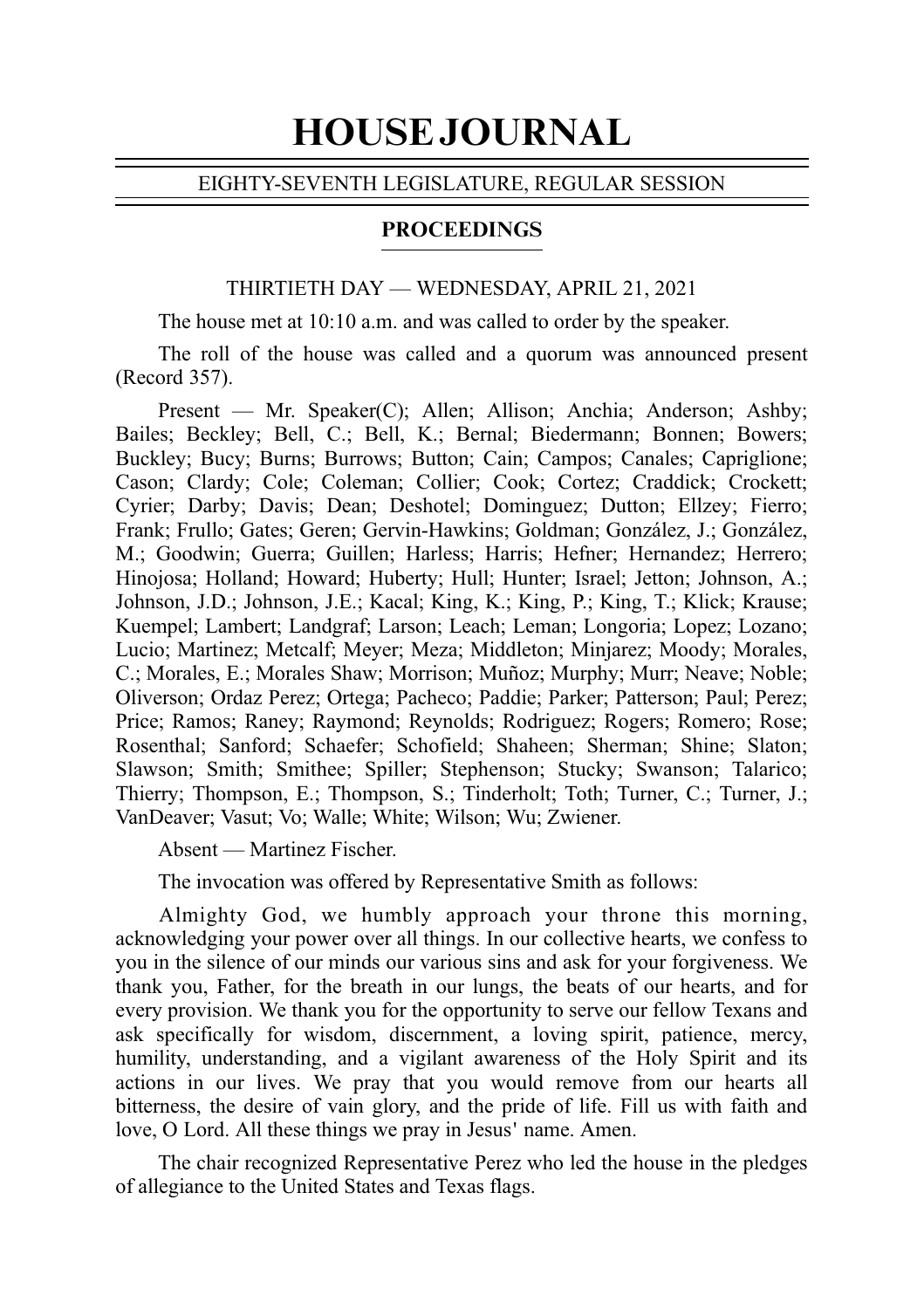#### **MESSAGE FROM THE SENATE**

A message from the senate was received at this time (see the addendum to the daily journal, Messages from the Senate, Message No. 1).

## **BILLS AND RESOLUTIONS SIGNED BY THE SPEAKER**

Notice was given at this time that the speaker had signed bills and resolutions in the presence of the house (see the addendum to the daily journal, Signed by the Speaker, House List No. 9).

## **BILLS AND JOINT RESOLUTIONS ON FIRST READING AND REFERRAL TO COMMITTEES**

Bills and joint resolutions were at this time laid before the house, read first time, and referred to committees. (See the addendum to the daily journal, Referred to Committees, List No. 1.)

(Martinez Fischer now present)

#### **MAJOR STATE CALENDAR HOUSE BILLS THIRD READING**

The following bills were laid before the house and read third time:

#### **HB 1565 ON THIRD READING (by Paddie)**

**HB 1565**, A bill to be entitled An Act relating to the continuation and transfer of the regulation of willed body programs to the Texas Funeral Service Commission and to the creation of the State Anatomical Advisory Committee; authorizing a fee.

**HBi1565** was passed by (Record 358): 144 Yeas, 0 Nays, 1 Present, not voting.

Yeas — Allison; Anchia; Anderson; Ashby; Bailes; Beckley; Bell, C.; Bell, K.; Bernal; Bonnen; Bowers; Buckley; Bucy; Burns; Burrows; Button; Cain; Campos; Canales; Capriglione; Cason; Clardy; Cole; Coleman; Collier; Cook; Cortez; Craddick; Crockett; Cyrier; Darby; Davis; Dean; Deshotel; Dominguez; Dutton; Ellzey; Fierro; Frank; Frullo; Gates; Geren; Gervin-Hawkins; Goldman; González, J.; González, M.; Goodwin; Guerra; Guillen; Harless; Harris; Hefner; Hernandez; Herrero; Hinojosa; Holland; Howard; Huberty; Hull; Hunter; Israel; Jetton; Johnson, J.D.; Johnson, J.E.; Kacal; King, K.; King, P.; King, T.; Klick; Krause; Kuempel; Lambert; Landgraf; Larson; Leach; Leman; Longoria; Lopez; Lozano; Lucio; Martinez; Martinez Fischer; Metcalf; Meyer; Meza; Middleton; Minjarez; Moody; Morales, C.; Morales, E.; Morales Shaw; Morrison; Muñoz; Murphy; Murr; Neave; Noble; Oliverson; Ordaz Perez; Ortega; Pacheco; Paddie; Parker; Patterson; Paul; Perez; Price; Ramos; Raney; Raymond; Reynolds; Rodriguez; Rogers; Romero; Rose; Sanford; Schaefer; Schofield; Shaheen; Sherman; Shine; Slaton; Slawson; Smith; Smithee; Spiller; Stephenson; Stucky; Swanson; Talarico; Thierry; Thompson, E.; Thompson, S.; Tinderholt; Toth; Turner, C.; Turner, J.; VanDeaver; Vasut; Vo; Walle; Wilson; Wu; Zwiener.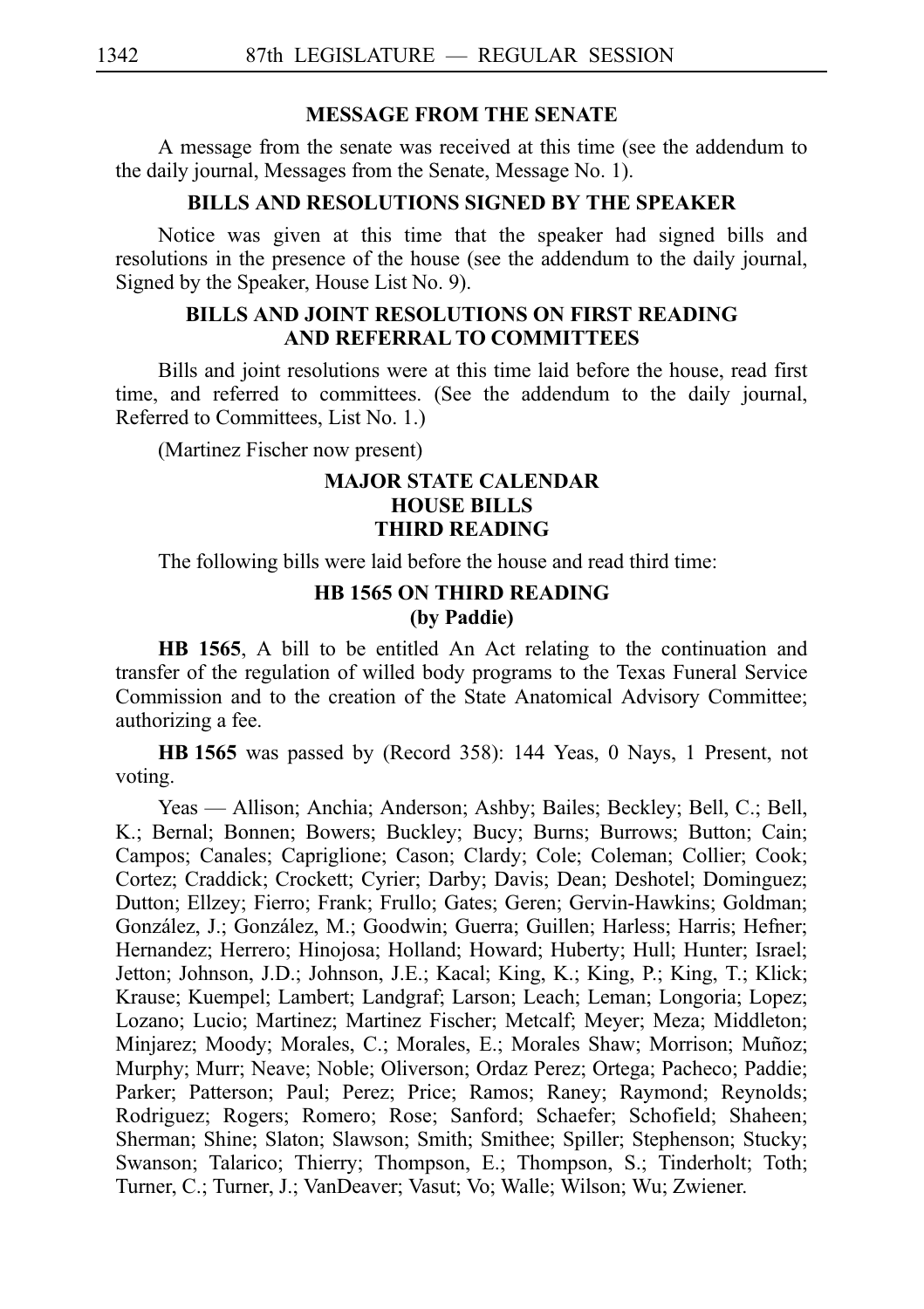Present, not voting — Mr. Speaker(C).

Absent — Allen; Biedermann; Johnson, A.; Rosenthal; White.

#### **STATEMENTS OF VOTE**

When Record No. 358 was taken, my vote failed to register. I would have voted yes.

Allen

When Record No. 358 was taken, I was in the house but away from my desk. I would have voted yes.

Biedermann

When Record No. 358 was taken, my vote failed to register. I would have voted yes.

Rosenthal

### **HB 1570 ON THIRD READING (by Paddie)**

**HB 1570**, A bill to be entitled An Act relating to the Brazos River Authority, following recommendations of the Sunset Advisory Commission; specifying grounds for the removal of a member of the board of directors.

**HBi1570** was passed by (Record 359): 146 Yeas, 0 Nays, 1 Present, not voting.

Yeas — Allen; Allison; Anchia; Anderson; Ashby; Bailes; Beckley; Bell, C.; Bell, K.; Bernal; Biedermann; Bonnen; Bowers; Buckley; Bucy; Burns; Burrows; Button; Cain; Campos; Canales; Capriglione; Cason; Clardy; Cole; Coleman; Collier; Cook; Cortez; Craddick; Crockett; Cyrier; Darby; Davis; Dean; Deshotel; Dominguez; Dutton; Ellzey; Fierro; Frank; Frullo; Gates; Geren; Gervin-Hawkins; Goldman; González, J.; González, M.; Goodwin; Guerra; Guillen; Harless; Harris; Hefner; Hernandez; Herrero; Hinojosa; Holland; Howard; Huberty; Hull; Hunter; Israel; Jetton; Johnson, A.; Johnson, J.D.; Johnson, J.E.; Kacal; King, K.; King, P.; King, T.; Klick; Krause; Kuempel; Lambert; Landgraf; Larson; Leach; Leman; Longoria; Lopez; Lozano; Lucio; Martinez; Martinez Fischer; Metcalf; Meyer; Meza; Middleton; Minjarez; Moody; Morales, C.; Morales, E.; Morales Shaw; Morrison; Muñoz; Murphy; Murr; Neave; Noble; Oliverson; Ordaz Perez; Ortega; Pacheco; Paddie; Parker; Patterson; Paul; Perez; Price; Ramos; Raney; Raymond; Reynolds; Rodriguez; Rogers; Romero; Rose; Sanford; Schaefer; Schofield; Shaheen; Sherman; Shine; Slaton; Slawson; Smith; Smithee; Spiller; Stephenson; Stucky; Swanson; Talarico; Thierry; Thompson, E.; Thompson, S.; Tinderholt; Toth; Turner, C.; Turner, J.; VanDeaver; Vasut; Vo; Wilson; Wu; Zwiener.

Present, not voting — Mr. Speaker(C).

Absent — Rosenthal; Walle; White.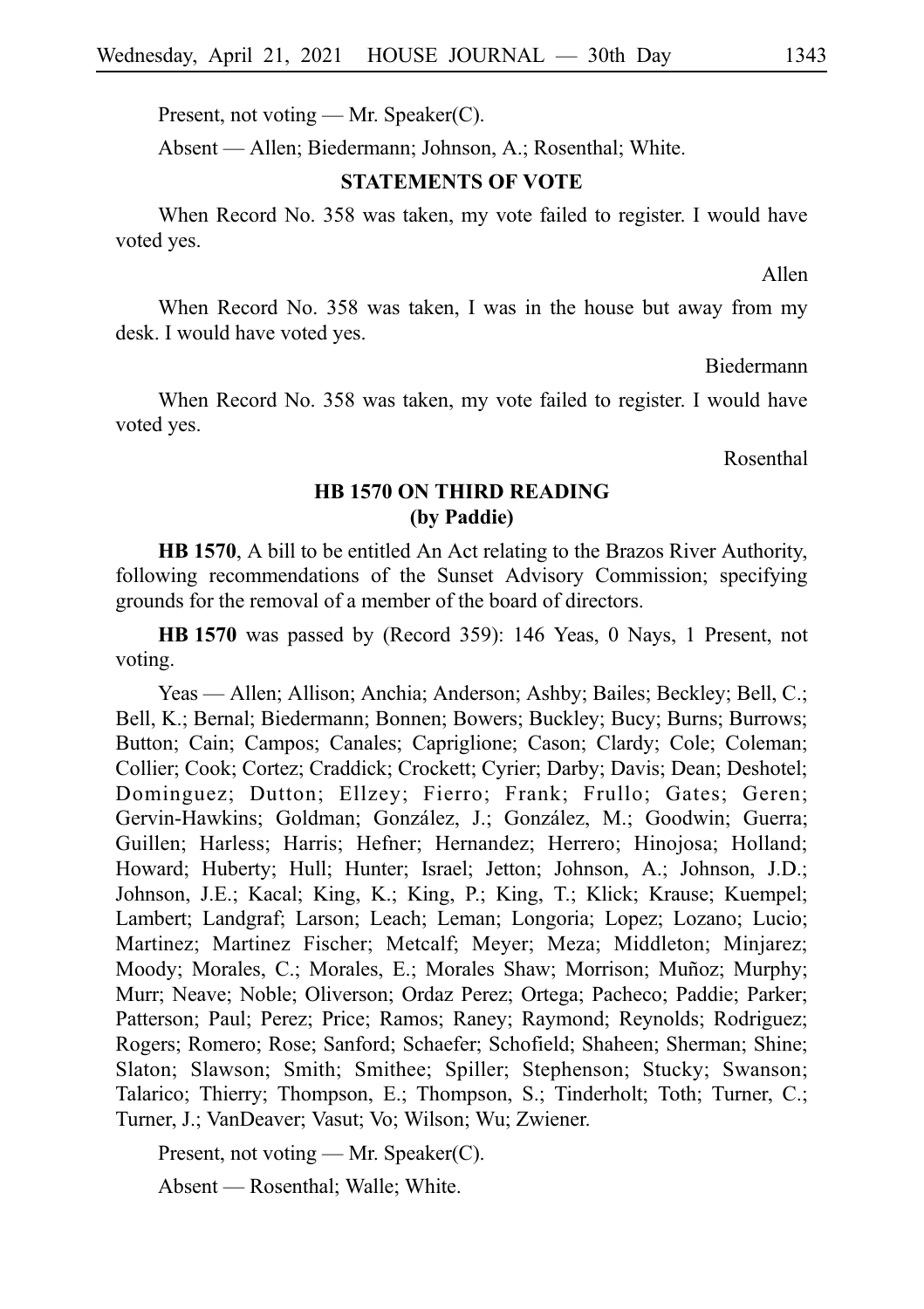## **GENERAL STATE CALENDAR HOUSE BILLS THIRD READING**

The following bills were laid before the house and read third time:

#### **HB 2374 ON THIRD READING (by Sanford, Hull, Noble, Gates, et al.)**

**HB 2374**, A bill to be entitled An Act relating to efficiency audits of the Department of Family and Protective Services.

**HB 2374** was passed by (Record 360): 125 Yeas, 14 Nays, 1 Present, not voting.

Yeas — Allison; Anchia; Anderson; Ashby; Bailes; Bell, C.; Bell, K.; Bernal; Biedermann; Bonnen; Buckley; Burns; Burrows; Button; Cain; Campos; Canales; Capriglione; Cason; Clardy; Coleman; Collier; Cook; Cortez; Craddick; Crockett; Cyrier; Darby; Davis; Dean; Deshotel; Dominguez; Dutton; Ellzey; Fierro; Frank; Frullo; Gates; Geren; Gervin-Hawkins; Goldman; González, J.; Guerra; Guillen; Harless; Harris; Hefner; Herrero; Hinojosa; Holland; Huberty; Hull; Hunter; Jetton; Johnson, J.D.; Kacal; King, K.; King, P.; King, T.; Klick; Krause; Kuempel; Lambert; Landgraf; Larson; Leach; Leman; Lozano; Martinez; Metcalf; Middleton; Minjarez; Moody; Morales, C.; Morales, E.; Morrison; Muñoz; Murphy; Murr; Neave; Noble; Oliverson; Ortega; Pacheco; Paddie; Parker; Patterson; Paul; Perez; Price; Ramos; Raney; Raymond; Reynolds; Rodriguez; Rogers; Romero; Sanford; Schaefer; Schofield; Shaheen; Sherman; Shine; Slaton; Slawson; Smith; Smithee; Spiller; Stephenson; Stucky; Swanson; Thierry; Thompson, E.; Thompson, S.; Tinderholt; Toth; Turner, C.; Turner, J.; VanDeaver; Vasut; Vo; Walle; Wilson; Wu; Zwiener.

Nays — Beckley; Bucy; Cole; Goodwin; Howard; Israel; Johnson, A.; Johnson, J.E.; Longoria; Lucio; Martinez Fischer; Meza; Ordaz Perez; Talarico.

Present, not voting — Mr. Speaker(C).

Absent — Allen; Bowers; González, M.; Hernandez; Lopez; Meyer; Morales Shaw; Rose; Rosenthal; White.

#### **STATEMENTS OF VOTE**

When Record No. 360 was taken, my vote failed to register. I would have voted no.

Bowers

When Record No. 360 was taken, I was shown voting yes. I intended to vote no.

Canales

When Record No. 360 was taken, I was shown voting yes. I intended to vote no.

Gervin-Hawkins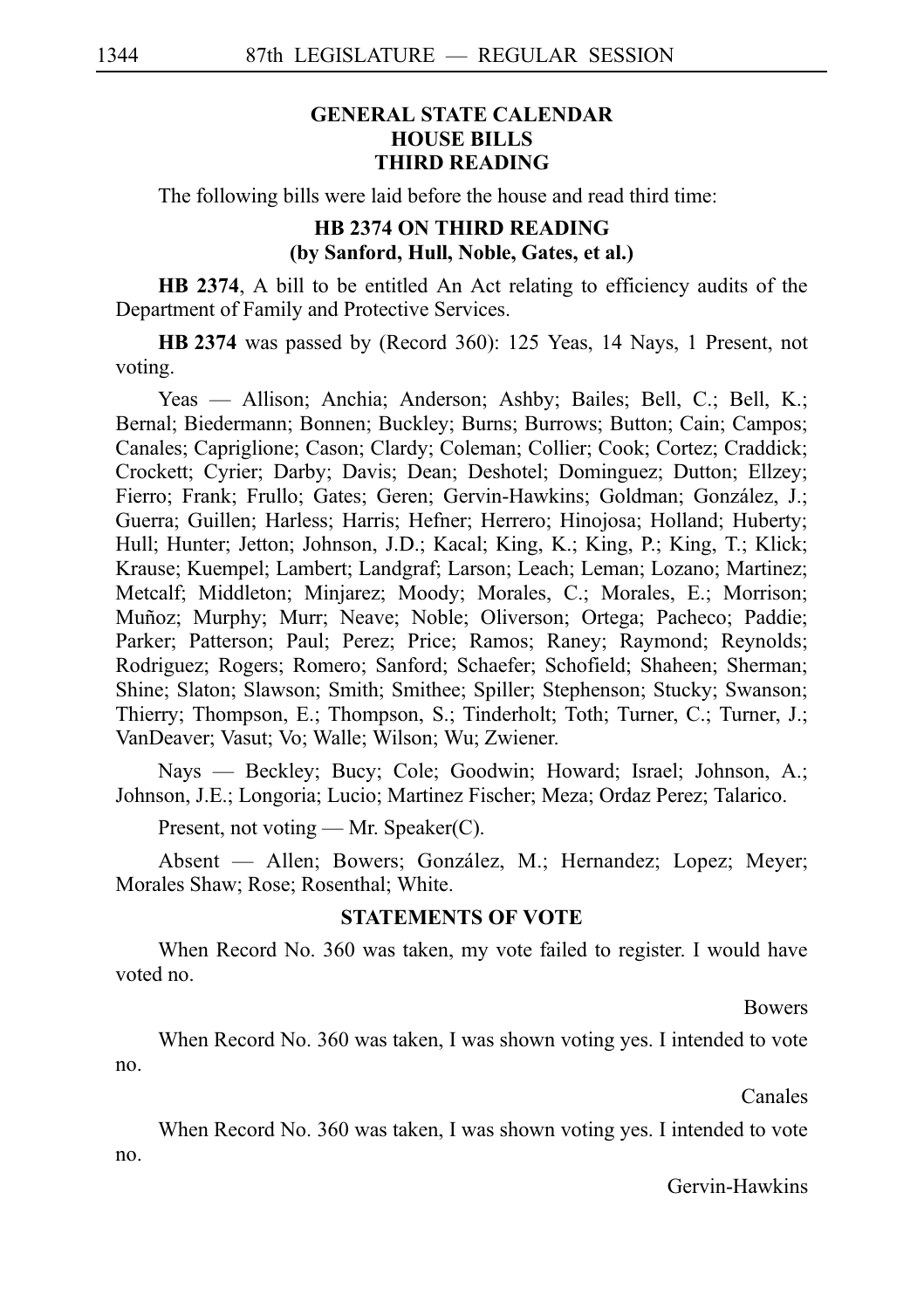When Record No. 360 was taken, I was shown voting yes. I intended to vote no. Guerra When Record No. 360 was taken, I was shown voting no. I intended to vote yes. Howard When Record No. 360 was taken, I was shown voting no. I intended to vote yes. Israel When Record No. 360 was taken, I was in the house but away from my desk. I would have voted yes. Meyer When Record No. 360 was taken, I was shown voting yes. I intended to vote no. Minjarez When Record No. 360 was taken, I was in the house but away from my desk. I would have voted no. Morales Shaw When Record No. 360 was taken, I was shown voting yes. I intended to vote no. Muñoz When Record No. 360 was taken, I was shown voting yes. I intended to vote no.

Ramos

When Record No. 360 was taken, I was shown voting yes. I intended to vote no.

Rodriguez

When Record No. 360 was taken, I was in the house but away from my desk. I would have voted no.

Rose

### **HB 4218 ON THIRD READING (by Craddick)**

**HB 4218**, A bill to be entitled An Act relating to a cause of action for the bad faith washout of an overriding royalty interest in an oil and gas lease.

**HB** 4218 was passed by (Record 361): 148 Yeas, 0 Nays, 1 Present, not voting.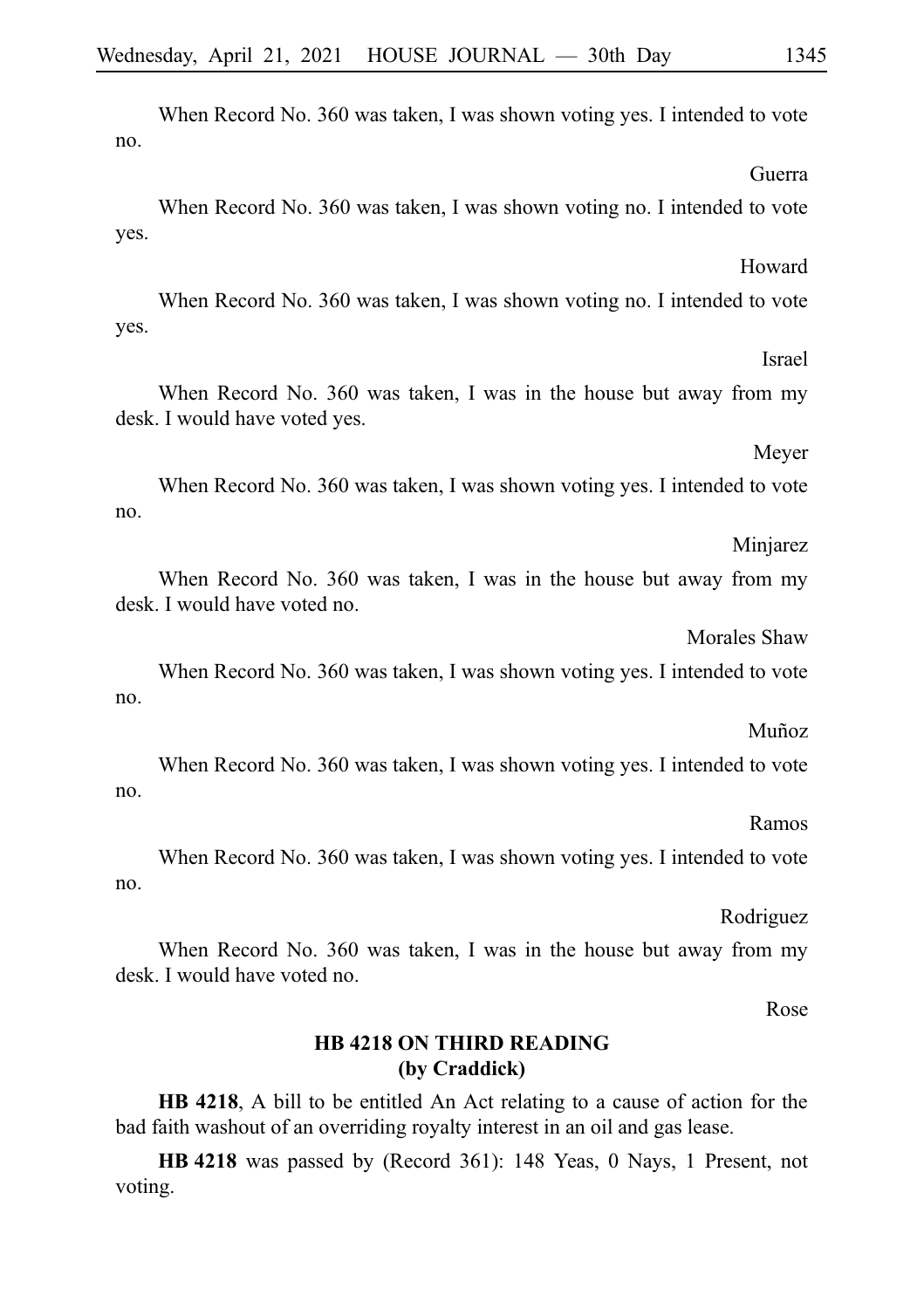Yeas — Allen; Allison; Anchia; Anderson; Ashby; Bailes; Beckley; Bell, C.; Bell, K.; Bernal; Biedermann; Bonnen; Bowers; Buckley; Bucy; Burns; Burrows; Button; Cain; Campos; Canales; Capriglione; Cason; Clardy; Cole; Coleman; Collier; Cook; Cortez; Craddick; Crockett; Cyrier; Darby; Davis; Dean; Deshotel; Dominguez; Dutton; Ellzey; Fierro; Frank; Frullo; Gates; Geren; Gervin-Hawkins; Goldman; González, J.; González, M.; Goodwin; Guerra; Guillen; Harless; Harris; Hefner; Hernandez; Herrero; Hinojosa; Holland; Howard; Huberty; Hull; Hunter; Israel; Jetton; Johnson, A.; Johnson, J.D.; Johnson, J.E.; Kacal; King, K.; King, P.; King, T.; Klick; Krause; Kuempel; Lambert; Landgraf; Larson; Leach; Leman; Longoria; Lopez; Lozano; Lucio; Martinez; Martinez Fischer; Metcalf; Meyer; Meza; Middleton; Minjarez; Moody; Morales, C.; Morales, E.; Morales Shaw; Morrison; Muñoz; Murphy; Murr; Neave; Noble; Oliverson; Ordaz Perez; Ortega; Pacheco; Paddie; Parker; Patterson; Paul; Perez; Price; Ramos; Raney; Raymond; Reynolds; Rodriguez; Rogers; Romero; Rose; Rosenthal; Sanford; Schaefer; Schofield; Shaheen; Sherman; Shine; Slaton; Slawson; Smith; Smithee; Spiller; Stephenson; Stucky; Swanson; Talarico; Thierry; Thompson, E.; Thompson, S.; Tinderholt; Toth; Turner, C.; Turner, J.; VanDeaver; Vasut; Vo; Walle; White; Wu; Zwiener.

Present, not voting — Mr. Speaker(C).

Absent — Wilson.

#### **STATEMENT OF VOTE**

When Record No. 361 was taken, I was in the house but away from my desk. I would have voted yes.

Wilson

#### **HB 270 ON THIRD READING (by S. Thompson)**

**HB 270**, A bill to be entitled An Act relating to the personal needs allowance for certain Medicaid recipients who are residents of long-term care facilities.

**HB** 270 was passed by (Record 362): 103 Yeas, 43 Nays, 1 Present, not voting.

Yeas — Allen; Anchia; Anderson; Ashby; Bailes; Beckley; Bernal; Bowers; Buckley; Bucy; Burrows; Button; Campos; Canales; Capriglione; Clardy; Cole; Coleman; Collier; Cortez; Craddick; Crockett; Darby; Davis; Deshotel; Dominguez; Dutton; Fierro; Frank; Frullo; Geren; Gervin-Hawkins; González, J.; González, M.; Goodwin; Guerra; Guillen; Herrero; Hinojosa; Howard; Huberty; Hunter; Israel; Jetton; Johnson, A.; Johnson, J.D.; Johnson, J.E.; Kacal; King, K.; King, P.; King, T.; Klick; Kuempel; Lambert; Larson; Longoria; Lopez; Lozano; Lucio; Martinez; Martinez Fischer; Meyer; Meza; Minjarez; Moody; Morales, C.; Morales, E.; Morales Shaw; Morrison; Muñoz; Murphy; Neave; Noble; Ordaz Perez; Ortega; Pacheco; Parker; Perez; Ramos; Raney; Raymond; Reynolds;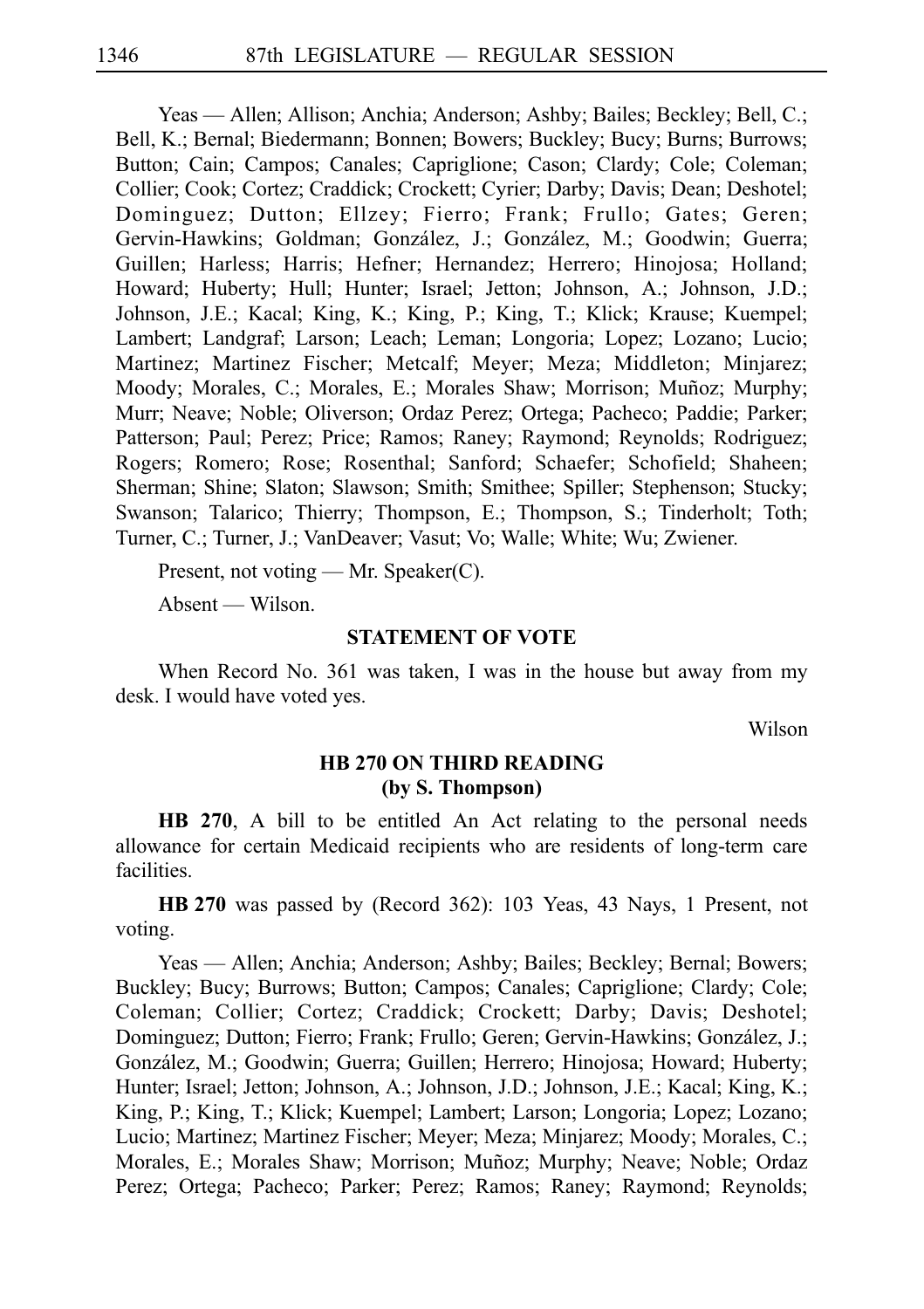Rogers; Romero; Rose; Rosenthal; Schofield; Sherman; Shine; Smithee; Stephenson; Stucky; Talarico; Thierry; Thompson, E.; Thompson, S.; Turner, C.; Turner, J.; Vo; Walle; White; Wu; Zwiener.

Nays — Bell, C.; Bell, K.; Biedermann; Bonnen; Burns; Cain; Cason; Cook; Cyrier; Dean; Ellzey; Gates; Goldman; Harless; Harris; Hefner; Holland; Hull; Krause; Landgraf; Leach; Leman; Metcalf; Middleton; Murr; Oliverson; Paddie; Patterson; Paul; Price; Sanford; Schaefer; Shaheen; Slaton; Slawson; Smith; Spiller; Swanson; Tinderholt; Toth; VanDeaver; Vasut; Wilson.

Present, not voting — Mr. Speaker(C).

Absent — Allison; Hernandez; Rodriguez.

#### **STATEMENTS OF VOTE**

When Record No. 362 was taken, my vote failed to register. I would have voted no.

Allison

When Record No. 362 was taken, I was shown voting no. I intended to vote yes.

Hull

## **HB 2957 ON THIRD READING (by Geren)**

**HB 2957**, A bill to be entitled An Act relating to inspections and examinations by the Railroad Commission of Texas of certain sites and facilities conducted using unmanned aircraft.

**HB** 2957 was passed by (Record 363): 149 Yeas, 0 Nays, 1 Present, not voting.

Yeas — Allen; Allison; Anchia; Anderson; Ashby; Bailes; Beckley; Bell, C.; Bell, K.; Bernal; Biedermann; Bonnen; Bowers; Buckley; Bucy; Burns; Burrows; Button; Cain; Campos; Canales; Capriglione; Cason; Clardy; Cole; Coleman; Collier; Cook; Cortez; Craddick; Crockett; Cyrier; Darby; Davis; Dean; Deshotel; Dominguez; Dutton; Ellzey; Fierro; Frank; Frullo; Gates; Geren; Gervin-Hawkins; Goldman; González, J.; González, M.; Goodwin; Guerra; Guillen; Harless; Harris; Hefner; Hernandez; Herrero; Hinojosa; Holland; Howard; Huberty; Hull; Hunter; Israel; Jetton; Johnson, A.; Johnson, J.D.; Johnson, J.E.; Kacal; King, K.; King, P.; King, T.; Klick; Krause; Kuempel; Lambert; Landgraf; Larson; Leach; Leman; Longoria; Lopez; Lozano; Lucio; Martinez; Martinez Fischer; Metcalf; Meyer; Meza; Middleton; Minjarez; Moody; Morales, C.; Morales, E.; Morales Shaw; Morrison; Muñoz; Murphy; Murr; Neave; Noble; Oliverson; Ordaz Perez; Ortega; Pacheco; Paddie; Parker; Patterson; Paul; Perez; Price; Ramos; Raney; Raymond; Reynolds; Rodriguez; Rogers; Romero; Rose; Rosenthal; Sanford; Schaefer; Schofield; Shaheen; Sherman; Shine; Slaton; Slawson; Smith; Smithee; Spiller; Stephenson; Stucky;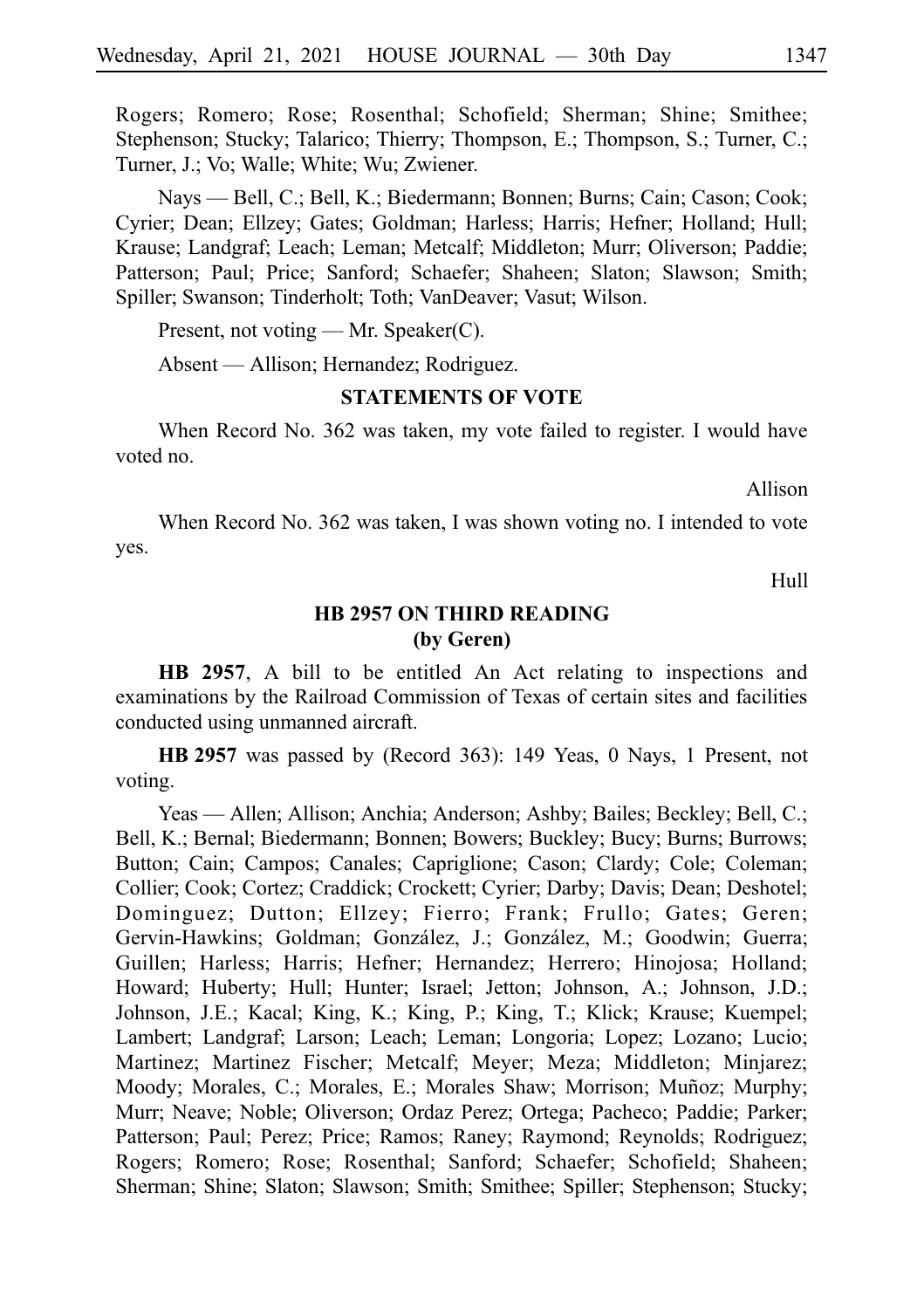Swanson; Talarico; Thierry; Thompson, E.; Thompson, S.; Tinderholt; Toth; Turner, C.; Turner, J.; VanDeaver; Vasut; Vo; Walle; White; Wilson; Wu; Zwiener.

Present, not voting — Mr. Speaker(C).

## **HB 3600 ON THIRD READING (by Hunter)**

**HB 3600**, A bill to be entitled An Act relating to the establishment of the commercial oyster mariculture advisory board.

**HB** 3600 was passed by (Record 364): 140 Yeas, 8 Nays, 1 Present, not voting.

Yeas — Allen; Allison; Anchia; Anderson; Ashby; Bailes; Beckley; Bell, C.; Bell, K.; Bernal; Bonnen; Bowers; Buckley; Bucy; Burns; Burrows; Button; Campos; Canales; Capriglione; Clardy; Cole; Coleman; Collier; Cook; Cortez; Craddick; Crockett; Cyrier; Darby; Davis; Dean; Deshotel; Dominguez; Dutton; Ellzey; Fierro; Frank; Frullo; Gates; Geren; Gervin-Hawkins; Goldman; González, J.; González, M.; Goodwin; Guerra; Guillen; Harless; Harris; Hefner; Hernandez; Herrero; Hinojosa; Holland; Howard; Huberty; Hunter; Israel; Jetton; Johnson, A.; Johnson, J.D.; Johnson, J.E.; Kacal; King, K.; King, P.; King, T.; Klick; Krause; Kuempel; Lambert; Landgraf; Larson; Leach; Leman; Longoria; Lopez; Lozano; Lucio; Martinez; Martinez Fischer; Metcalf; Meyer; Meza; Middleton; Minjarez; Moody; Morales, C.; Morales, E.; Morales Shaw; Morrison; Muñoz; Murphy; Murr; Neave; Noble; Oliverson; Ordaz Perez; Ortega; Pacheco; Paddie; Parker; Patterson; Paul; Perez; Price; Ramos; Raney; Raymond; Reynolds; Rodriguez; Rogers; Romero; Rose; Rosenthal; Sanford; Schofield; Shaheen; Sherman; Shine; Slawson; Smith; Smithee; Spiller; Stephenson; Stucky; Swanson; Talarico; Thierry; Thompson, E.; Thompson, S.; Turner, C.; Turner, J.; VanDeaver; Vasut; Vo; Walle; White; Wu; Zwiener.

Nays — Biedermann; Cain; Cason; Schaefer; Slaton; Tinderholt; Toth; Wilson.

Present, not voting — Mr. Speaker(C).

Absent — Hull.

#### **STATEMENTS OF VOTE**

When Record No. 364 was taken, I was shown voting yes. I intended to vote no.

Hefner

When Record No. 364 was taken, I was in the house but away from my desk. I would have voted yes.

Hull

When Record No. 364 was taken, I was shown voting no. I intended to vote yes.

Wilson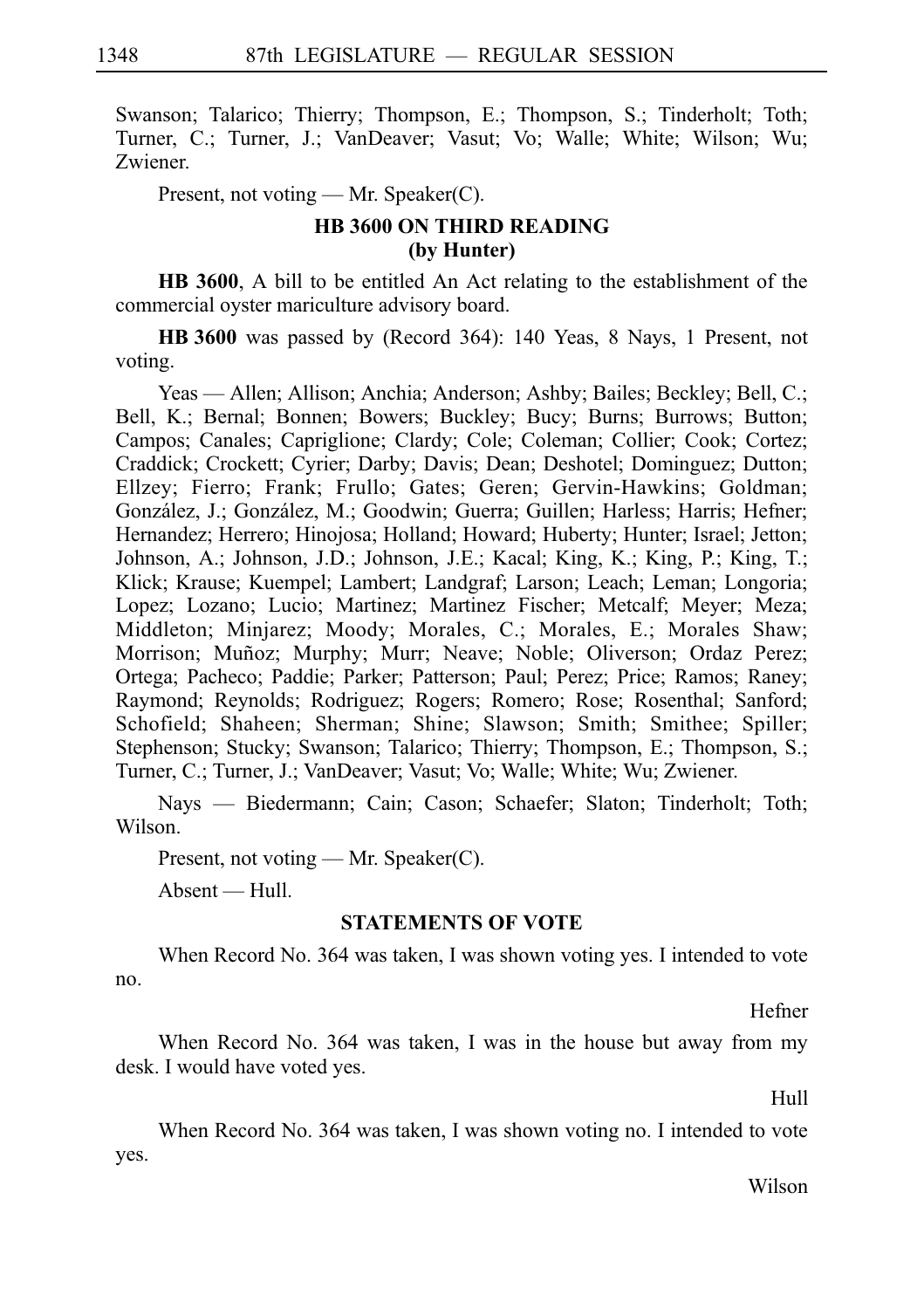### **HB 3257 ON THIRD READING (by P. King, Goldman, Parker, Moody, Hernandez, et al.)**

**HB 3257**, A bill to be entitled An Act relating to the creation of the Texas Commission on Antisemitism.

**HB** 3257 was passed by (Record 365): 147 Yeas, 0 Nays, 1 Present, not voting.

Yeas — Allen; Allison; Anchia; Anderson; Ashby; Bailes; Beckley; Bell, C.; Bell, K.; Bernal; Biedermann; Bonnen; Bowers; Buckley; Bucy; Burns; Burrows; Button; Cain; Campos; Canales; Capriglione; Cason; Clardy; Cole; Coleman; Collier; Cortez; Craddick; Crockett; Cyrier; Darby; Davis; Dean; Deshotel; Dominguez; Dutton; Ellzey; Fierro; Frank; Frullo; Gates; Geren; Gervin-Hawkins; Goldman; González, J.; González, M.; Goodwin; Guerra; Guillen; Harless; Harris; Hefner; Hernandez; Herrero; Hinojosa; Holland; Howard; Huberty; Hull; Hunter; Israel; Jetton; Johnson, A.; Johnson, J.E.; Kacal; King, K.; King, P.; King, T.; Klick; Krause; Kuempel; Lambert; Landgraf; Larson; Leach; Leman; Longoria; Lopez; Lozano; Lucio; Martinez; Martinez Fischer; Metcalf; Meyer; Meza; Middleton; Minjarez; Moody; Morales, C.; Morales, E.; Morales Shaw; Morrison; Muñoz; Murphy; Murr; Neave; Noble; Oliverson; Ordaz Perez; Ortega; Pacheco; Paddie; Parker; Patterson; Paul; Perez; Price; Ramos; Raney; Raymond; Reynolds; Rodriguez; Rogers; Romero; Rose; Rosenthal; Sanford; Schaefer; Schofield; Shaheen; Sherman; Shine; Slaton; Slawson; Smith; Smithee; Spiller; Stephenson; Stucky; Swanson; Talarico; Thierry; Thompson, E.; Thompson, S.; Tinderholt; Toth; Turner, C.; Turner, J.; VanDeaver; Vasut; Vo; Walle; White; Wilson; Wu; Zwiener.

Present, not voting — Mr. Speaker(C).

Absent — Cook; Johnson, J.D.

## **HB 2683 ON THIRD READING (by Canales)**

**HB 2683**, A bill to be entitled An Act relating to remote and other meetings held under the open meetings law.

Representative Canales moved to postpone consideration of **HB 2683** until the end of the third reading calendar.

The motion prevailed.

## **HB 3786 ON THIRD READING (by Holland)**

**HB 3786**, A bill to be entitled An Act relating to the authority of the comptroller to send, or to require the submission to the comptroller of, certain ad valorem tax-related items electronically.

**HB** 3786 was passed by (Record 366): 143 Yeas, 5 Nays, 1 Present, not voting.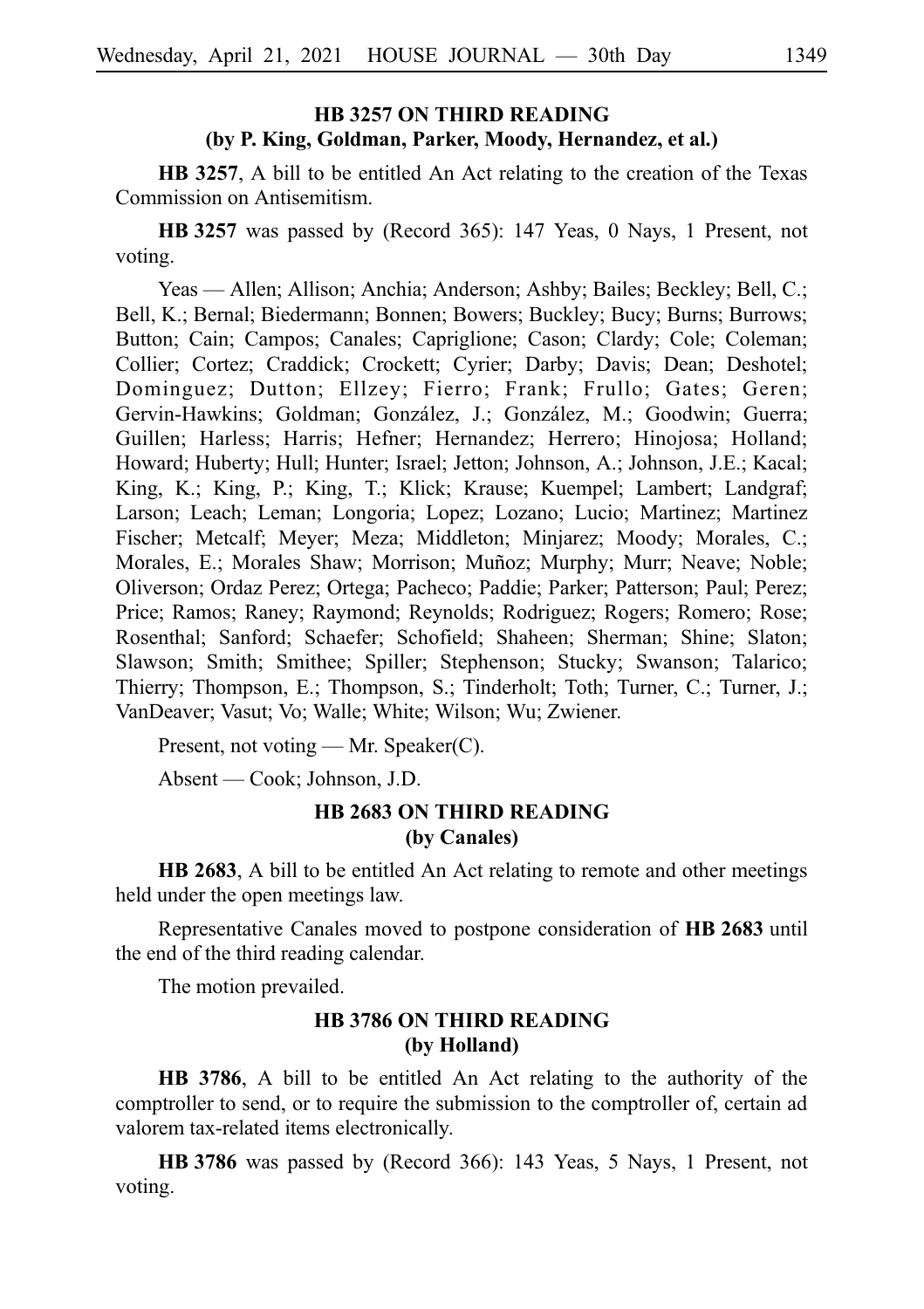Yeas — Allen; Allison; Anchia; Anderson; Ashby; Bailes; Beckley; Bell, C.; Bell, K.; Bernal; Biedermann; Bonnen; Bowers; Buckley; Bucy; Burns; Burrows; Button; Campos; Capriglione; Cason; Clardy; Cole; Coleman; Collier; Cook; Cortez; Craddick; Crockett; Cyrier; Darby; Davis; Dean; Deshotel; Dominguez; Dutton; Ellzey; Fierro; Frank; Frullo; Gates; Geren; Gervin-Hawkins; Goldman; González, J.; González, M.; Goodwin; Guerra; Guillen; Harless; Hefner; Hernandez; Herrero; Hinojosa; Holland; Howard; Huberty; Hull; Hunter; Israel; Jetton; Johnson, A.; Johnson, J.D.; Johnson, J.E.; Kacal; King, K.; King, P.; King, T.; Krause; Kuempel; Lambert; Landgraf; Larson; Leach; Leman; Longoria; Lopez; Lozano; Lucio; Martinez; Martinez Fischer; Metcalf; Meyer; Meza; Middleton; Minjarez; Moody; Morales, C.; Morales, E.; Morrison; Muñoz; Murphy; Murr; Neave; Noble; Oliverson; Ordaz Perez; Ortega; Pacheco; Paddie; Parker; Patterson; Paul; Perez; Price; Ramos; Raney; Raymond; Reynolds; Rodriguez; Rogers; Romero; Rose; Rosenthal; Sanford; Schaefer; Schofield; Shaheen; Sherman; Shine; Slaton; Slawson; Smith; Smithee; Spiller; Stephenson; Stucky; Swanson; Talarico; Thierry; Thompson, E.; Thompson, S.; Tinderholt; Toth; Turner, C.; Turner, J.; VanDeaver; Vo; Walle; White; Wilson; Wu; Zwiener.

Nays — Cain; Canales; Harris; Klick; Vasut.

Present, not voting — Mr. Speaker(C).

Absent — Morales Shaw.

#### **STATEMENTS OF VOTE**

When Record No. 366 was taken, I was in the house but away from my desk. I would have voted yes.

Morales Shaw

When Record No. 366 was taken, I was shown voting yes. I intended to vote no.

Wilson

#### **HB 3799 ON THIRD READING (by Metcalf, Button, and Ashby)**

**HB 3799**, A bill to be entitled An Act relating to the exemption from sales and use taxes for items sold by a nonprofit organization at a county fair.

**HB** 3799 was passed by (Record 367): 149 Yeas, 0 Nays, 1 Present, not voting.

Yeas — Allen; Allison; Anchia; Anderson; Ashby; Bailes; Beckley; Bell, C.; Bell, K.; Bernal; Biedermann; Bonnen; Bowers; Buckley; Bucy; Burns; Burrows; Button; Cain; Campos; Canales; Capriglione; Cason; Clardy; Cole; Coleman; Collier; Cook; Cortez; Craddick; Crockett; Cyrier; Darby; Davis; Dean; Deshotel; Dominguez; Dutton; Ellzey; Fierro; Frank; Frullo; Gates; Geren; Gervin-Hawkins; Goldman; González, J.; González, M.; Goodwin; Guerra; Guillen; Harless; Harris; Hefner; Hernandez; Herrero; Hinojosa; Holland; Howard; Huberty; Hull; Hunter; Israel; Jetton; Johnson, A.; Johnson, J.D.; Johnson, J.E.; Kacal; King, K.; King, P.; King, T.; Klick; Krause; Kuempel;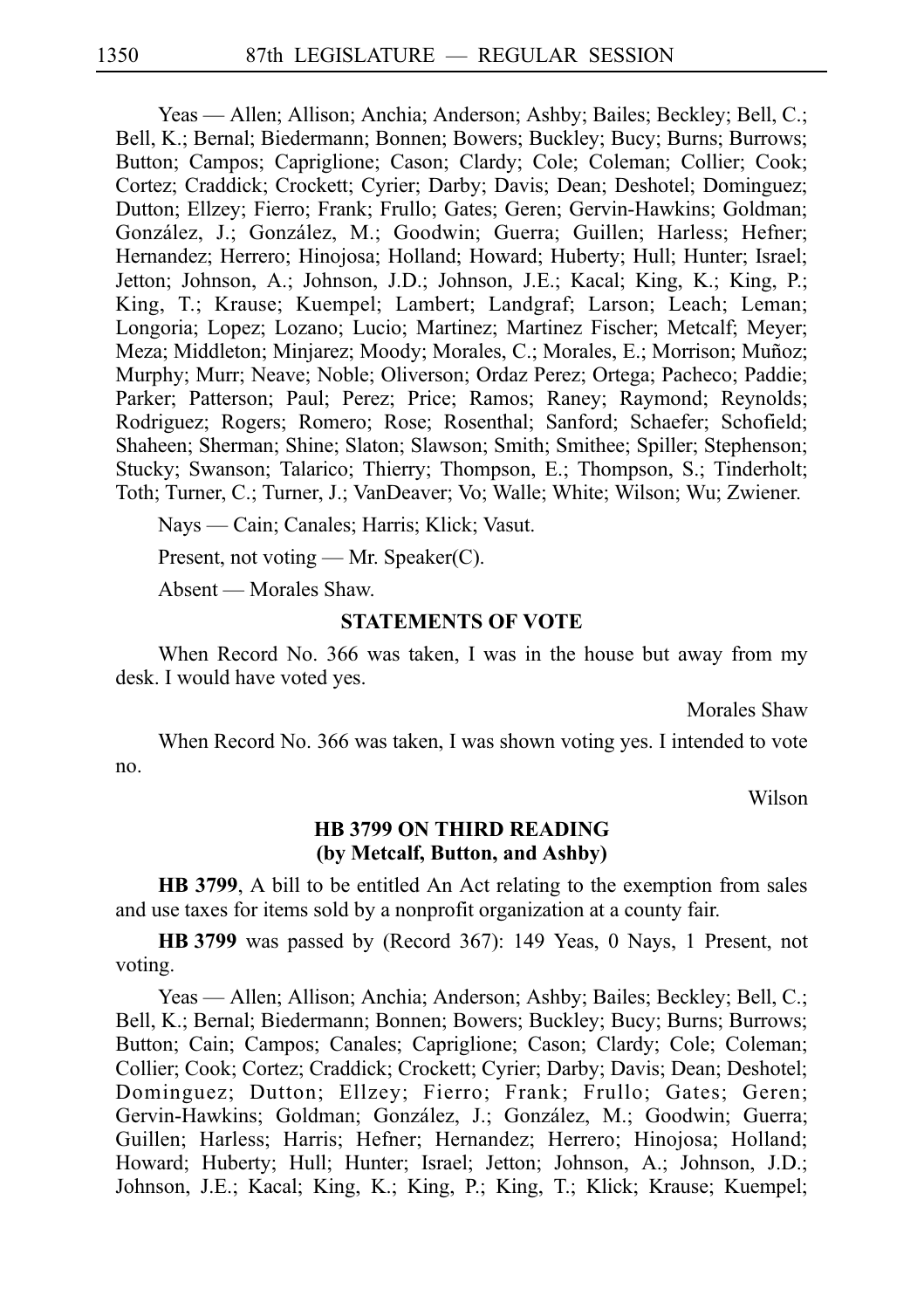Lambert; Landgraf; Larson; Leach; Leman; Longoria; Lopez; Lozano; Lucio; Martinez; Martinez Fischer; Metcalf; Meyer; Meza; Middleton; Minjarez; Moody; Morales, C.; Morales, E.; Morales Shaw; Morrison; Muñoz; Murphy; Murr; Neave; Noble; Oliverson; Ordaz Perez; Ortega; Pacheco; Paddie; Parker; Patterson; Paul; Perez; Price; Ramos; Raney; Raymond; Reynolds; Rodriguez; Rogers; Romero; Rose; Rosenthal; Sanford; Schaefer; Schofield; Shaheen; Sherman; Shine; Slaton; Slawson; Smith; Smithee; Spiller; Stephenson; Stucky; Swanson; Talarico; Thierry; Thompson, E.; Thompson, S.; Tinderholt; Toth; Turner, C.; Turner, J.; VanDeaver; Vasut; Vo; Walle; White; Wilson; Wu; Zwiener.

Present, not voting — Mr. Speaker(C).

## **HB 113 ON THIRD READING (by Oliverson)**

**HB 113**, A bill to be entitled An Act relating to peer-to-peer car sharing programs.

**HBi113** was passed by (Record 368): 148 Yeas, 0 Nays, 1 Present, not voting.

Yeas — Allen; Allison; Anchia; Anderson; Ashby; Bailes; Beckley; Bell, C.; Bell, K.; Bernal; Biedermann; Bonnen; Bowers; Buckley; Bucy; Burns; Burrows; Button; Cain; Campos; Canales; Capriglione; Cason; Clardy; Cole; Coleman; Collier; Cook; Cortez; Craddick; Crockett; Cyrier; Darby; Davis; Dean; Deshotel; Dominguez; Dutton; Ellzey; Fierro; Frank; Frullo; Gates; Geren; Gervin-Hawkins; González, J.; González, M.; Goodwin; Guerra; Guillen; Harless; Harris; Hefner; Hernandez; Herrero; Hinojosa; Holland; Howard; Huberty; Hull; Hunter; Israel; Jetton; Johnson, A.; Johnson, J.D.; Johnson, J.E.; Kacal; King, K.; King, P.; King, T.; Klick; Krause; Kuempel; Lambert; Landgraf; Larson; Leach; Leman; Longoria; Lopez; Lozano; Lucio; Martinez; Martinez Fischer; Metcalf; Meyer; Meza; Middleton; Minjarez; Moody; Morales, C.; Morales, E.; Morales Shaw; Morrison; Muñoz; Murphy; Murr; Neave; Noble; Oliverson; Ordaz Perez; Ortega; Pacheco; Paddie; Parker; Patterson; Paul; Perez; Price; Ramos; Raney; Raymond; Reynolds; Rodriguez; Rogers; Romero; Rose; Rosenthal; Sanford; Schaefer; Schofield; Shaheen; Sherman; Shine; Slaton; Slawson; Smith; Smithee; Spiller; Stephenson; Stucky; Swanson; Talarico; Thierry; Thompson, E.; Thompson, S.; Tinderholt; Toth; Turner, C.; Turner, J.; VanDeaver; Vasut; Vo; Walle; White; Wilson; Wu; Zwiener.

Present, not voting — Mr. Speaker(C).

Absent — Goldman.

## **HB 1371 ON THIRD READING** (by Guerra, Guillen, T. King, Muñoz, et al.)

**HB 1371**, A bill to be entitled An Act relating to the continuation of the Trade Agricultural Inspection Grant Program.

**HBi1371** was passed by (Record 369): 135 Yeas, 14 Nays, 1 Present, not voting.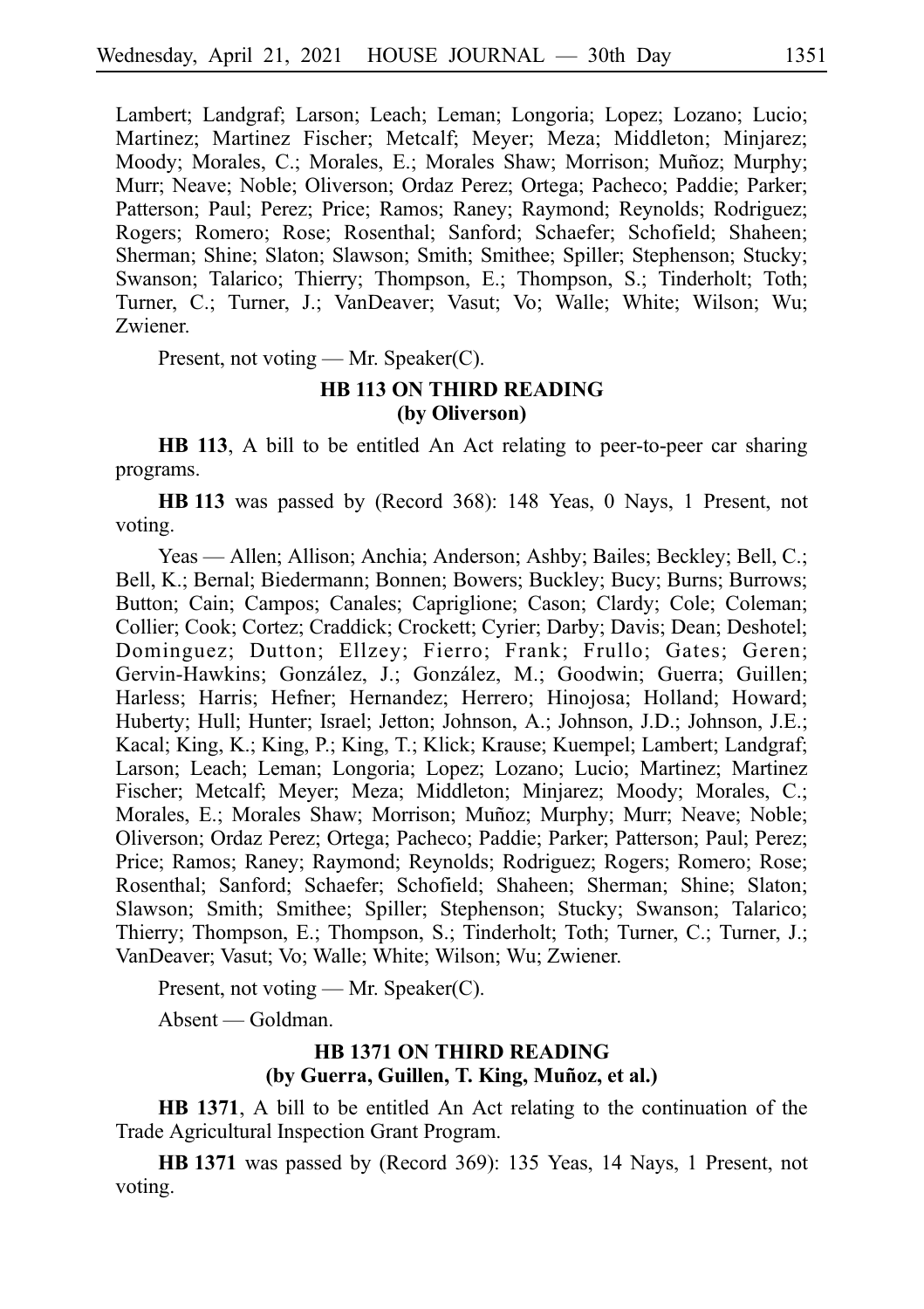Yeas — Allen; Allison; Anchia; Anderson; Ashby; Bailes; Beckley; Bell, C.; Bell, K.; Bernal; Biedermann; Bonnen; Bowers; Buckley; Bucy; Burns; Burrows; Button; Campos; Canales; Capriglione; Cason; Clardy; Cole; Coleman; Collier; Cook; Cortez; Craddick; Crockett; Cyrier; Darby; Davis; Deshotel; Dominguez; Dutton; Ellzey; Fierro; Frank; Frullo; Gates; Geren; Gervin-Hawkins; Goldman; González, J.; González, M.; Goodwin; Guerra; Guillen; Harless; Harris; Hernandez; Herrero; Hinojosa; Holland; Howard; Huberty; Hull; Hunter; Israel; Jetton; Johnson, A.; Johnson, J.D.; Johnson, J.E.; Kacal; King, K.; King, P.; King, T.; Klick; Kuempel; Lambert; Landgraf; Larson; Leman; Longoria; Lopez; Lozano; Lucio; Martinez; Martinez Fischer; Metcalf; Meyer; Meza; Minjarez; Moody; Morales, C.; Morales, E.; Morales Shaw; Morrison; Muñoz; Murphy; Murr; Neave; Noble; Ordaz Perez; Ortega; Pacheco; Paddie; Parker; Paul; Perez; Price; Ramos; Raney; Raymond; Reynolds; Rodriguez; Rogers; Romero; Rose; Rosenthal; Sanford; Schofield; Sherman; Shine; Slaton; Smithee; Stephenson; Stucky; Swanson; Talarico; Thierry; Thompson, E.; Thompson, S.; Tinderholt; Toth; Turner, C.; Turner, J.; VanDeaver; Vo; Walle; White; Wilson; Wu; Zwiener.

Nays — Cain; Dean; Hefner; Krause; Leach; Middleton; Oliverson; Patterson; Schaefer; Shaheen; Slawson; Smith; Spiller; Vasut.

Present, not voting — Mr. Speaker(C).

#### **STATEMENTS OF VOTE**

When Record No. 369 was taken, I was shown voting yes. I intended to vote no.

Tinderholt

When Record No. 369 was taken, I was shown voting yes. I intended to vote no.

Toth

When Record No. 369 was taken, I was shown voting yes. I intended to vote no.

Wilson

#### **HB 559 ON THIRD READING (by White, Guillen, et al.)**

**HB 559**, A bill to be entitled An Act relating to a fishing license fee waiver for certain residents.

**HBi559** was passed by (Record 370): 149 Yeas, 0 Nays, 1 Present, not voting.

Yeas — Allen; Allison; Anchia; Anderson; Ashby; Bailes; Beckley; Bell, C.; Bell, K.; Bernal; Biedermann; Bonnen; Bowers; Buckley; Bucy; Burns; Burrows; Button; Cain; Campos; Canales; Capriglione; Cason; Clardy; Cole; Coleman; Collier; Cook; Cortez; Craddick; Crockett; Cyrier; Darby; Davis; Dean; Deshotel; Dominguez; Dutton; Ellzey; Fierro; Frank; Frullo; Gates; Geren; Gervin-Hawkins; Goldman; González, J.; González, M.; Goodwin; Guerra; Guillen; Harless; Harris; Hefner; Hernandez; Herrero; Hinojosa; Holland;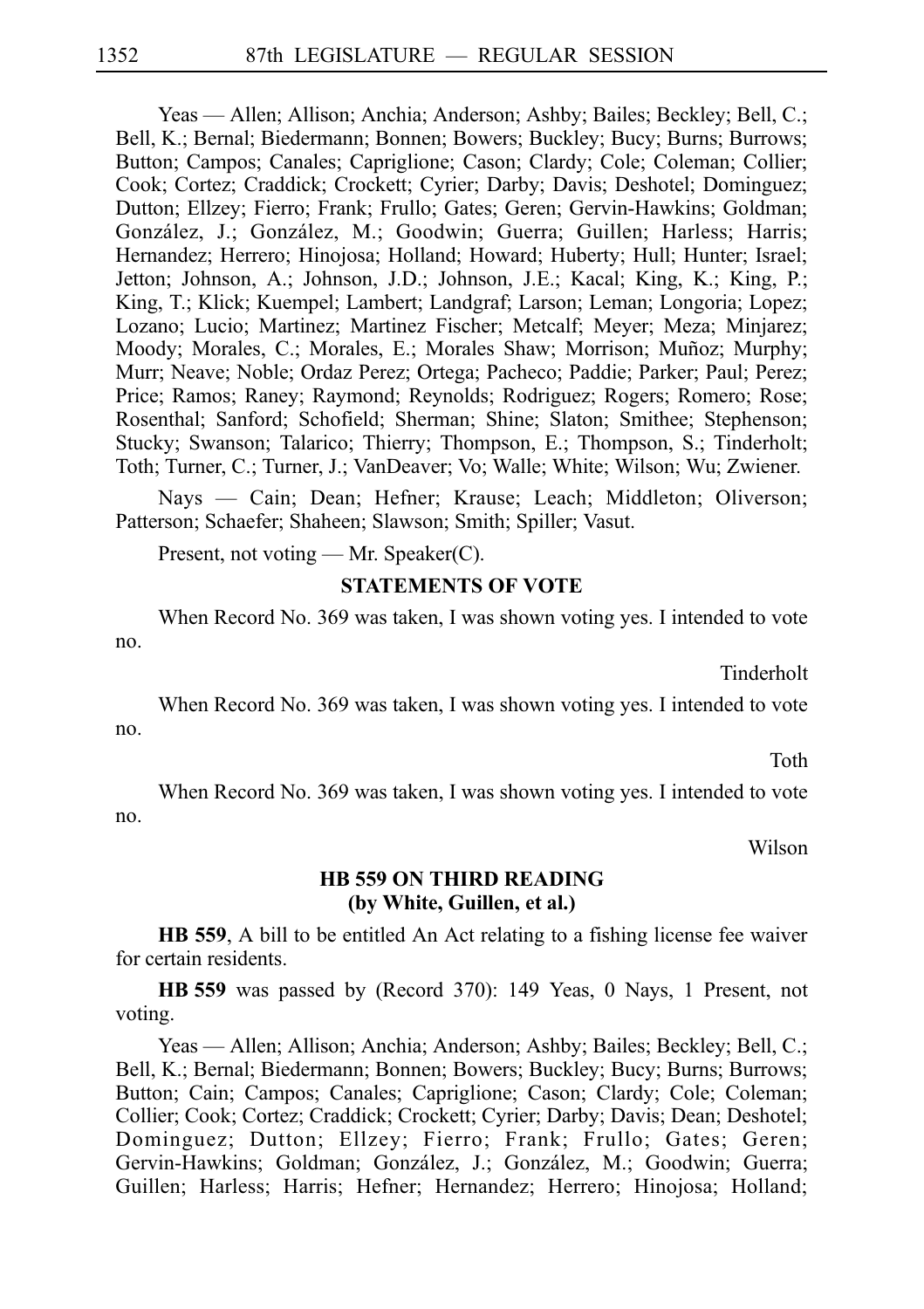Howard; Huberty; Hull; Hunter; Israel; Jetton; Johnson, A.; Johnson, J.D.; Johnson, J.E.; Kacal; King, K.; King, P.; King, T.; Klick; Krause; Kuempel; Lambert; Landgraf; Larson; Leach; Leman; Longoria; Lopez; Lozano; Lucio; Martinez; Martinez Fischer; Metcalf; Meyer; Meza; Middleton; Minjarez; Moody; Morales, C.; Morales, E.; Morales Shaw; Morrison; Muñoz; Murphy; Murr; Neave; Noble; Oliverson; Ordaz Perez; Ortega; Pacheco; Paddie; Parker; Patterson; Paul; Perez; Price; Ramos; Raney; Raymond; Reynolds; Rodriguez; Rogers; Romero; Rose; Rosenthal; Sanford; Schaefer; Schofield; Shaheen; Sherman; Shine; Slaton; Slawson; Smith; Smithee; Spiller; Stephenson; Stucky; Swanson; Talarico; Thierry; Thompson, E.; Thompson, S.; Tinderholt; Toth; Turner, C.; Turner, J.; VanDeaver; Vasut; Vo; Walle; White; Wilson; Wu; Zwiener.

Present, not voting — Mr. Speaker(C).

## **HB 1993 ON THIRD READING (by Holland, Cain, Patterson, Talarico, and Lambert)**

HB 1993, A bill to be entitled An Act relating to seller's disclosures regarding fuel gas piping in residential real property.

**HBi1993** was passed by (Record 371): 142 Yeas, 6 Nays, 1 Present, not voting.

Yeas — Allen; Allison; Anchia; Anderson; Ashby; Bailes; Beckley; Bell, C.; Bell, K.; Bernal; Biedermann; Bonnen; Bowers; Buckley; Bucy; Burns; Burrows; Button; Campos; Canales; Capriglione; Cason; Clardy; Cole; Coleman; Collier; Cook; Cortez; Craddick; Crockett; Cyrier; Darby; Davis; Dean; Deshotel; Dominguez; Dutton; Ellzey; Fierro; Frank; Frullo; Gates; Geren; Gervin-Hawkins; Goldman; González, J.; González, M.; Goodwin; Guerra; Guillen; Harless; Harris; Hefner; Hernandez; Herrero; Hinojosa; Holland; Howard; Huberty; Hull; Hunter; Israel; Jetton; Johnson, A.; Johnson, J.D.; Johnson, J.E.; Kacal; King, K.; King, P.; King, T.; Klick; Krause; Kuempel; Lambert; Landgraf; Larson; Leach; Leman; Longoria; Lopez; Lozano; Martinez; Martinez Fischer; Metcalf; Meyer; Meza; Middleton; Minjarez; Moody; Morales, C.; Morales, E.; Morales Shaw; Morrison; Muñoz; Murphy; Murr; Neave; Noble; Oliverson; Ordaz Perez; Ortega; Pacheco; Paddie; Parker; Patterson; Paul; Perez; Price; Ramos; Raney; Raymond; Reynolds; Rodriguez; Rogers; Romero; Rose; Rosenthal; Sanford; Schofield; Shaheen; Sherman; Shine; Slawson; Smith; Smithee; Spiller; Stephenson; Stucky; Swanson; Talarico; Thierry; Thompson, E.; Thompson, S.; Toth; Turner, C.; Turner, J.; VanDeaver; Vo; Walle; White; Wu; Zwiener.

Nays — Cain; Schaefer; Slaton; Tinderholt; Vasut; Wilson.

Present, not voting — Mr. Speaker(C).

Absent — Lucio.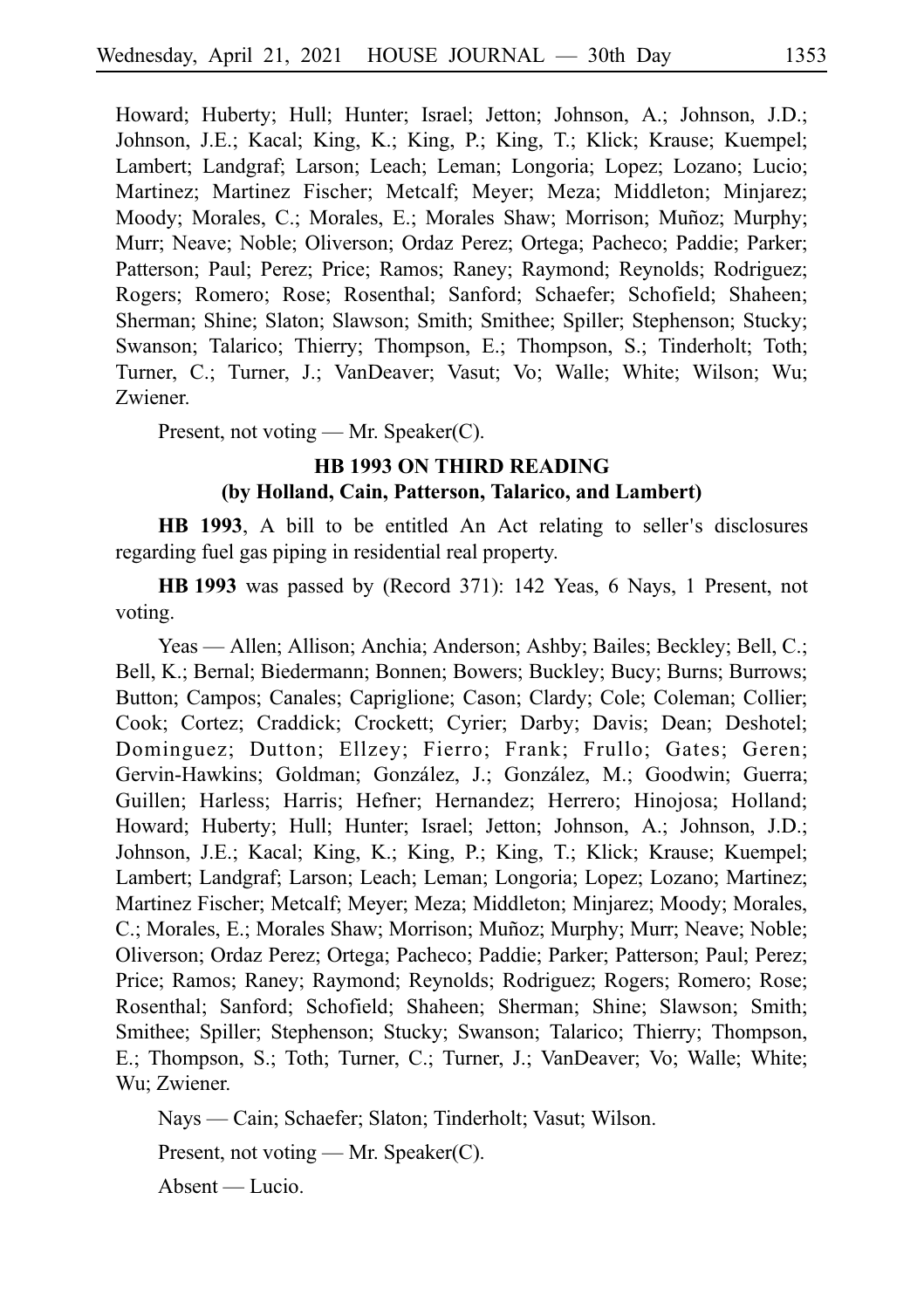#### **STATEMENT OF VOTE**

When Record No. 371 was taken, I was shown voting yes. I intended to vote no.

Toth

## **HB 1849 ON THIRD READING (by Sanford, Swanson, and Krause)**

**HB 1849**, A bill to be entitled An Act relating to the modification of an order establishing the conservatorship or possession of or access to a child after a conservator's death.

#### **Amendment No. 1**

Representatives Cook and Sanford offered the following amendment to **HBi1849**:

Amend **HBi1849** on third reading in SECTION 1 of the bill, in added Section 156.106(b), Family Code, by striking the following:

In a suit for modification described by this subsection in which a nonparent is requesting conservatorship of the child, the presumption that a parent is a fit parent who acts in the best interest of the parent's child may only be overcome by a finding that the restrictions or limitations described by this subsection are necessary to prevent a significant impairment to the physical health or emotional well-being of the child.

Amendment No. 1 was adopted.

**HB 1849**, as amended, was passed by (Record 372): 144 Yeas, 3 Nays, 1 Present, not voting.

Yeas — Allen; Allison; Anchia; Anderson; Ashby; Bailes; Beckley; Bell, C.; Bell, K.; Bernal; Biedermann; Bonnen; Bowers; Buckley; Bucy; Burns; Burrows; Button; Campos; Capriglione; Cason; Clardy; Cole; Coleman; Collier; Cook; Cortez; Craddick; Crockett; Cyrier; Darby; Davis; Dean; Deshotel; Dutton; Ellzey; Fierro; Frank; Frullo; Gates; Geren; Gervin-Hawkins; Goldman; González, J.; González, M.; Goodwin; Guerra; Guillen; Harless; Harris; Hefner; Hernandez; Herrero; Hinojosa; Holland; Howard; Huberty; Hull; Hunter; Israel; Jetton; Johnson, A.; Johnson, J.D.; Johnson, J.E.; Kacal; King, K.; King, P.; King, T.; Klick; Krause; Kuempel; Lambert; Landgraf; Larson; Leach; Leman; Longoria; Lopez; Lozano; Lucio; Martinez; Martinez Fischer; Metcalf; Meyer; Meza; Middleton; Minjarez; Moody; Morales, C.; Morales, E.; Morales Shaw; Morrison; Muñoz; Murphy; Murr; Neave; Noble; Oliverson; Ordaz Perez; Ortega; Paddie; Parker; Patterson; Paul; Perez; Price; Ramos; Raney; Raymond; Reynolds; Rodriguez; Rogers; Romero; Rose; Rosenthal; Sanford; Schaefer; Schofield; Shaheen; Sherman; Shine; Slaton; Slawson; Smith; Smithee; Spiller; Stephenson; Stucky; Swanson; Talarico; Thierry; Thompson, E.; Thompson, S.; Tinderholt; Toth; Turner, C.; Turner, J.; VanDeaver; Vo; Walle; White; Wilson; Wu; Zwiener.

Nays — Cain; Canales; Vasut.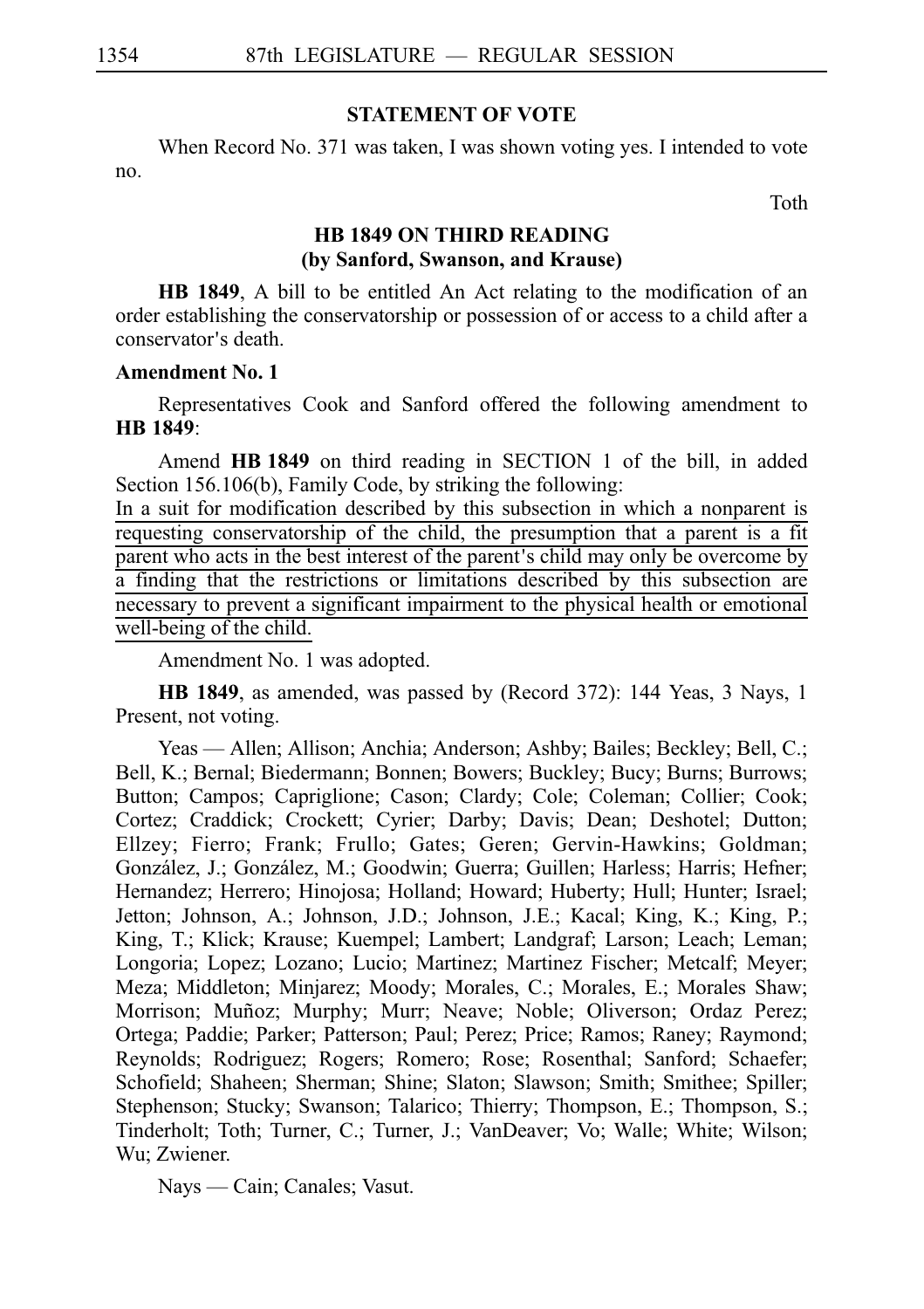Present, not voting — Mr. Speaker(C).

Absent — Dominguez; Pacheco.

## **HB 2390 ON THIRD READING (by Paul)**

**HB 2390**, A bill to be entitled An Act relating to the authority of a development corporation created by the Gulf Coast Authority to finance certain projects.

**HB 2390** was passed by (Record 373): 135 Yeas, 12 Nays, 1 Present, not voting.

Yeas — Allen; Allison; Anchia; Anderson; Ashby; Bailes; Beckley; Bell, C.; Bell, K.; Bernal; Bowers; Buckley; Bucy; Burns; Burrows; Button; Cain; Campos; Canales; Capriglione; Clardy; Cole; Coleman; Collier; Cook; Cortez; Craddick; Crockett; Cyrier; Darby; Davis; Dean; Deshotel; Dominguez; Dutton; Ellzey; Fierro; Frank; Frullo; Gates; Geren; Gervin-Hawkins; Goldman; González, J.; González, M.; Goodwin; Guerra; Guillen; Harless; Hefner; Hernandez; Herrero; Hinojosa; Holland; Howard; Huberty; Hull; Hunter; Israel; Jetton; Johnson, A.; Johnson, J.D.; Johnson, J.E.; Kacal; King, K.; King, P.; King, T.; Klick; Krause; Kuempel; Landgraf; Larson; Leman; Longoria; Lopez; Lozano; Lucio; Martinez; Martinez Fischer; Metcalf; Meyer; Meza; Middleton; Minjarez; Moody; Morales, C.; Morales Shaw; Morrison; Muñoz; Murphy; Murr; Neave; Noble; Oliverson; Ordaz Perez; Ortega; Pacheco; Paddie; Parker; Paul; Perez; Price; Ramos; Raney; Raymond; Reynolds; Rodriguez; Rogers; Romero; Rose; Rosenthal; Sanford; Schofield; Sherman; Shine; Smith; Smithee; Spiller; Stephenson; Stucky; Swanson; Talarico; Thierry; Thompson, E.; Thompson, S.; Toth; Turner, C.; Turner, J.; VanDeaver; Vo; Walle; White; Wilson; Wu; Zwiener.

Nays — Biedermann; Bonnen; Cason; Lambert; Leach; Patterson; Schaefer; Shaheen; Slaton; Slawson; Tinderholt; Vasut.

Present, not voting — Mr. Speaker(C).

Absent — Harris; Morales, E.

#### **STATEMENTS OF VOTE**

When Record No. 373 was taken, I was shown voting no. I intended to vote yes.

Bonnen

When Record No. 373 was taken, I was shown voting yes. I intended to vote no.

Cain

When Record No. 373 was taken, I was in the house but away from my desk. I would have voted yes.

Harris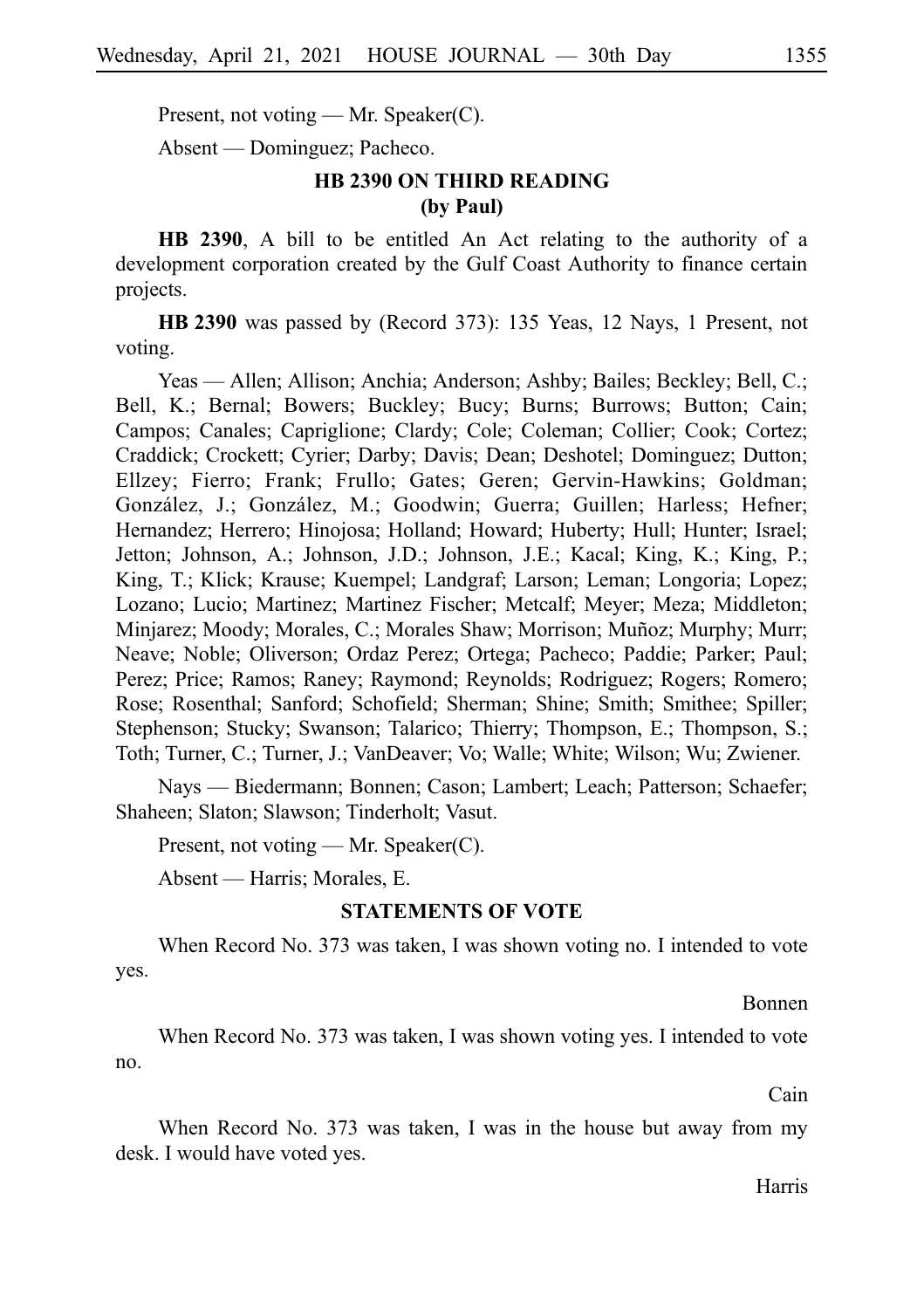When Record No. 373 was taken, I was in the house but away from my desk. I would have voted yes.

E. Morales

When Record No. 373 was taken, I was shown voting yes. I intended to vote no.

Toth

When Record No. 373 was taken, I was shown voting yes. I intended to vote no.

Wilson

## **HB 2350 ON THIRD READING (by Zwiener, Walle, and Harris)**

**HB 2350**, A bill to be entitled An Act relating to financial assistance provided to political subdivisions by the Texas Water Development Board for nature-based water quality enhancement projects.

**HB** 2350 was passed by (Record 374): 92 Yeas, 50 Nays, 1 Present, not voting.

Yeas — Allen; Allison; Anchia; Beckley; Bernal; Bowers; Buckley; Bucy; Burrows; Button; Campos; Canales; Cole; Coleman; Collier; Cortez; Crockett; Cyrier; Darby; Davis; Deshotel; Dominguez; Ellzey; Fierro; Frullo; Geren; Gervin-Hawkins; González, J.; González, M.; Goodwin; Guerra; Guillen; Herrero; Hinojosa; Howard; Huberty; Hunter; Israel; Jetton; Johnson, A.; Johnson, J.D.; Johnson, J.E.; Kacal; King, K.; King, T.; Klick; Kuempel; Larson; Leman; Longoria; Lopez; Lozano; Lucio; Martinez; Martinez Fischer; Metcalf; Meyer; Meza; Minjarez; Moody; Morales, C.; Morales, E.; Morales Shaw; Morrison; Muñoz; Neave; Ordaz Perez; Ortega; Pacheco; Paddie; Perez; Price; Ramos; Raney; Raymond; Reynolds; Rodriguez; Romero; Rose; Rosenthal; Sherman; Talarico; Thierry; Thompson, E.; Thompson, S.; Turner, C.; Turner, J.; VanDeaver; Vo; Walle; Wu; Zwiener.

Nays — Ashby; Bailes; Bell, K.; Biedermann; Bonnen; Burns; Capriglione; Cason; Clardy; Cook; Craddick; Dean; Frank; Gates; Goldman; Harless; Harris; Hefner; Holland; Hull; King, P.; Krause; Lambert; Landgraf; Leach; Middleton; Murr; Noble; Oliverson; Parker; Patterson; Paul; Rogers; Sanford; Schaefer; Schofield; Shaheen; Shine; Slaton; Slawson; Smith; Smithee; Spiller; Stephenson; Stucky; Swanson; Tinderholt; Toth; Vasut; White.

Present, not voting — Mr. Speaker(C).

Absent — Anderson; Bell, C.; Cain; Dutton; Hernandez; Murphy; Wilson.

## **STATEMENTS OF VOTE**

When Record No. 374 was taken, I was in the house but away from my desk. I would have voted no.

Anderson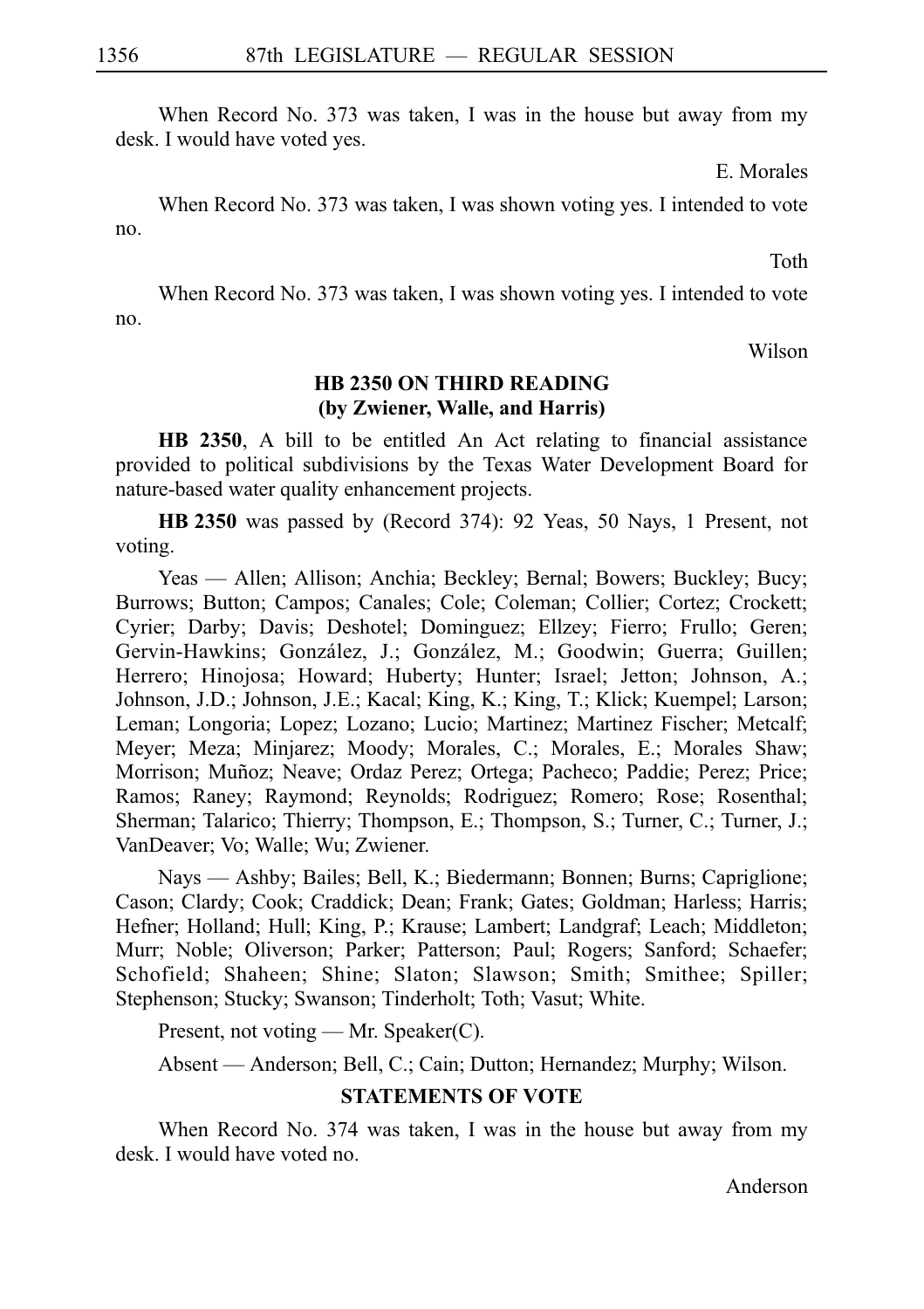When Record No. 374 was taken, my vote failed to register. I would have voted no.

When Record No. 374 was taken, I was shown voting yes. I intended to vote

no.

When Record No. 374 was taken, I was in the house but away from my desk. I would have voted no.

When Record No. 374 was taken, I was shown voting no. I intended to vote yes.

When Record No. 374 was taken, I was shown voting yes. I intended to vote no.

When Record No. 374 was taken, I was in the house but away from my desk. I would have voted yes.

Wilson

#### **HB 2483 ON THIRD READING (by P. King, Harless, Slawson, Hernandez, Darby, et al.)**

**HB 2483**, A bill to be entitled An Act relating to utility facilities for restoring electric service after a widespread power outage.

**HB 2483** was passed by (Record 375): 145 Yeas, 1 Nays, 1 Present, not voting.

Yeas — Allen; Allison; Anchia; Anderson; Ashby; Bailes; Beckley; Bell, C.; Bell, K.; Bernal; Biedermann; Bonnen; Bowers; Buckley; Bucy; Burns; Burrows; Button; Cain; Campos; Canales; Capriglione; Cason; Clardy; Cole; Collier; Cook; Cortez; Craddick; Crockett; Cyrier; Darby; Davis; Dean; Deshotel; Dominguez; Dutton; Ellzey; Fierro; Frank; Frullo; Gates; Geren; Gervin-Hawkins; Goldman; González, J.; González, M.; Goodwin; Guerra; Guillen; Harless; Hefner; Hernandez; Herrero; Hinojosa; Holland; Howard; Huberty; Hull; Hunter; Israel; Jetton; Johnson, A.; Johnson, J.D.; Johnson, J.E.; Kacal; King, K.; King, P.; King, T.; Klick; Krause; Kuempel; Lambert; Landgraf; Larson; Leach; Leman; Longoria; Lopez; Lozano; Lucio; Martinez; Martinez Fischer; Metcalf; Meyer; Meza; Middleton; Minjarez; Moody; Morales, C.; Morales, E.; Morrison; Muñoz; Murphy; Murr; Neave; Noble; Oliverson; Ordaz Perez; Ortega; Pacheco; Paddie; Parker; Patterson; Paul; Perez; Price; Raney; Raymond; Reynolds; Rodriguez; Rogers; Romero; Rose; Rosenthal; Sanford; Schaefer; Schofield; Shaheen; Sherman; Shine; Slaton; Slawson; Smith; Smithee; Spiller; Stephenson; Stucky; Swanson; Talarico; Thierry; Thompson, E.; Thompson, S.; Tinderholt; Toth; Turner, C.; Turner, J.; VanDeaver; Vasut; Vo; Walle; White; Wilson; Wu; Zwiener.

Nays — Ramos.

Button

Cain

Harris

Leman

C. Bell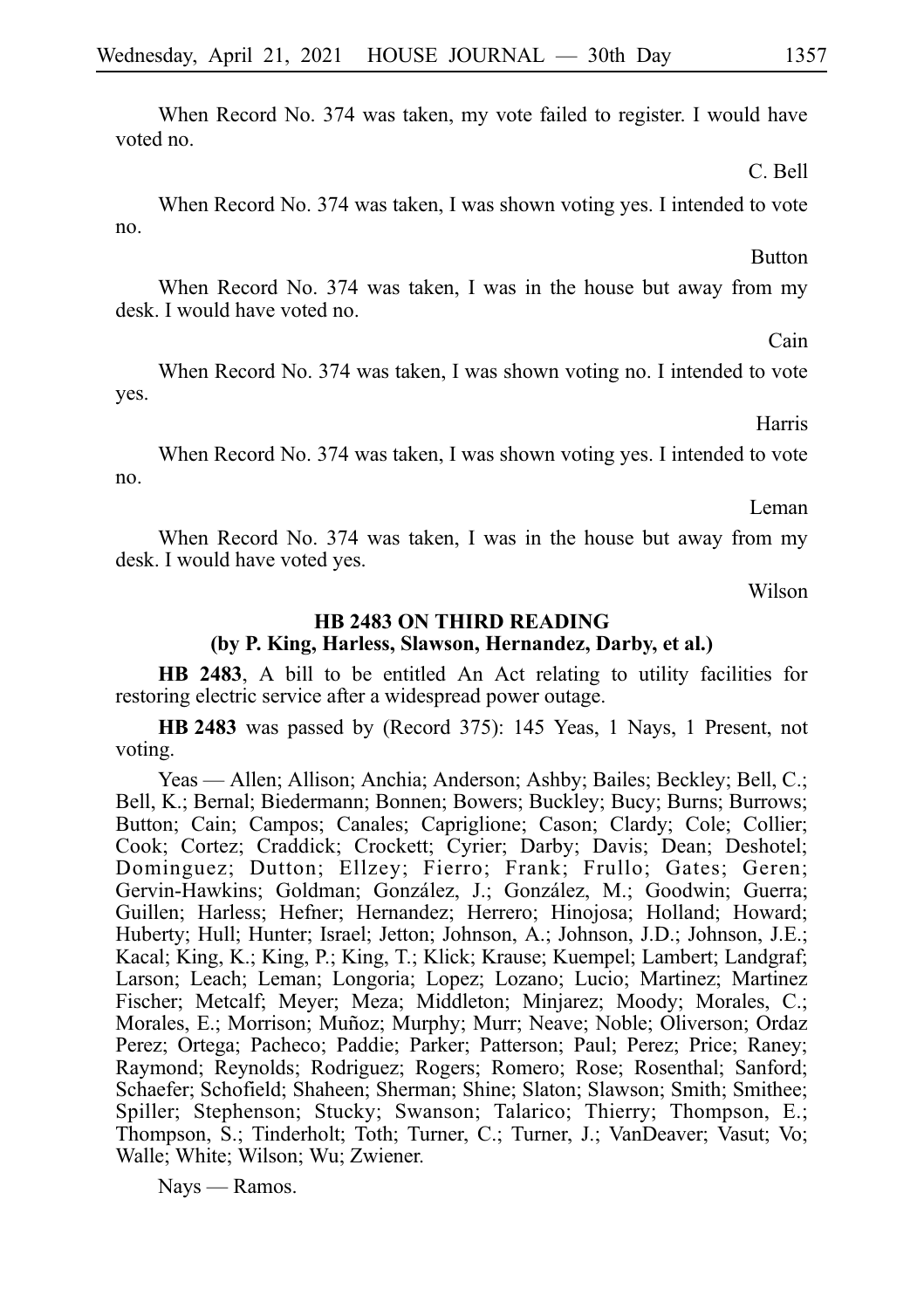Present, not voting — Mr. Speaker(C).

Absent — Coleman; Harris; Morales Shaw.

### **STATEMENTS OF VOTE**

When Record No. 375 was taken, my vote failed to register. I would have voted yes.

Harris

When Record No. 375 was taken, I was in the house but away from my desk. I would have voted yes.

Morales Shaw

When Record No. 375 was taken, I was shown voting no. I intended to vote yes.

Ramos

## **HB 2519 ON THIRD READING (by Darby, Huberty, Murr, Dutton, and Talarico)**

**HB 2519**, A bill to be entitled An Act relating to matters regarding educators, including the composition of the State Board for Educator Certification, the issuance of certain sanctions by the board, and a public school teacher's notification of resignation from employment.

**HB** 2519 was passed by (Record 376): 143 Yeas, 5 Nays, 1 Present, not voting.

Yeas — Allen; Allison; Anchia; Anderson; Bailes; Beckley; Bell, C.; Bell, K.; Bernal; Biedermann; Bonnen; Bowers; Buckley; Bucy; Burns; Burrows; Button; Campos; Canales; Capriglione; Cason; Clardy; Cole; Coleman; Collier; Cook; Cortez; Craddick; Crockett; Cyrier; Darby; Davis; Dean; Deshotel; Dominguez; Dutton; Ellzey; Fierro; Frank; Frullo; Gates; Geren; Gervin-Hawkins; Goldman; González, J.; González, M.; Goodwin; Guerra; Guillen; Harless; Harris; Hefner; Hernandez; Herrero; Hinojosa; Holland; Howard; Huberty; Hull; Hunter; Israel; Jetton; Johnson, A.; Johnson, J.D.; Johnson, J.E.; Kacal; King, K.; King, P.; King, T.; Klick; Krause; Kuempel; Lambert; Landgraf; Larson; Leach; Leman; Longoria; Lopez; Lozano; Lucio; Martinez; Martinez Fischer; Metcalf; Meyer; Meza; Middleton; Minjarez; Moody; Morales, C.; Morales, E.; Morales Shaw; Morrison; Muñoz; Murphy; Murr; Neave; Noble; Oliverson; Ordaz Perez; Ortega; Pacheco; Paddie; Parker; Patterson; Paul; Perez; Ramos; Raney; Raymond; Reynolds; Rodriguez; Rogers; Romero; Rose; Rosenthal; Sanford; Schofield; Sherman; Shine; Slaton; Slawson; Smith; Smithee; Spiller; Stephenson; Stucky; Swanson; Talarico; Thierry; Thompson, E.; Thompson, S.; Tinderholt; Toth; Turner, C.; Turner, J.; VanDeaver; Vasut; Vo; Walle; Wilson; Wu; Zwiener.

Nays — Cain; Price; Schaefer; Shaheen; White.

Present, not voting — Mr. Speaker(C).

Absent — Ashby.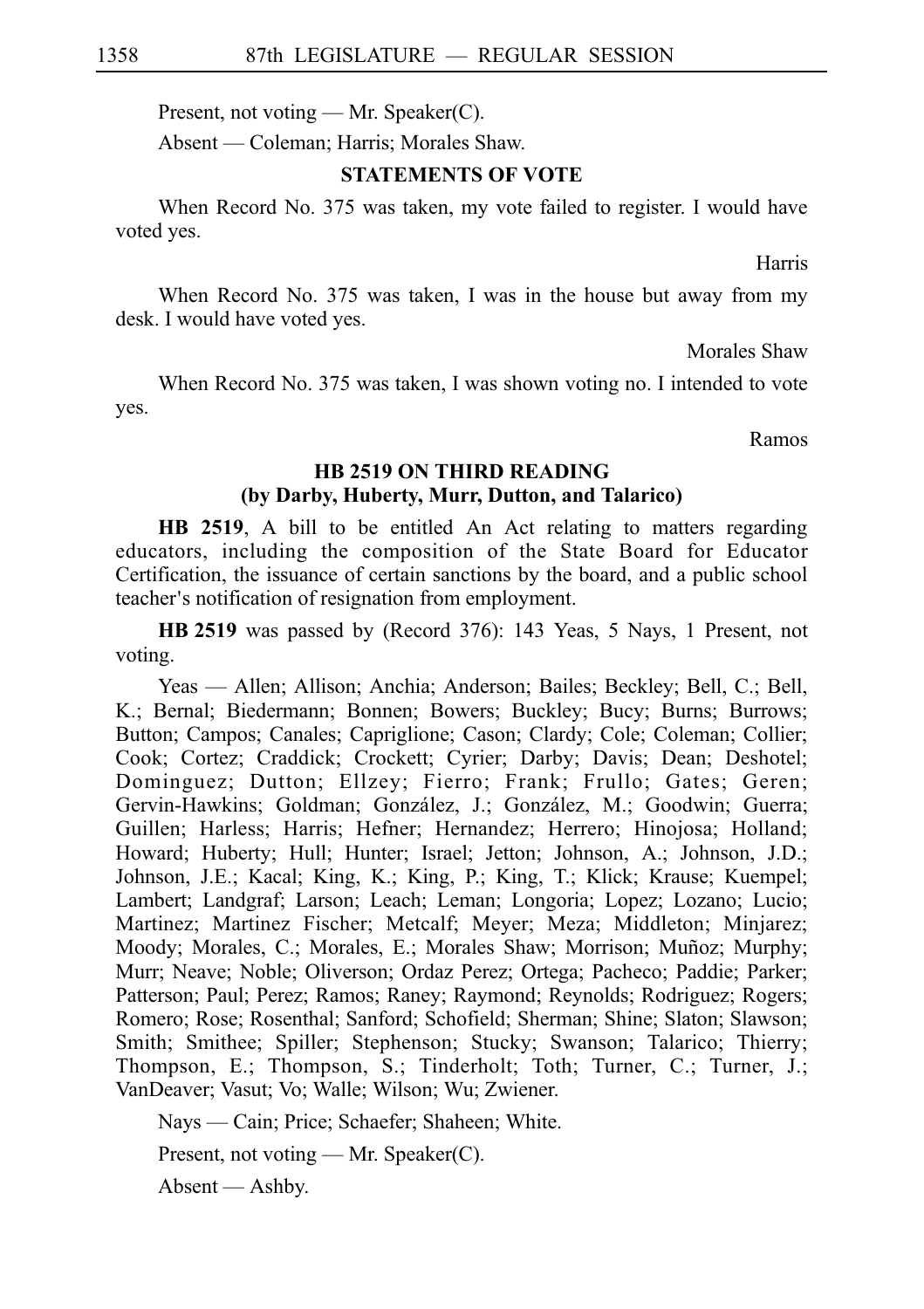### **STATEMENTS OF VOTE**

When Record No. 376 was taken, I was in the house but away from my desk. I would have voted no.

Ashby

When Record No. 376 was taken, I was shown voting yes. I intended to vote no.

Leach

When Record No. 376 was taken, I was shown voting yes. I intended to vote no.

Toth

When Record No. 376 was taken, I was shown voting yes. I intended to vote no.

Wilson

#### **HB 2658 ON THIRD READING (by Frank)**

**HB 2658**, A bill to be entitled An Act relating to the operation and administration of the Medicaid managed care program, including requirements for and reimbursement of managed care organizations.

**HB** 2658 was passed by (Record 377): 147 Yeas, 0 Nays, 2 Present, not voting.

Yeas — Allen; Allison; Anchia; Anderson; Ashby; Bailes; Beckley; Bell, C.; Bell, K.; Bernal; Biedermann; Bonnen; Bowers; Buckley; Burns; Burrows; Button; Cain; Campos; Canales; Capriglione; Cason; Clardy; Cole; Coleman; Collier; Cook; Cortez; Craddick; Crockett; Cyrier; Darby; Davis; Dean; Deshotel; Dominguez; Dutton; Ellzey; Fierro; Frank; Frullo; Gates; Geren; Gervin-Hawkins; Goldman; González, J.; González, M.; Goodwin; Guerra; Guillen; Harless; Harris; Hefner; Hernandez; Herrero; Hinojosa; Holland; Howard; Huberty; Hull; Hunter; Israel; Jetton; Johnson, A.; Johnson, J.D.; Johnson, J.E.; Kacal; King, K.; King, P.; King, T.; Klick; Krause; Kuempel; Lambert; Landgraf; Larson; Leach; Leman; Longoria; Lopez; Lozano; Lucio; Martinez; Martinez Fischer; Metcalf; Meyer; Meza; Middleton; Minjarez; Moody; Morales, C.; Morales, E.; Morales Shaw; Morrison; Muñoz; Murphy; Murr; Neave; Oliverson; Ordaz Perez; Ortega; Pacheco; Paddie; Parker; Patterson; Paul; Perez; Price; Ramos; Raney; Raymond; Reynolds; Rodriguez; Rogers; Romero; Rose; Rosenthal; Sanford; Schaefer; Schofield; Shaheen; Sherman; Shine; Slaton; Slawson; Smith; Smithee; Spiller; Stephenson; Stucky; Swanson; Talarico; Thierry; Thompson, E.; Thompson, S.; Tinderholt; Toth; Turner, C.; Turner, J.; VanDeaver; Vasut; Vo; Walle; White; Wilson; Wu; Zwiener.

Present, not voting — Mr. Speaker(C); Noble.

Absent — Bucy.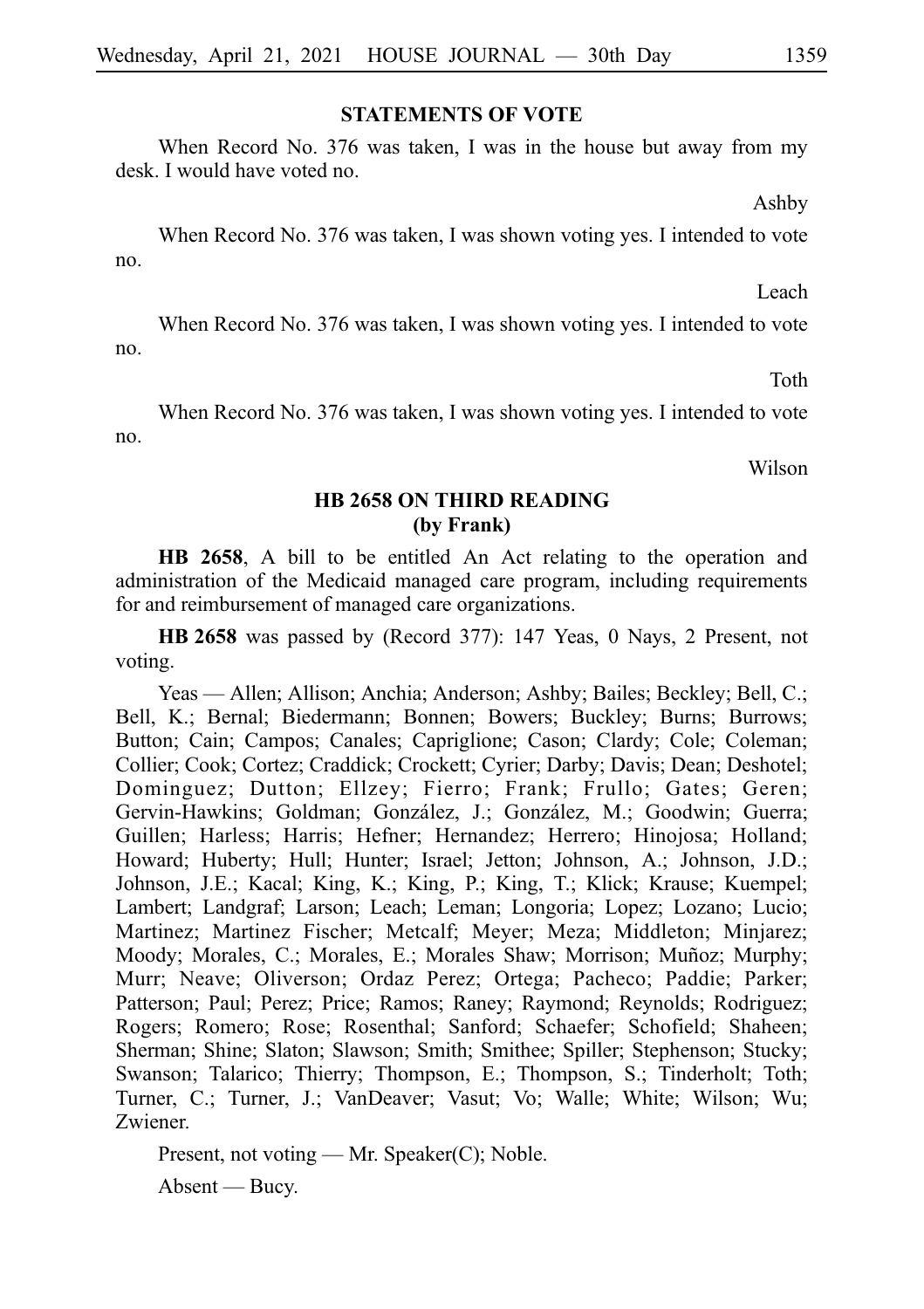#### **HB 2680 ON THIRD READING (by Hull and Noble)**

**HB 2680**, A bill to be entitled An Act relating to certain procedures relating to children placed under a parental child safety placement.

**HBi2680** was passed by (Record 378): 136 Yeas, 11 Nays, 1 Present, not voting.

Yeas — Allison; Anchia; Anderson; Ashby; Bailes; Bell, C.; Bell, K.; Bernal; Biedermann; Bonnen; Buckley; Bucy; Burns; Burrows; Button; Cain; Campos; Capriglione; Cason; Clardy; Cole; Collier; Cook; Cortez; Craddick; Crockett; Cyrier; Darby; Davis; Dean; Deshotel; Dutton; Ellzey; Frank; Frullo; Gates; Geren; Gervin-Hawkins; Goldman; González, J.; González, M.; Goodwin; Guerra; Guillen; Harless; Harris; Hefner; Hernandez; Herrero; Hinojosa; Holland; Howard; Huberty; Hull; Hunter; Israel; Jetton; Johnson, J.D.; Kacal; King, K.; King, P.; King, T.; Klick; Krause; Kuempel; Landgraf; Larson; Leach; Leman; Longoria; Lopez; Lozano; Lucio; Martinez; Martinez Fischer; Metcalf; Meyer; Meza; Middleton; Minjarez; Moody; Morales, C.; Morales, E.; Morales Shaw; Morrison; Muñoz; Murphy; Murr; Neave; Noble; Oliverson; Ordaz Perez; Ortega; Pacheco; Paddie; Parker; Patterson; Paul; Price; Raney; Raymond; Reynolds; Rodriguez; Rogers; Romero; Rose; Rosenthal; Sanford; Schaefer; Schofield; Shaheen; Sherman; Shine; Slaton; Slawson; Smith; Smithee; Spiller; Stephenson; Stucky; Swanson; Talarico; Thierry; Thompson, E.; Thompson, S.; Tinderholt; Toth; Turner, C.; Turner, J.; VanDeaver; Vasut; Vo; Walle; White; Wu; Zwiener.

Nays — Allen; Beckley; Bowers; Canales; Dominguez; Fierro; Johnson, A.; Johnson, J.E.; Lambert; Ramos; Wilson.

Present, not voting — Mr. Speaker(C).

Absent — Coleman; Perez.

#### **STATEMENTS OF VOTE**

When Record No. 378 was taken, I was shown voting yes. I intended to vote no.

Guerra

When Record No. 378 was taken, I was shown voting yes. I intended to vote no.

Rodriguez

When Record No. 378 was taken, I was shown voting no. I intended to vote yes.

Wilson

## **HB 2116 ON THIRD READING (by Krause, Darby, Oliverson, and Martinez)**

**HB 2116**, A bill to be entitled An Act relating to certain agreements by architects and engineers in or in connection with certain construction contracts.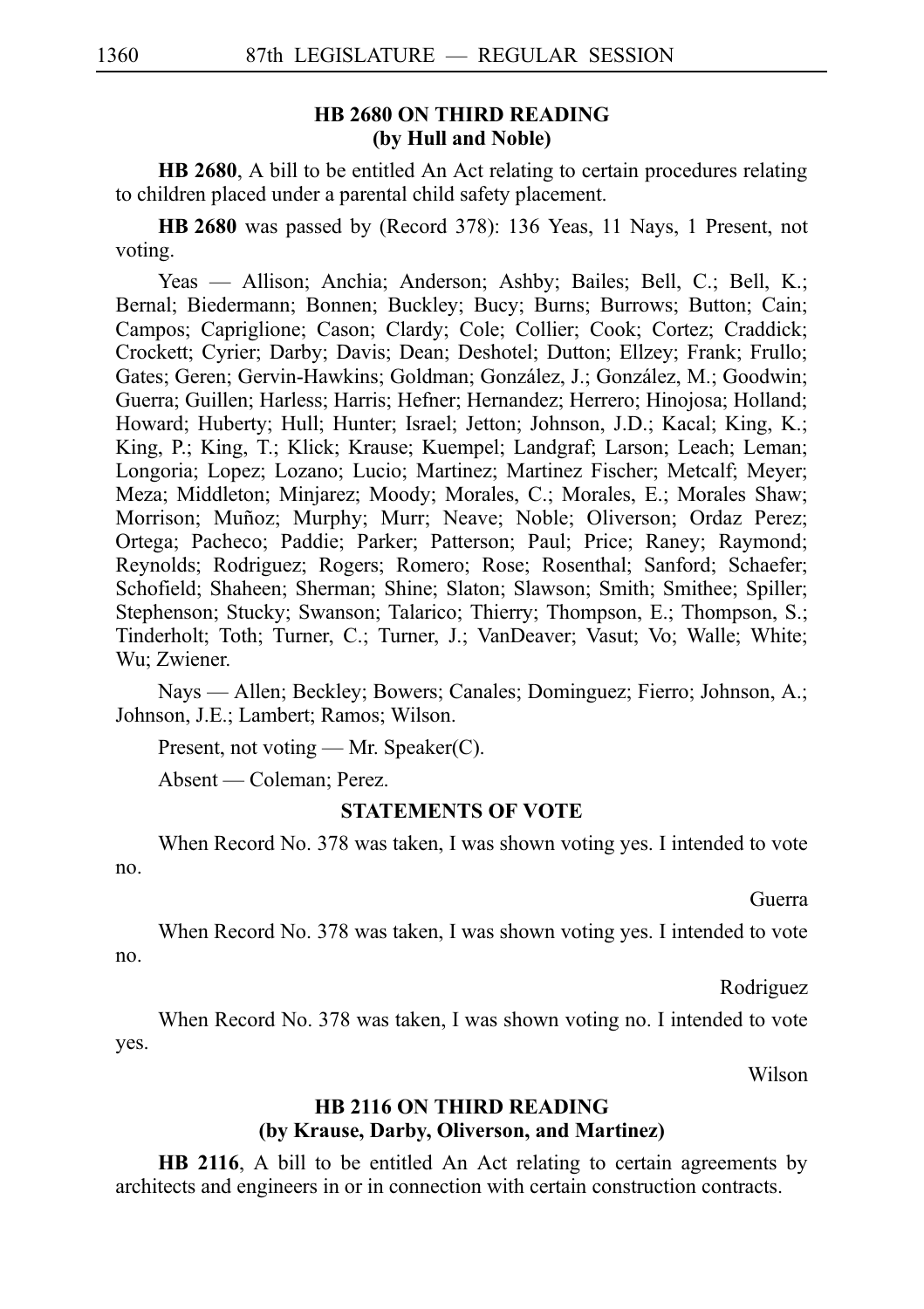**HB** 2116 was passed by (Record 379): 126 Yeas, 21 Nays, 1 Present, not voting.

Yeas — Allen; Allison; Anchia; Anderson; Ashby; Bailes; Beckley; Bell, C.; Bell, K.; Bernal; Biedermann; Bonnen; Bowers; Buckley; Bucy; Burns; Burrows; Canales; Capriglione; Cason; Clardy; Cole; Coleman; Collier; Cook; Cortez; Craddick; Crockett; Cyrier; Dean; Deshotel; Dominguez; Dutton; Ellzey; Fierro; Frank; Frullo; Geren; Goldman; González, J.; González, M.; Goodwin; Guerra; Guillen; Harless; Harris; Hefner; Hernandez; Herrero; Hinojosa; Holland; Howard; Huberty; Hull; Hunter; Israel; Jetton; Johnson, A.; Johnson, J.D.; Johnson, J.E.; Kacal; King, K.; Klick; Krause; Kuempel; Lambert; Landgraf; Larson; Leach; Leman; Longoria; Lopez; Lozano; Lucio; Martinez; Metcalf; Meyer; Meza; Moody; Morales, C.; Morales, E.; Muñoz; Murphy; Murr; Noble; Oliverson; Ordaz Perez; Ortega; Pacheco; Paddie; Patterson; Paul; Perez; Price; Raney; Raymond; Rodriguez; Rogers; Romero; Rose; Rosenthal; Sanford; Schofield; Shaheen; Sherman; Shine; Slaton; Slawson; Smith; Smithee; Spiller; Stephenson; Stucky; Swanson; Talarico; Thierry; Thompson, E.; Tinderholt; Turner, C.; Turner, J.; VanDeaver; Vo; Walle; White; Wu; Zwiener.

Nays — Cain; Campos; Darby; Davis; Gates; Gervin-Hawkins; King, P.; King, T.; Martinez Fischer; Middleton; Minjarez; Morrison; Neave; Parker; Ramos; Reynolds; Schaefer; Thompson, S.; Toth; Vasut; Wilson.

Present, not voting — Mr. Speaker(C).

Absent — Button; Morales Shaw.

#### **STATEMENTS OF VOTE**

When Record No. 379 was taken, I was shown voting no. I intended to vote yes.

Darby

When Record No. 379 was taken, I was shown voting no. I intended to vote yes.

Middleton

When Record No. 379 was taken, I was in the house but away from my desk. I would have voted no.

Morales Shaw

When Record No. 379 was taken, I was shown voting no. I intended to vote yes.

Neave

When Record No. 379 was taken, I was shown voting yes. I intended to vote no.

#### Tinderholt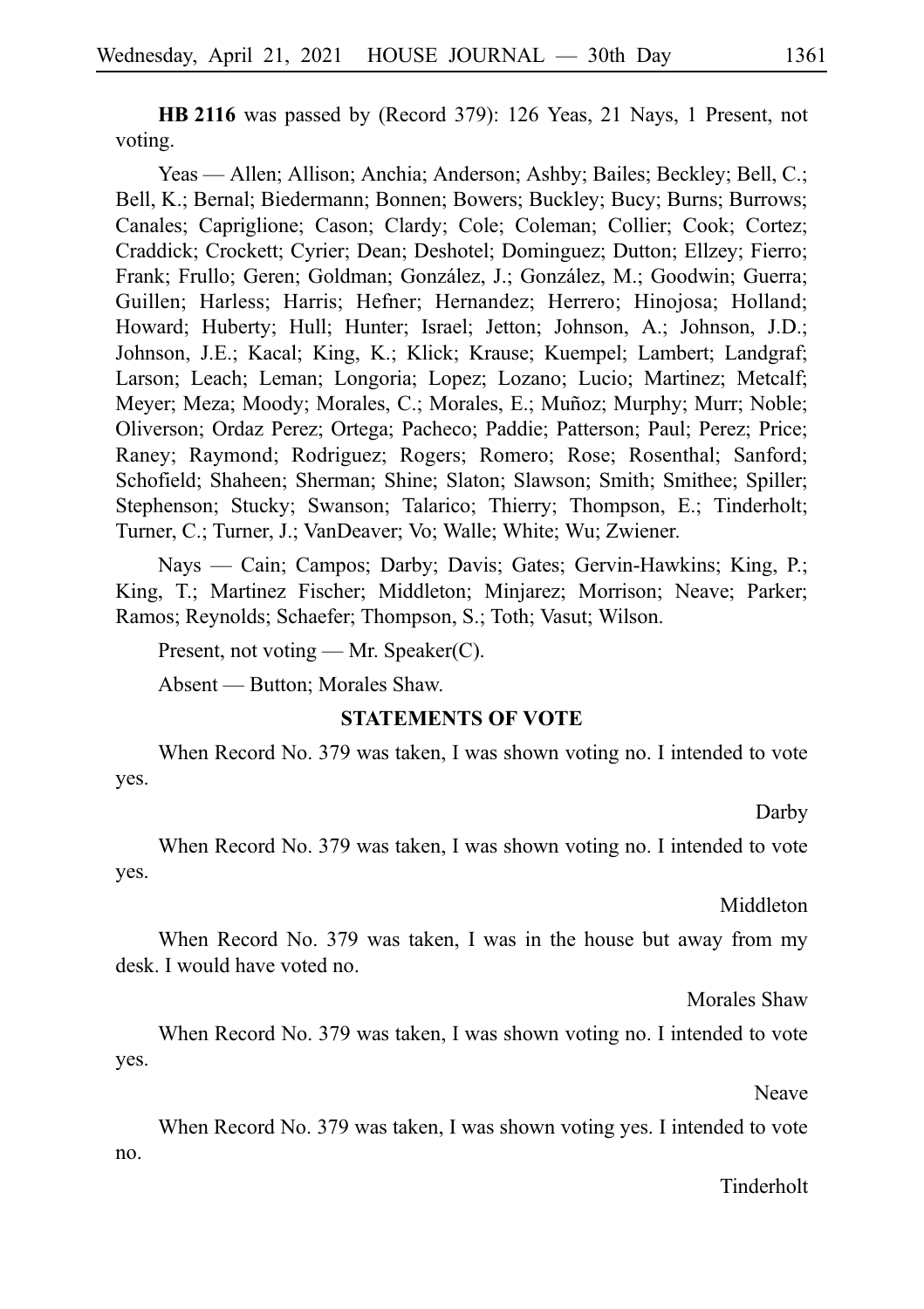## **HB 872 ON THIRD READING (by Bernal, Howard, Lopez, Minjarez, and Hernandez)**

**HB 872**, A bill to be entitled An Act relating to the disclosure of certain utility customer information.

**HBi872** was passed by (Record 380): 149 Yeas, 0 Nays, 1 Present, not voting.

Yeas — Allen; Allison; Anchia; Anderson; Ashby; Bailes; Beckley; Bell, C.; Bell, K.; Bernal; Biedermann; Bonnen; Bowers; Buckley; Bucy; Burns; Burrows; Button; Cain; Campos; Canales; Capriglione; Cason; Clardy; Cole; Coleman; Collier; Cook; Cortez; Craddick; Crockett; Cyrier; Darby; Davis; Dean; Deshotel; Dominguez; Dutton; Ellzey; Fierro; Frank; Frullo; Gates; Geren; Gervin-Hawkins; Goldman; González, J.; González, M.; Goodwin; Guerra; Guillen; Harless; Harris; Hefner; Hernandez; Herrero; Hinojosa; Holland; Howard; Huberty; Hull; Hunter; Israel; Jetton; Johnson, A.; Johnson, J.D.; Johnson, J.E.; Kacal; King, K.; King, P.; King, T.; Klick; Krause; Kuempel; Lambert; Landgraf; Larson; Leach; Leman; Longoria; Lopez; Lozano; Lucio; Martinez; Martinez Fischer; Metcalf; Meyer; Meza; Middleton; Minjarez; Moody; Morales, C.; Morales, E.; Morales Shaw; Morrison; Muñoz; Murphy; Murr; Neave; Noble; Oliverson; Ordaz Perez; Ortega; Pacheco; Paddie; Parker; Patterson; Paul; Perez; Price; Ramos; Raney; Raymond; Reynolds; Rodriguez; Rogers; Romero; Rose; Rosenthal; Sanford; Schaefer; Schofield; Shaheen; Sherman; Shine; Slaton; Slawson; Smith; Smithee; Spiller; Stephenson; Stucky; Swanson; Talarico; Thierry; Thompson, E.; Thompson, S.; Tinderholt; Toth; Turner, C.; Turner, J.; VanDeaver; Vasut; Vo; Walle; White; Wilson; Wu; Zwiener.

Present, not voting — Mr. Speaker(C).

## **HB 1315 ON THIRD READING (by J.D. Johnson, Neave, and Leach)**

**HB 1315**, A bill to be entitled An Act relating to the duration of an appointment of a guardian ad litem or an attorney ad litem for a child in the conservatorship of the Department of Family and Protective Services.

**HBi1315** was passed by (Record 381): 110 Yeas, 37 Nays, 2 Present, not voting.

Yeas — Allen; Allison; Anchia; Anderson; Beckley; Bell, K.; Bernal; Bowers; Buckley; Bucy; Burns; Burrows; Button; Campos; Canales; Capriglione; Cason; Cole; Coleman; Collier; Cook; Cortez; Craddick; Crockett; Cyrier; Darby; Davis; Deshotel; Dominguez; Dutton; Ellzey; Fierro; Frank; Frullo; Gervin-Hawkins; González, J.; González, M.; Goodwin; Guerra; Guillen; Harris; Hernandez; Herrero; Hinojosa; Howard; Huberty; Hull; Hunter; Israel; Jetton; Johnson, A.; Johnson, J.D.; Johnson, J.E.; Kacal; King, P.; King, T.; Klick; Kuempel; Larson; Leach; Longoria; Lopez; Lozano; Lucio; Martinez; Martinez Fischer; Meyer; Meza; Middleton; Minjarez; Moody; Morales, C.; Morales, E.; Morales Shaw; Morrison; Muñoz; Murphy; Neave; Noble; Ordaz Perez; Ortega;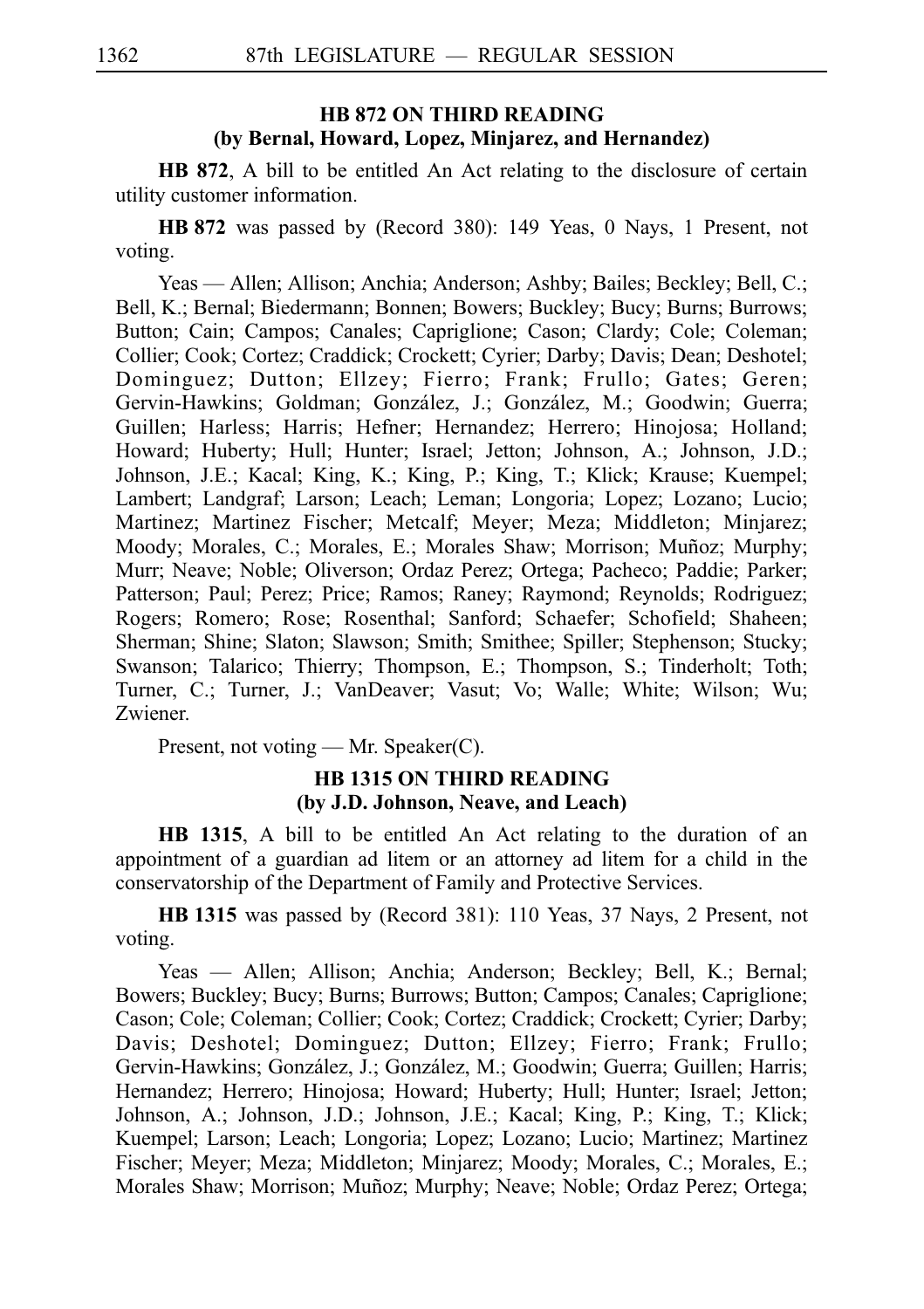Pacheco; Parker; Perez; Ramos; Raney; Raymond; Reynolds; Rodriguez; Romero; Rose; Rosenthal; Schofield; Sherman; Slaton; Stephenson; Swanson; Talarico; Thierry; Thompson, E.; Thompson, S.; Toth; Turner, C.; Turner, J.; VanDeaver; Vo; Walle; White; Wu; Zwiener.

Nays — Ashby; Bailes; Bell, C.; Biedermann; Bonnen; Cain; Clardy; Dean; Gates; Goldman; Harless; Hefner; Holland; Krause; Lambert; Landgraf; Leman; Metcalf; Murr; Oliverson; Paddie; Patterson; Paul; Price; Rogers; Sanford; Schaefer; Shaheen; Shine; Slawson; Smith; Smithee; Spiller; Stucky; Tinderholt; Vasut; Wilson.

Present, not voting — Mr. Speaker(C); King, K.

Absent — Geren.

#### **STATEMENTS OF VOTE**

When Record No. 381 was taken, I was shown voting yes. I intended to vote no.

Harris

When Record No. 381 was taken, I was shown voting yes. I intended to vote no.

Swanson

When Record No. 381 was taken, I was shown voting yes. I intended to vote no.

Toth

## **HB 1387 ON THIRD READING (by Harris, Noble, et al.)**

**HB 1387**, A bill to be entitled An Act relating to the storage of firearms and ammunition in the same locked location in certain foster homes.

**HBi1387** was passed by (Record 382): 98 Yeas, 50 Nays, 1 Present, not voting.

Yeas — Allen; Allison; Anderson; Ashby; Bailes; Bell, C.; Bell, K.; Biedermann; Bonnen; Bowers; Buckley; Burns; Burrows; Button; Cain; Canales; Capriglione; Cason; Clardy; Coleman; Cook; Cortez; Craddick; Cyrier; Darby; Dean; Deshotel; Dominguez; Dutton; Ellzey; Fierro; Frank; Frullo; Gates; Geren; Gervin-Hawkins; Goldman; Guillen; Harless; Harris; Hefner; Herrero; Holland; Huberty; Hull; Hunter; Jetton; Kacal; King, K.; King, P.; Klick; Krause; Kuempel; Lambert; Landgraf; Larson; Leach; Leman; Lozano; Martinez; Metcalf; Meyer; Middleton; Morales, E.; Morrison; Murphy; Murr; Noble; Oliverson; Pacheco; Paddie; Parker; Patterson; Paul; Price; Raney; Raymond; Rogers; Schaefer; Schofield; Shaheen; Shine; Slaton; Slawson; Smith; Smithee; Spiller; Stephenson; Stucky; Swanson; Thompson, E.; Thompson, S.; Tinderholt; Toth; VanDeaver; Vasut; White; Wilson.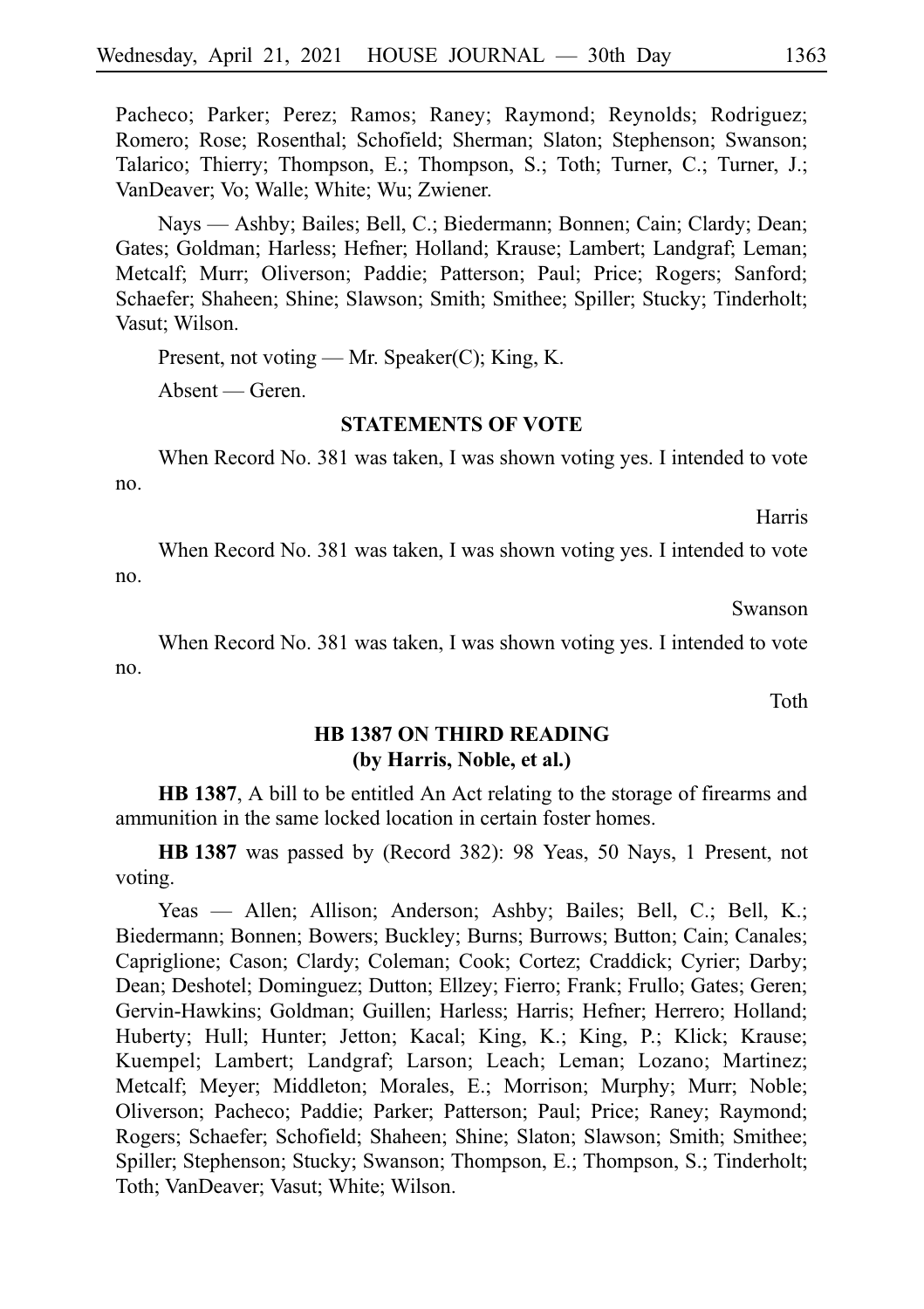Nays — Anchia; Beckley; Bernal; Bucy; Campos; Cole; Collier; Crockett; Davis; González, J.; González, M.; Goodwin; Guerra; Hernandez; Hinojosa; Howard; Israel; Johnson, A.; Johnson, J.E.; King, T.; Longoria; Lopez; Lucio; Martinez Fischer; Meza; Minjarez; Moody; Morales, C.; Morales Shaw; Muñoz; Neave; Ordaz Perez; Ortega; Perez; Ramos; Reynolds; Rodriguez; Romero; Rose; Rosenthal; Sanford; Sherman; Talarico; Thierry; Turner, C.; Turner, J.; Vo; Walle; Wu; Zwiener.

Present, not voting — Mr. Speaker(C).

Absent — Johnson, J.D.

#### **STATEMENTS OF VOTE**

When Record No. 382 was taken, I was shown voting yes. I intended to vote no.

**Bowers** 

When Record No. 382 was taken, I was shown voting yes. I intended to vote no.

Fierro

When Record No. 382 was taken, I was shown voting yes. I intended to vote no.

Gervin-Hawkins

When Record No. 382 was taken, I was shown voting no. I intended to vote yes.

Sanford

#### **HB 999 ON THIRD READING (by Bernal and Patterson)**

**HB 999**, A bill to be entitled An Act relating to the use of individual graduation committees for certain high school students.

**HBi999** was passed by (Record 383): 145 Yeas, 1 Nays, 1 Present, not voting.

Yeas — Allen; Allison; Anchia; Anderson; Ashby; Bailes; Beckley; Bell, C.; Bell, K.; Bernal; Biedermann; Bonnen; Bowers; Buckley; Bucy; Burns; Burrows; Button; Cain; Campos; Canales; Capriglione; Cason; Clardy; Coleman; Collier; Cook; Cortez; Crockett; Cyrier; Darby; Davis; Dean; Deshotel; Dominguez; Dutton; Ellzey; Fierro; Frank; Frullo; Gates; Geren; Gervin-Hawkins; Goldman; González, J.; González, M.; Goodwin; Guerra; Guillen; Harless; Harris; Hefner; Hernandez; Herrero; Hinojosa; Holland; Howard; Huberty; Hull; Hunter; Israel; Jetton; Johnson, A.; Johnson, J.D.; Johnson, J.E.; Kacal; King, K.; King, P.; King, T.; Klick; Krause; Kuempel; Lambert; Landgraf; Larson; Leach; Longoria; Lopez; Lozano; Lucio; Martinez; Martinez Fischer; Metcalf; Meyer; Meza; Middleton; Minjarez; Moody; Morales, C.; Morales, E.; Morales Shaw; Morrison; Muñoz; Murphy; Murr; Neave; Noble; Oliverson; Ordaz Perez; Ortega; Pacheco; Paddie; Parker; Patterson; Paul; Perez; Price; Ramos; Raney;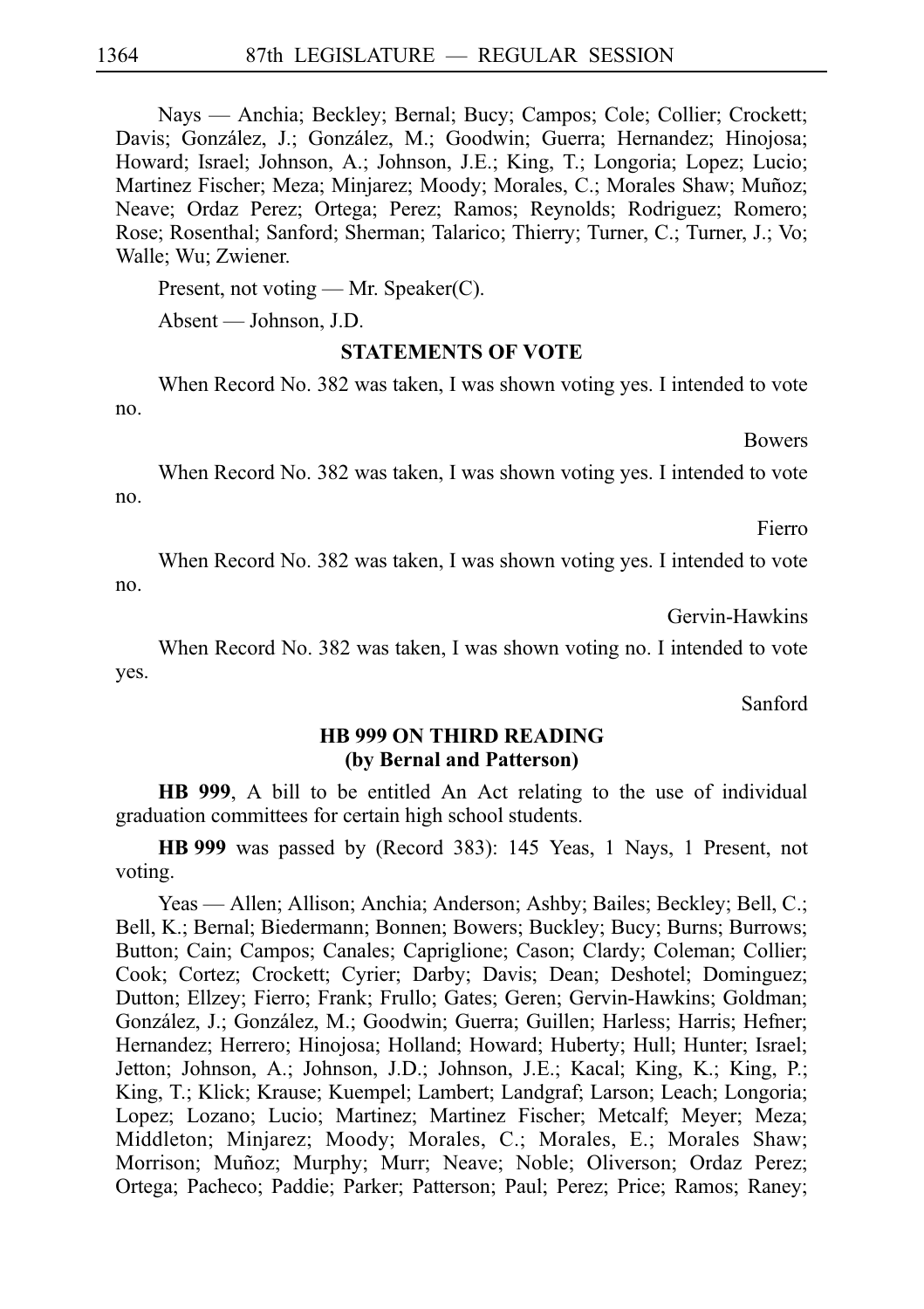Raymond; Reynolds; Rodriguez; Rogers; Romero; Rose; Rosenthal; Sanford; Schaefer; Shaheen; Sherman; Shine; Slaton; Slawson; Smith; Smithee; Spiller; Stephenson; Stucky; Swanson; Talarico; Thierry; Thompson, E.; Thompson, S.; Tinderholt; Toth; Turner, C.; Turner, J.; VanDeaver; Vasut; Vo; Walle; White; Wilson; Wu; Zwiener.

Nays — Leman.

Present, not voting — Mr. Speaker(C).

Absent — Cole; Craddick; Schofield.

## **STATEMENT OF VOTE**

When Record No. 383 was taken, I was shown voting no. I intended to vote yes.

Leman

## **HB 1694 ON THIRD READING (by Raney, Guillen, Leach, Guerra, J.D. Johnson, et al.)**

**HB 1694**, A bill to be entitled An Act relating to a defense to prosecution for certain offenses involving possession of small amounts of controlled substances, marihuana, dangerous drugs, or abusable volatile chemicals, or possession of drug paraphernalia for defendants seeking assistance for a suspected overdose.

## **Amendment No. 1**

Representative Raney offered the following amendment to **HB 1694**:

Amend **HB 1694** on third reading as follows:

(1) In added Section  $481.115(h)(2)$ , Health and Safety Code, following the underlined semicolon, strike "or".

(2) In added Section  $\overline{481.115(h)}(3)$ , Health and Safety Code, between "485.031(c)" and the underlined period, insert the following:

; or

 $(4)$  at any time during the 18-month period preceding the date of the commission of the instant offense, the actor requested emergency medical assistance in response to the possible overdose of the actor or another person

(3) In added Section  $481.1151(d)(2)$ , Health and Safety Code, following the underlined semicolon, strike "or".

(4) In added Section  $4\overline{81}$ .1151(d)(3), Health and Safety Code, between "485.031(c)" and the underlined period, insert the following:

; or

 $(4)$  at any time during the 18-month period preceding the date of the commission of the instant offense, the actor requested emergency medical assistance in response to the possible overdose of the actor or another person

(5) In added Section  $481.116(g)(2)$ , Health and Safety Code, following the underlined semicolon, strike "or".

(6) In added Section  $\overline{481.116(g)(3)}$ , Health and Safety Code, between "485.031(c)" and the underlined period, insert the following:

; or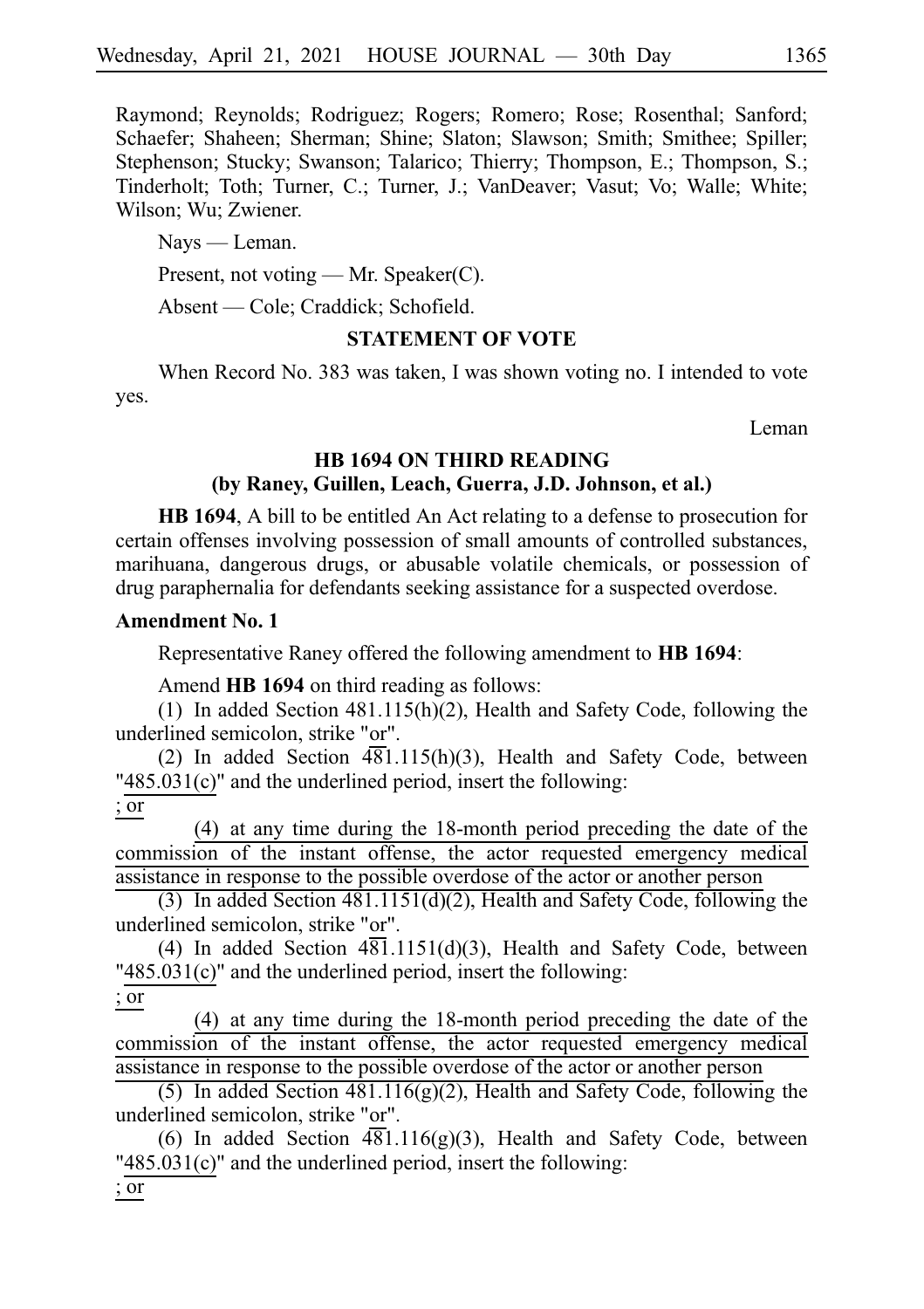$(4)$  at any time during the 18-month period preceding the date of the commission of the instant offense, the actor requested emergency medical assistance in response to the possible overdose of the actor or another person

(7) In added Section  $481.1161(d)(2)$ , Health and Safety Code, following the underlined semicolon, strike "or".

(8) In added Section  $4\overline{81}$ .1161(d)(3), Health and Safety Code, between "485.031(c)" and the underlined period, insert the following:

; or

 $(4)$  at any time during the 18-month period preceding the date of the commission of the instant offense, the actor requested emergency medical assistance in response to the possible overdose of the actor or another person

(9) In added Section  $481.117(g)(2)$ , Health and Safety Code, following the underlined semicolon, strike "or".

(10) In added Section  $\overline{481.117(g)(3)}$ , Health and Safety Code, between "485.031(c)" and the underlined period, insert the following:

; or

 $(4)$  at any time during the 18-month period preceding the date of the commission of the instant offense, the actor requested emergency medical assistance in response to the possible overdose of the actor or another person

(11) In added Section  $\frac{481.118(g)(2)}{2}$ , Health and Safety Code, following the underlined semicolon, strike "or".

(12) In added Section  $\overline{481.118(g)(3)}$ , Health and Safety Code, between "485.031(c)" and the underlined period, insert the following: ; or

 $(4)$  at any time during the 18-month period preceding the date of the commission of the instant offense, the actor requested emergency medical assistance in response to the possible overdose of the actor or another person

(13) In added Section  $481.119(d)(2)$ , Health and Safety Code, following the underlined semicolon, strike "or".

(14) In added Section  $\overline{481.119(d)(3)}$ , Health and Safety Code, between "485.031(c)" and the underlined period, insert the following: ; or

 $(4)$  at any time during the 18-month period preceding the date of the commission of the instant offense, the actor requested emergency medical assistance in response to the possible overdose of the actor or another person

(15) In added Section  $481.121(d)(2)$ , Health and Safety Code, following the underlined semicolon, strike "or".

(16) In added Section  $\overline{48}1.121(d)(3)$ , Health and Safety Code, between "485.031(c)" and the underlined period, insert the following: ; or

 $(4)$  at any time during the 18-month period preceding the date of the commission of the instant offense, the actor requested emergency medical assistance in response to the possible overdose of the actor or another person

(17) In added Section  $481.125(h)(2)$ , Health and Safety Code, following the underlined semicolon, strike "or".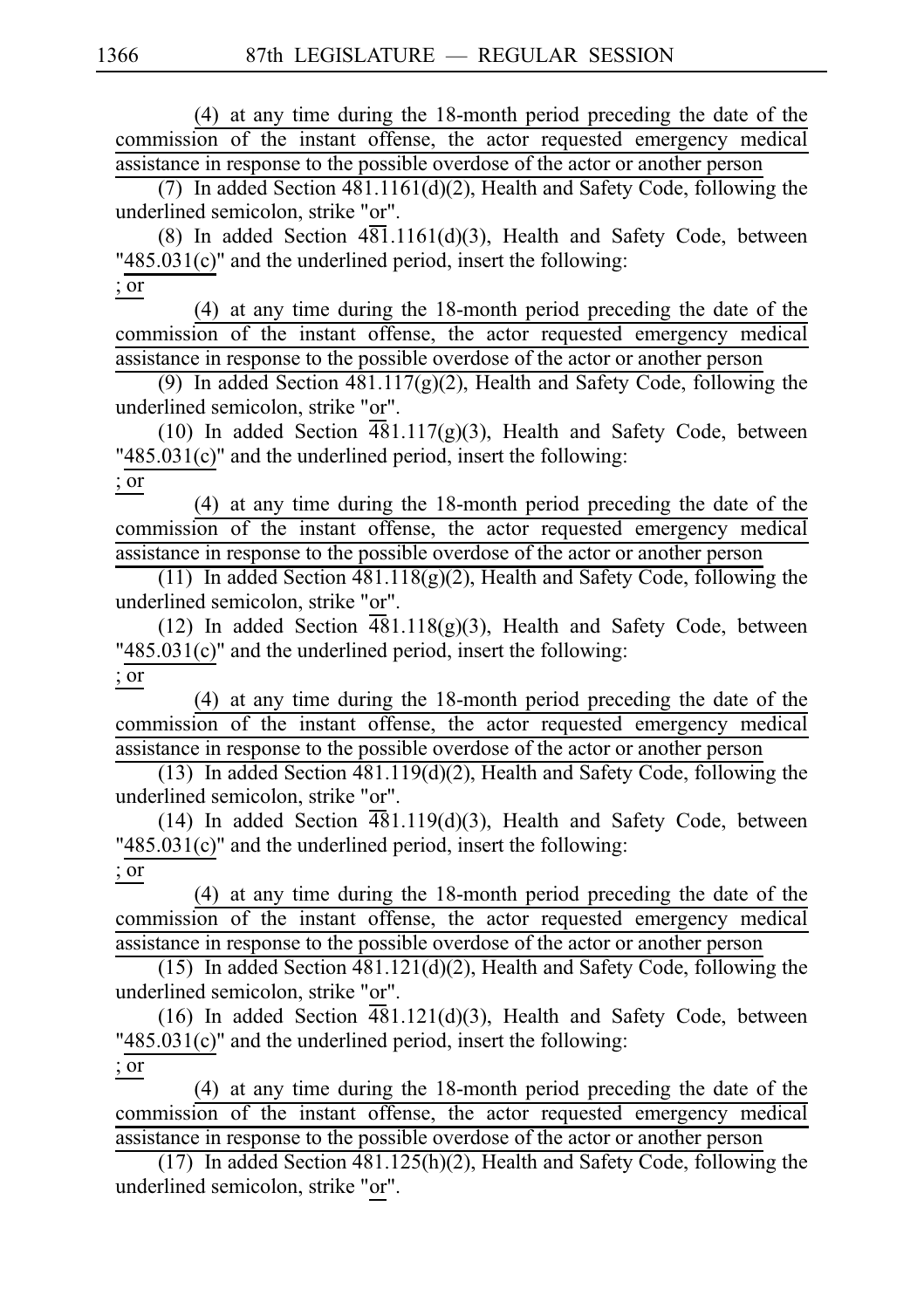(18) In added Section  $481.125(h)(3)$ , Health and Safety Code, between "485.031(c)" and the underlined period, insert the following: ; or

 $(4)$  at any time during the 18-month period preceding the date of the commission of the instant offense, the actor requested emergency medical assistance in response to the possible overdose of the actor or another person

(19) In added Section  $483.041(f)(2)$ , Health and Safety Code, following the underlined semicolon, strike "or".

(20) In added Section  $\overline{481.115(f)(3)}$ , Health and Safety Code, between "485.031(c)" and the underlined period, insert the following: ; or

 $(4)$  at any time during the 18-month period preceding the date of the commission of the instant offense, the actor requested emergency medical assistance in response to the possible overdose of the actor or another person

(21) In added Section  $\frac{485.031(d)}{2}$ , Health and Safety Code, following the underlined semicolon, strike "or".

(22) In added Section  $\overline{485.031}$ (d)(3), Health and Safety Code, between "483.041(e)" and the underlined period, insert the following:

; or

 $(4)$  at any time during the 18-month period preceding the date of the commission of the instant offense, the actor requested emergency medical assistance in response to the possible overdose of the actor or another person

Amendment No. 1 was adopted.

**HB 1694**, as amended, was passed by (Record 384): 145 Yeas, 2 Nays, 1 Present, not voting.

Yeas — Allen; Allison; Anchia; Anderson; Ashby; Bailes; Beckley; Bell, C.; Bell, K.; Bernal; Biedermann; Bonnen; Buckley; Bucy; Burns; Burrows; Button; Cain; Campos; Canales; Capriglione; Cason; Clardy; Cole; Coleman; Collier; Cook; Cortez; Craddick; Crockett; Cyrier; Darby; Davis; Dean; Deshotel; Dominguez; Dutton; Ellzey; Fierro; Frank; Frullo; Gates; Geren; Gervin-Hawkins; Goldman; González, J.; González, M.; Goodwin; Guerra; Guillen; Harless; Harris; Hefner; Hernandez; Herrero; Hinojosa; Howard; Huberty; Hull; Hunter; Israel; Jetton; Johnson, A.; Johnson, J.D.; Johnson, J.E.; Kacal; King, K.; King, P.; King, T.; Klick; Krause; Kuempel; Lambert; Landgraf; Larson; Leach; Leman; Longoria; Lopez; Lozano; Lucio; Martinez; Martinez Fischer; Metcalf; Meyer; Meza; Middleton; Minjarez; Moody; Morales, C.; Morales, E.; Morrison; Muñoz; Murphy; Neave; Noble; Oliverson; Ordaz Perez; Ortega; Pacheco; Paddie; Parker; Patterson; Paul; Perez; Price; Ramos; Raney; Raymond; Reynolds; Rodriguez; Rogers; Romero; Rose; Rosenthal; Sanford; Schaefer; Schofield; Shaheen; Sherman; Shine; Slaton; Slawson; Smith; Smithee; Spiller; Stephenson; Stucky; Swanson; Talarico; Thierry; Thompson, E.; Thompson, S.; Tinderholt; Toth; Turner, C.; Turner, J.; VanDeaver; Vasut; Vo; Walle; White; Wilson; Wu; Zwiener.

Nays — Holland; Murr.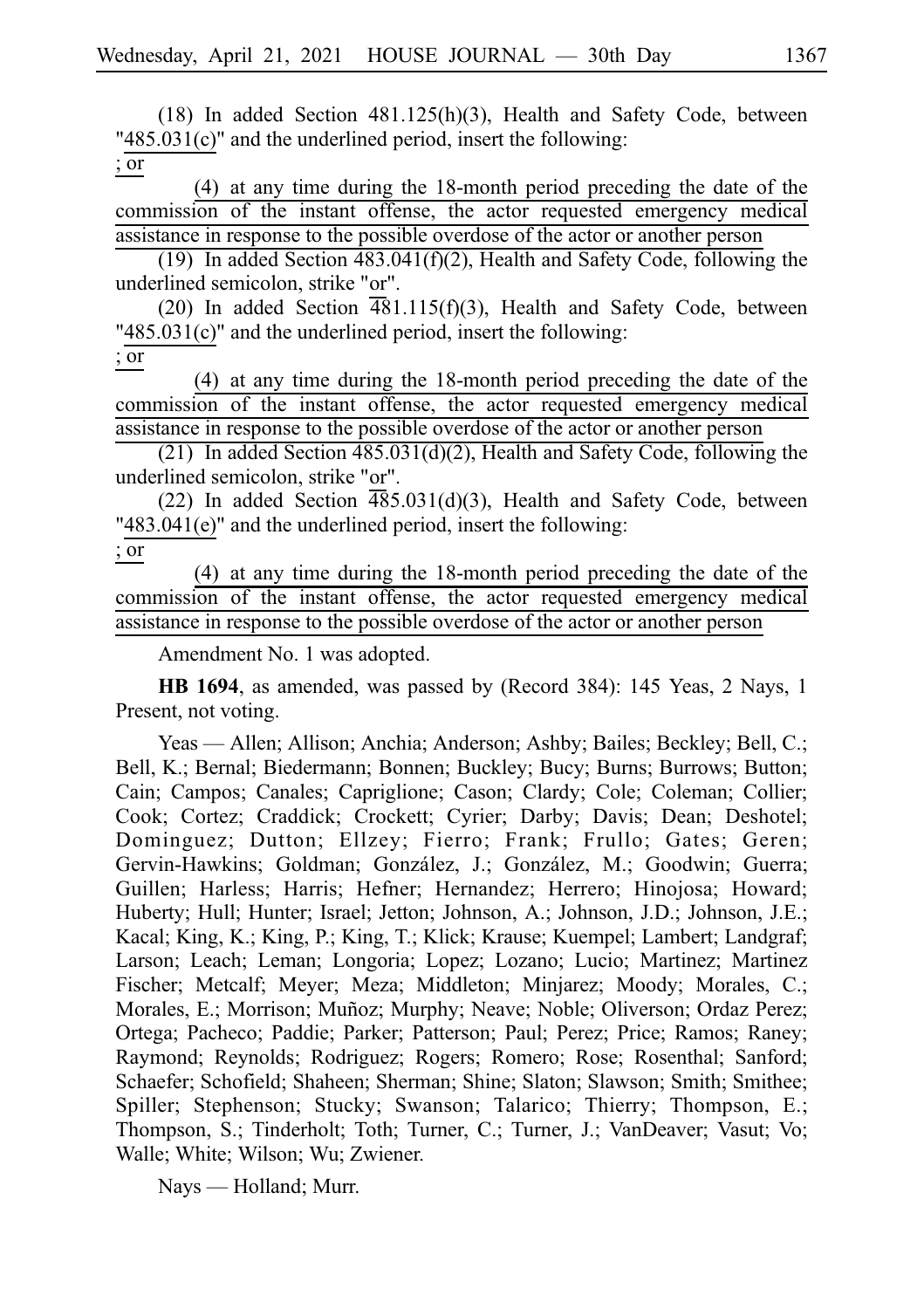Present, not voting — Mr. Speaker(C).

Absent — Bowers; Morales Shaw.

#### **STATEMENT OF VOTE**

When Record No. 384 was taken, I was in the house but away from my desk. I would have voted yes.

Morales Shaw

## **HB 851 ON THIRD READING (by Cook, Neave, et al.)**

**HB 851**, A bill to be entitled An Act relating to the admission by a party of a material and substantial change of circumstances in a motion to modify an order in certain family law cases.

**HBi851** was passed by (Record 385): 144 Yeas, 5 Nays, 1 Present, not voting.

Yeas — Allen; Allison; Anchia; Anderson; Ashby; Bailes; Beckley; Bell, C.; Bell, K.; Bernal; Biedermann; Bonnen; Bowers; Buckley; Bucy; Burns; Burrows; Button; Campos; Canales; Capriglione; Cason; Clardy; Cole; Coleman; Collier; Cook; Cortez; Craddick; Crockett; Cyrier; Darby; Davis; Dean; Deshotel; Dominguez; Dutton; Ellzey; Fierro; Frank; Frullo; Gates; Geren; Gervin-Hawkins; Goldman; González, J.; González, M.; Goodwin; Guerra; Guillen; Harless; Harris; Hefner; Hernandez; Herrero; Hinojosa; Holland; Howard; Huberty; Hull; Hunter; Israel; Jetton; Johnson, A.; Johnson, J.D.; Johnson, J.E.; Kacal; King, K.; King, P.; King, T.; Klick; Krause; Kuempel; Lambert; Landgraf; Larson; Leach; Leman; Longoria; Lopez; Lozano; Lucio; Martinez; Martinez Fischer; Metcalf; Meyer; Meza; Middleton; Minjarez; Moody; Morales, C.; Morales, E.; Morales Shaw; Morrison; Muñoz; Murphy; Murr; Neave; Noble; Oliverson; Ordaz Perez; Ortega; Pacheco; Paddie; Parker; Paul; Perez; Price; Ramos; Raney; Raymond; Reynolds; Rodriguez; Rogers; Romero; Rose; Rosenthal; Sanford; Schofield; Shaheen; Sherman; Shine; Slaton; Slawson; Smith; Smithee; Spiller; Stephenson; Stucky; Swanson; Talarico; Thierry; Thompson, E.; Thompson, S.; Tinderholt; Turner, C.; Turner, J.; VanDeaver; Vasut; Vo; Walle; White; Wu; Zwiener.

Nays — Cain; Patterson; Schaefer; Toth; Wilson.

Present, not voting — Mr. Speaker(C).

#### **STATEMENT OF VOTE**

When Record No. 385 was taken, I was shown voting yes. I intended to vote no.

Tinderholt

#### **POSTPONED BUSINESS**

The following bills were laid before the house as postponed business: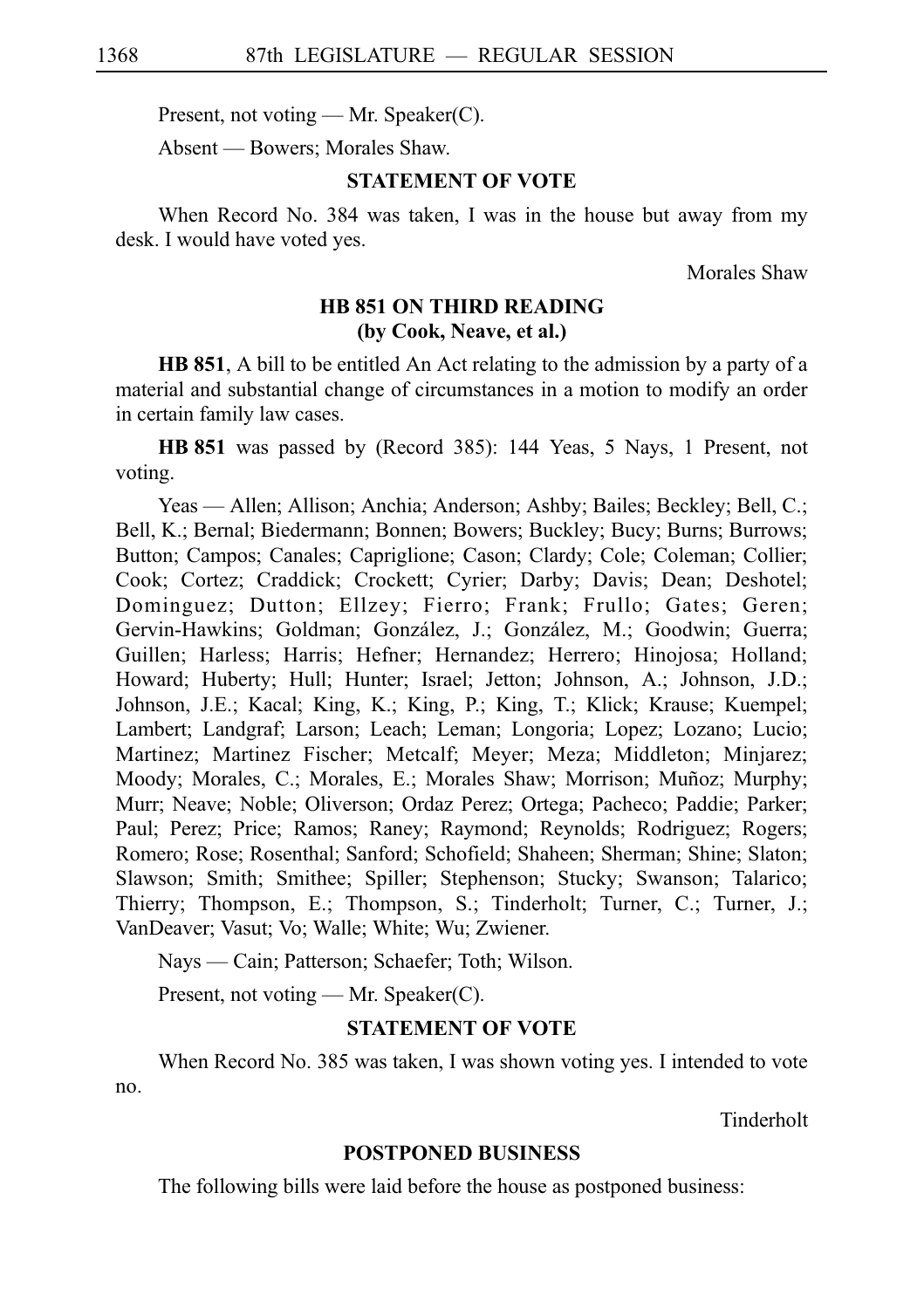## **HB 2683 ON THIRD READING (by Canales)**

**HB 2683**, A bill to be entitled An Act relating to remote and other meetings held under the open meetings law.

**HB 2683** was read third time earlier today and was postponed until this time.

#### **Amendment No. 1**

Representative C. Bell offered the following amendment to **HB 2683**:

Amend **HB 2683** on third reading as follows:

(1) In added Section  $551.008(d)(2)$ , Government Code, between "Internet" and the underlined semicolon, insert "or by using a free, widely available computer application".

 $(2)$  In amended Section 551.128(b), Government Code, between "over the Internet" and "if the physical location", insert ", or shall hold an open meeting by telephone conference or videoconference,".

(3) In amended Section  $551.128(b)$ , Government Code, strike "a public emergency or disaster" and substitute "an emergency or urgent public necessity, as described by Section 551.045(b)".

Amendment No. 1 was adopted.

**HB 2683**, as amended, was passed by (Record 386): 145 Yeas, 0 Nays, 1 Present, not voting.

Yeas — Allen; Allison; Anchia; Anderson; Ashby; Bailes; Beckley; Bell, C.; Bell, K.; Bernal; Biedermann; Bonnen; Bowers; Buckley; Bucy; Burns; Burrows; Button; Cain; Campos; Canales; Capriglione; Cason; Clardy; Cole; Coleman; Collier; Cook; Cortez; Craddick; Crockett; Cyrier; Darby; Davis; Dean; Deshotel; Dominguez; Dutton; Ellzey; Fierro; Frank; Frullo; Gates; Geren; Gervin-Hawkins; González, J.; González, M.; Goodwin; Guerra; Guillen; Harless; Harris; Hefner; Hernandez; Herrero; Hinojosa; Holland; Howard; Huberty; Hull; Hunter; Israel; Jetton; Johnson, A.; Johnson, J.D.; Johnson, J.E.; Kacal; King, K.; King, P.; King, T.; Klick; Krause; Kuempel; Lambert; Landgraf; Larson; Leach; Leman; Longoria; Lopez; Lozano; Lucio; Martinez; Martinez Fischer; Metcalf; Meyer; Meza; Middleton; Minjarez; Moody; Morales, C.; Morales, E.; Morales Shaw; Morrison; Muñoz; Murphy; Murr; Neave; Noble; Oliverson; Ordaz Perez; Ortega; Pacheco; Paddie; Parker; Patterson; Paul; Perez; Price; Ramos; Raney; Raymond; Reynolds; Rodriguez; Rogers; Romero; Rose; Rosenthal; Sanford; Schaefer; Schofield; Shaheen; Sherman; Shine; Slaton; Slawson; Smith; Smithee; Stephenson; Swanson; Talarico; Thierry; Thompson, E.; Thompson, S.; Tinderholt; Toth; Turner, C.; Turner, J.; VanDeaver; Vasut; Vo; Walle; White; Wu; Zwiener.

Present, not voting — Mr. Speaker(C).

Absent — Goldman; Spiller; Stucky; Wilson.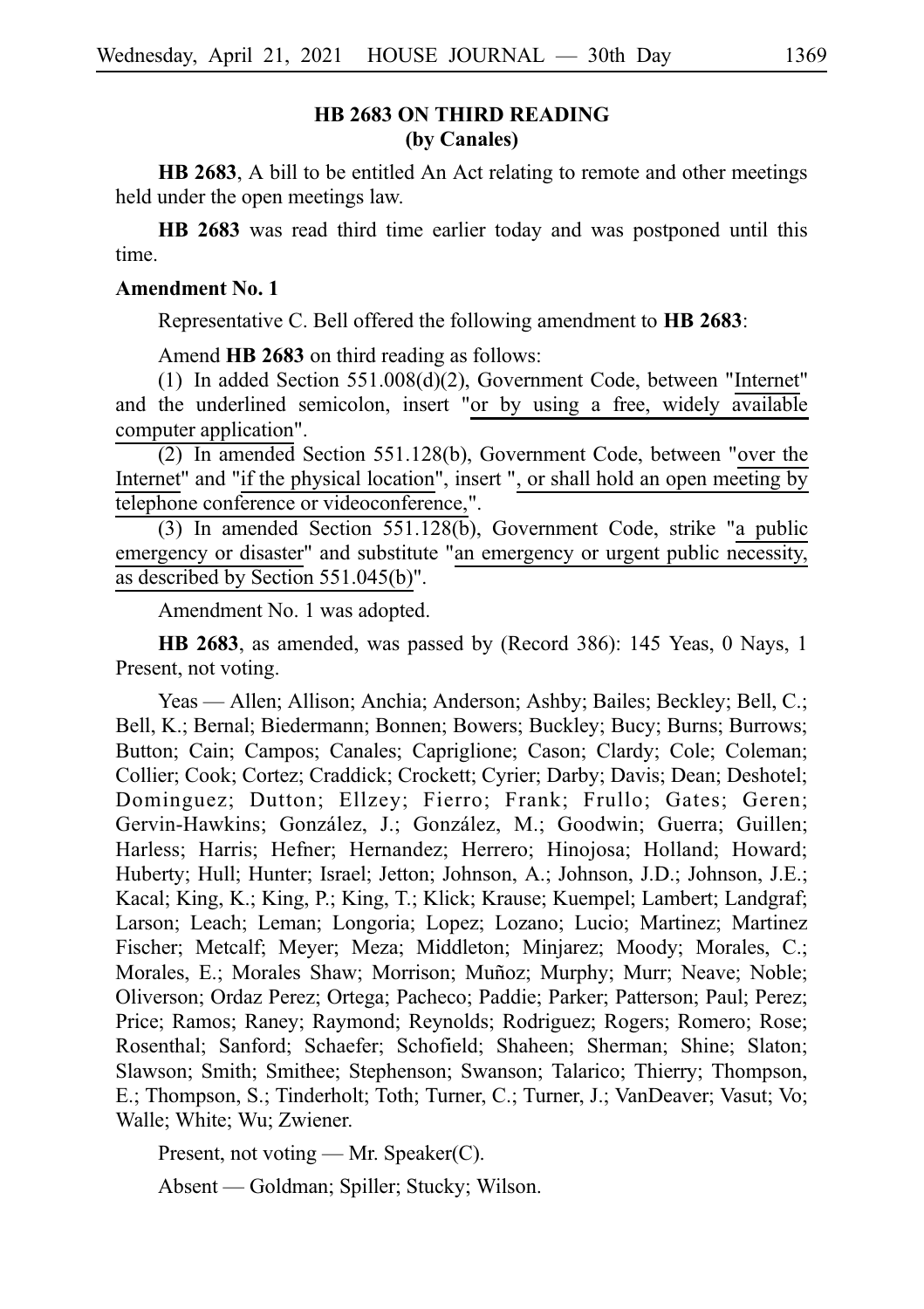### **STATEMENTS OF VOTE**

When Record No. 386 was taken, my vote failed to register. I would have voted yes.

Goldman

When Record No. 386 was taken, I was in the house but away from my desk. I would have voted yes.

Wilson

## **MAJOR STATE CALENDAR HOUSE BILLS SECOND READING**

The following bills were laid before the house and read second time:

## **CSHB 8 ON SECOND READING (by Pacheco, White, Dean, Guillen, Collier, et al.)**

**CSHB 8**, A bill to be entitled An Act relating to access by a hiring law enforcement agency to an applicant's employment records.

## **Amendment No. 1**

Representative P. King offered the following amendment to **CSHB 8**:

Amend **CSHB 8** (house committee report) as follows:

(1) On page 1, strike lines 5 and 6 and substitute the following:

SECTION 1. Section 1701.451, Occupations Code, is amended by amending Subsection (a-1) and adding Subsections (d) and (e) to read as follows:

(2) On page 1, between lines  $14$  and  $15$ , insert the following:

(d) A law enforcement agency that makes a person's employment records available to a hiring law enforcement agency under Subsection (a-1) shall provide a copy of the records to the person.

 $(e)$  A law enforcement agency that obtains employment records under this section may not disclose any information contained in the records.

(3) Add the following appropriately numbered SECTIONS to the bill and renumber the SECTIONS of the bill accordingly:

SECTION Section 1701.456(b), Occupations Code, is amended to read as follows:

(b) A law enforcement agency, agency head, or other law enforcement official is not liable for civil damages for:

 $(1)$  a report made by that agency or person if the report is made in good faith; or

 $(2)$  making a person's employment records available to a hiring law enforcement agency under Section 1701.451(a-1).

SECTION . Subchapter J, Chapter 1701, Occupations Code, is amended by adding Section 1701.459 to read as follows:

Sec. 1701.459. CERTAIN AGREEMENTS RELATED TO EMPLOYMENT RECORDS PROHIBITED. A person licensed under this chapter may not enter into an agreement with a law enforcement agency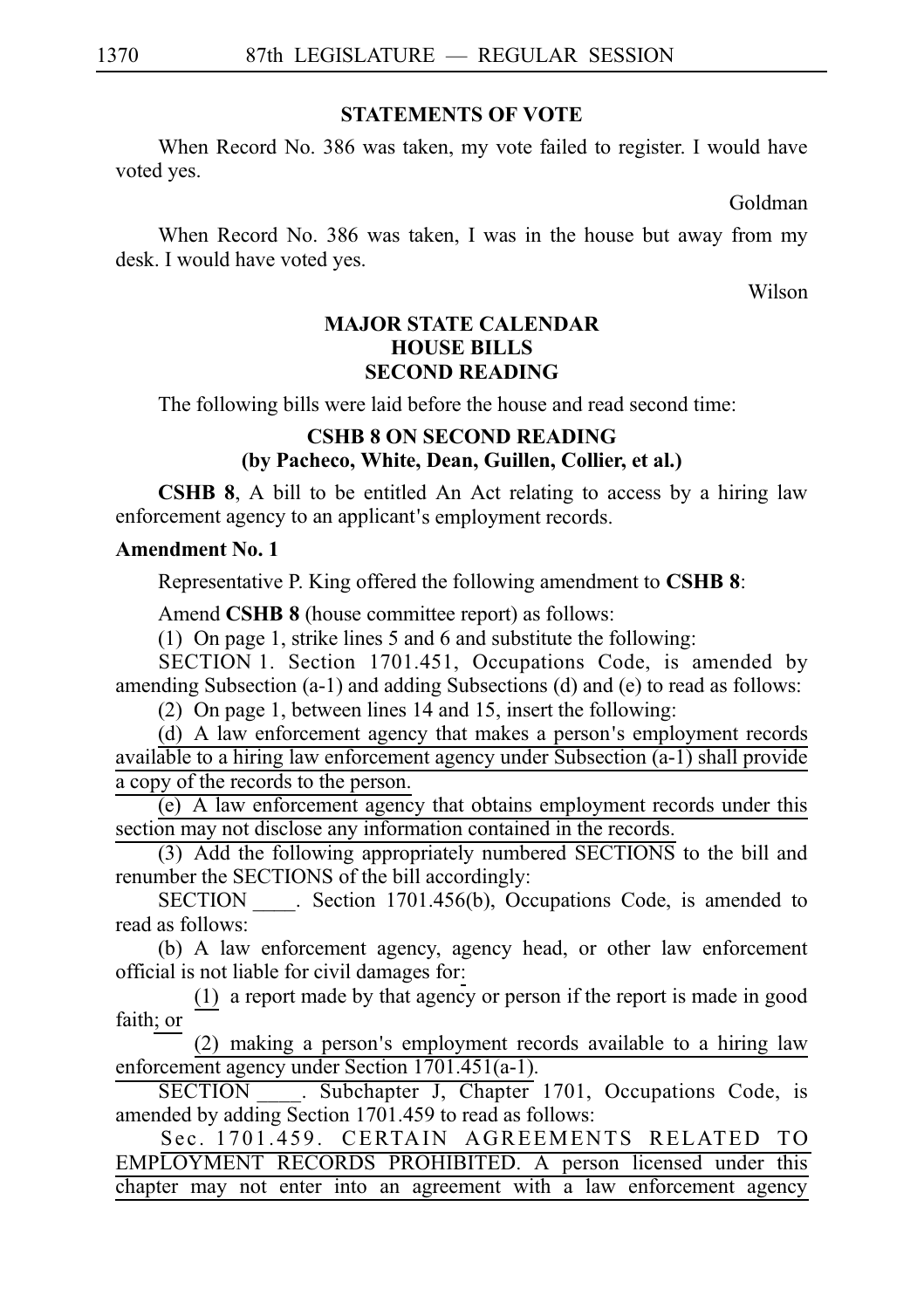employing the person under which the agency is prohibited from making the person's employment records available to another law enforcement agency under Section 1701.451(a-1).

## **AMENDMENT NO. 1 - REMARKS**

REPRESENTATIVE COLLIER: Representative King, I just want to get some clarifying information about what you're doing with your amendment. If you go to Section  $(b)(2)$ , you're saying, "making a person's employment records available to a hiring law enforcement agency under Section  $1701.451(a-1)$ ." So if another agency, I guess a law enforcement agency, is inquiring about the employment history of the officer, would those records be available to that law enforcement agency?

REPRESENTATIVE P. KING: Yes, this requires that they be made available.

COLLIER: Okay. So I thought I was reading this to say that you could not share that information.

P. KING: No, no, no—quite the opposite. The problem is they'll get the applicant to sign a reference thing saying to release my records. They send it to the other agency. Commonly, the other agency has a policy from their city attorney's office, liability, HR—we won't release those records. Or they'll say something like, well, you can come look at them. Well, a small department doesn't have the personnel to send 300 miles. Mr. Pacheco is trying to fix that by making it electronically available, but they're still not going to get it a lot of times. And then, to make it worse, sometimes when you get somebody to resign, part of the deal is well, you'll seal my employment records and never show them to anybody. And this prohibits the sealing of those employment records also. But to protect the officer, out of complete equity and fairness, the other agency, once they get those records, they can't give them to anybody else. They can only use them for that background investigation and that's it.

## **REMARKS ORDERED PRINTED**

Representative Tinderholt moved to print remarks between Representative Collier and Representative P. King on Amendment No. 1 on **CSHB 8**.

The motion prevailed.

Amendment No. 1 was adopted.

**CSHB 8**, as amended, was passed to engrossment.

## **GENERAL STATE CALENDAR HOUSE BILLS SECOND READING**

The following bills were laid before the house and read second time:

## **CSHB 1525 ON SECOND READING**

## (by Huberty, VanDeaver, K. King, Dutton, M. González, et al.)

**CSHB 1525**, A bill to be entitled An Act relating to the public school finance system.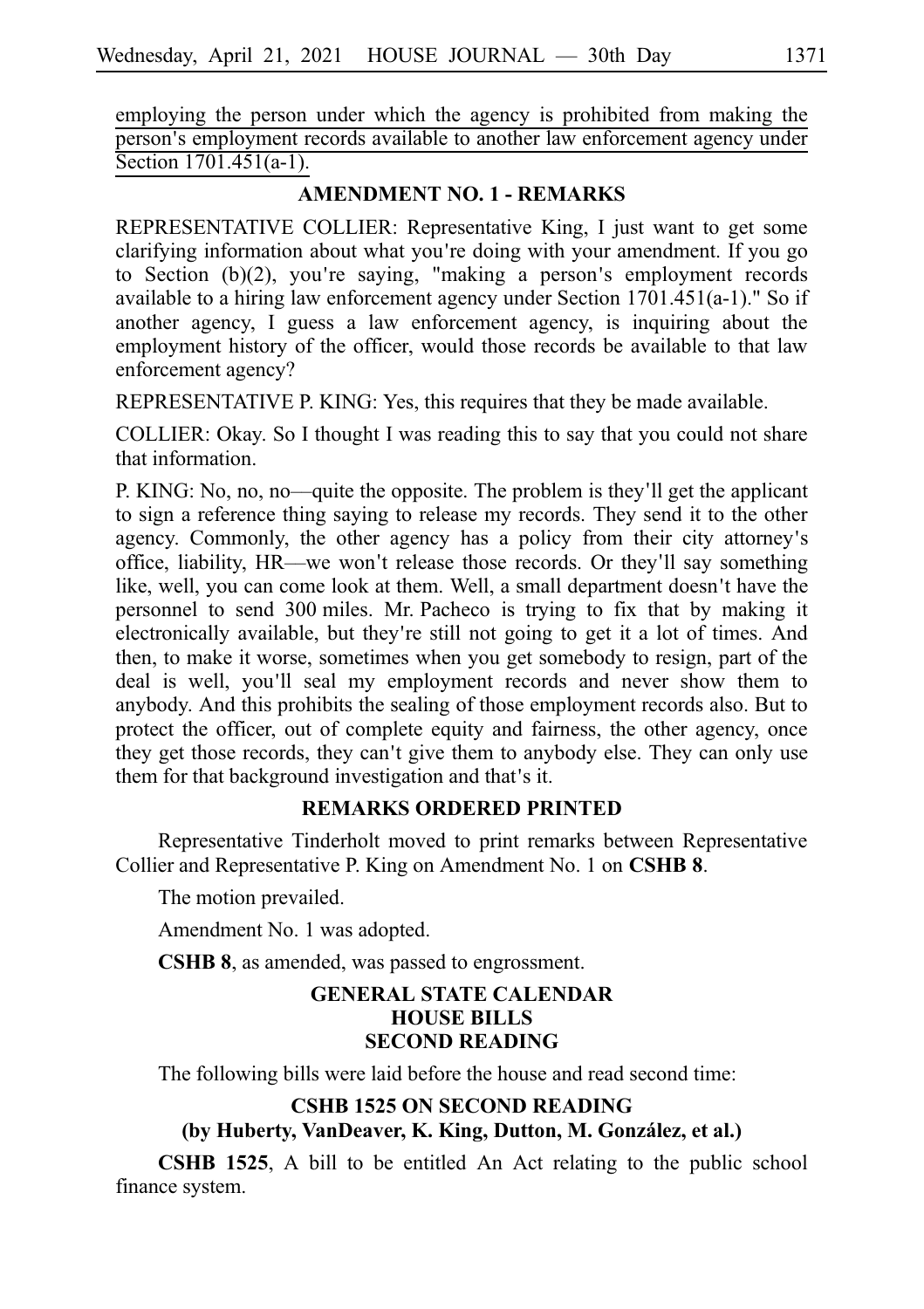## **Amendment No. 1**

Representative Huberty offered the following amendment to **CSHB 1525**:

Amend **CSHB 1525** (house committee printing) on page 4, as follows:

 $(1)$  On line 3, strike the underlined colon.

(2) Strike lines 4-8 and substitute "attended a teacher literacy achievement academy developed under Section 21.4552; and".

Amendment No. 1 was adopted.

## **Amendment No. 2**

Representative Huberty offered the following amendment to **CSHBi1525**:

Amend **CSHB 1525** (house committee report) as follows:

(1) On page 6, line 2, strike "and (e)" and substitute "(e), and (f)".

(2) On page 6, line 4, strike "impose" and substitute "levy".

(3) On page 7, strike lines 2 through 5 and substitute the following:

commissioner may reduce the district's entitlement under Chapter 48 by an amount equal to the difference between:

 $(1)$  the amount of state and local funding the district received as a result of adopting a maintenance tax rate in violation of Subsection (a); and

 $(2)$  the amount of state and local funding the district would have received if the district had not adopted a maintenance tax rate in violation of Subsection (a).

 $(f)$  This section does not prohibit a school district from using a surplus in maintenance tax revenue to pay the district's debt service if:

 $(1)$  the district's interest and sinking fund tax revenue is insufficient to pay the district's debt service due to circumstances beyond the district's control; and

(2) the use of the surplus maintenance tax revenue to pay the district's debt service is necessary to prevent a default on the district's debt.

Amendment No. 2 was adopted.

## **Amendment No. 3**

Representative Huberty offered the following amendment to **CSHBi1525**:

Amend **CSHB 1525** (house committee report) as follows:

(1) On page 6, line 2, strike "and (e)" and substitute "(e), and (f)".

(2) On page 7, between lines 5 and 6, insert the following:

(f) This section may not be construed to prohibit a school district from paying a portion of the district's maintenance tax revenue into a tax increment fund under Chapter 311, Tax Code.

Amendment No. 3 was adopted.

## **Amendment No. 4**

Representative Guillen offered the following amendment to **CSHBi1525**:

Amend **CSHB 1525** (house committee printing) on page 3 as follows:

 $(1)$  Strike line 11 and substitute the following: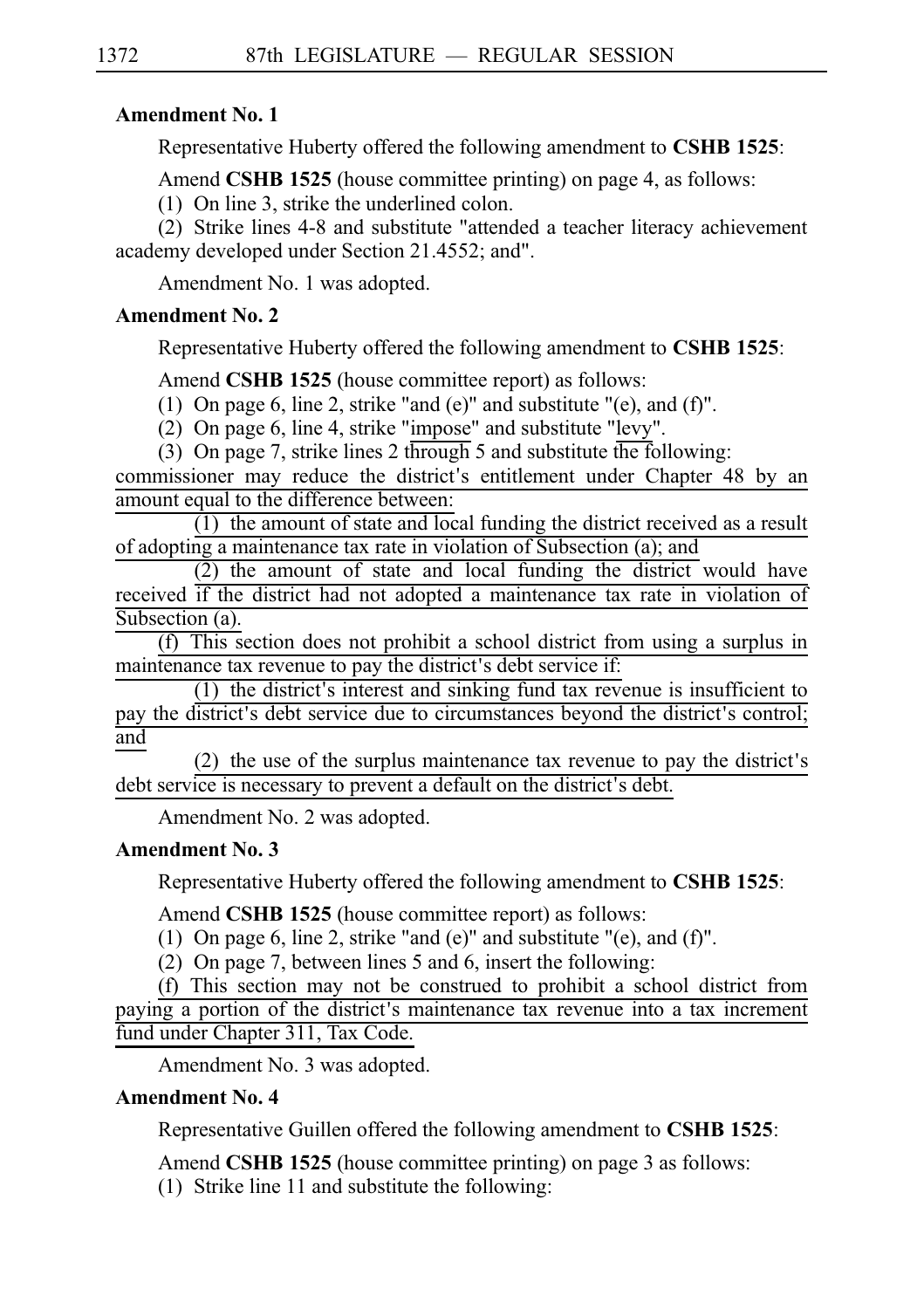SECTION 3. Section 21.3521, Education Code, is amended by amending Subsection (a) and adding Subsection (b-1)

(2) Between lines  $17$  and  $18$ , insert the following:

 $(b-1)$  Notwithstanding any other provision of this section, a school district or open-enrollment charter school may develop an evidence-based designation system for use by the district or school to designate a classroom teacher as a master, exemplary, or recognized teacher.

Amendment No. 4 was withdrawn.

#### **Amendment No. 5**

Representative Raymond offered the following amendment to **CSHB 1525**:

Amend **CSHB 1525** (house committee printing) as follows:

(1) On page 6, line 19, strike the word "and".

(2) On page 6, line 22, strike the "." and insert "; and".

(3) On page 6, between lines 22 and 23, insert  $(C)$  and post the name of the school district on the agency's Internet website.".

Amendment No. 5 was adopted.

#### **Amendment No. 6**

Representative Guillen offered the following amendment to **CSHB 1525**:

Amend **CSHB 1525** (house committee report) on page 9 as follows:

(1) On line 5, between " $(e-1)$ " and "to", insert "and amending Subsections  $(i-1)$  and  $(k)$ ".

(2) Between lines 9 and 10, insert the following:

 $(i-1)$  In addition to other purposes for which funds allocated under this section may be used, those funds may also be used to:

 $(1)$  provide child-care services or assistance with child-care expenses for students at risk of dropping out of school, as described by Section  $29.081(d)(5)$ ; [or]

 $(2)$  pay the costs associated with services provided through a life skills program in accordance with Sections 29.085(b)(1) and (3)-(7); or

 $(3)$  pay costs for services provided by an instructional coach to raise student achievement at a campus in which educationally disadvantaged students are enrolled.

 $\overline{(k)}$  At least 55 percent of the funds allocated under this section must be used to:

(1) fund supplemental programs and services, including services provided by an instructional coach, designed to eliminate any disparity in performance on assessment instruments administered under Subchapter B, Chapter 39, or disparity in the rates of high school completion between:

 $(A)$  students who are educationally disadvantaged and students who are not educationally disadvantaged; and

(B) students at risk of dropping out of school, as defined by Section 29.081, and all other students; or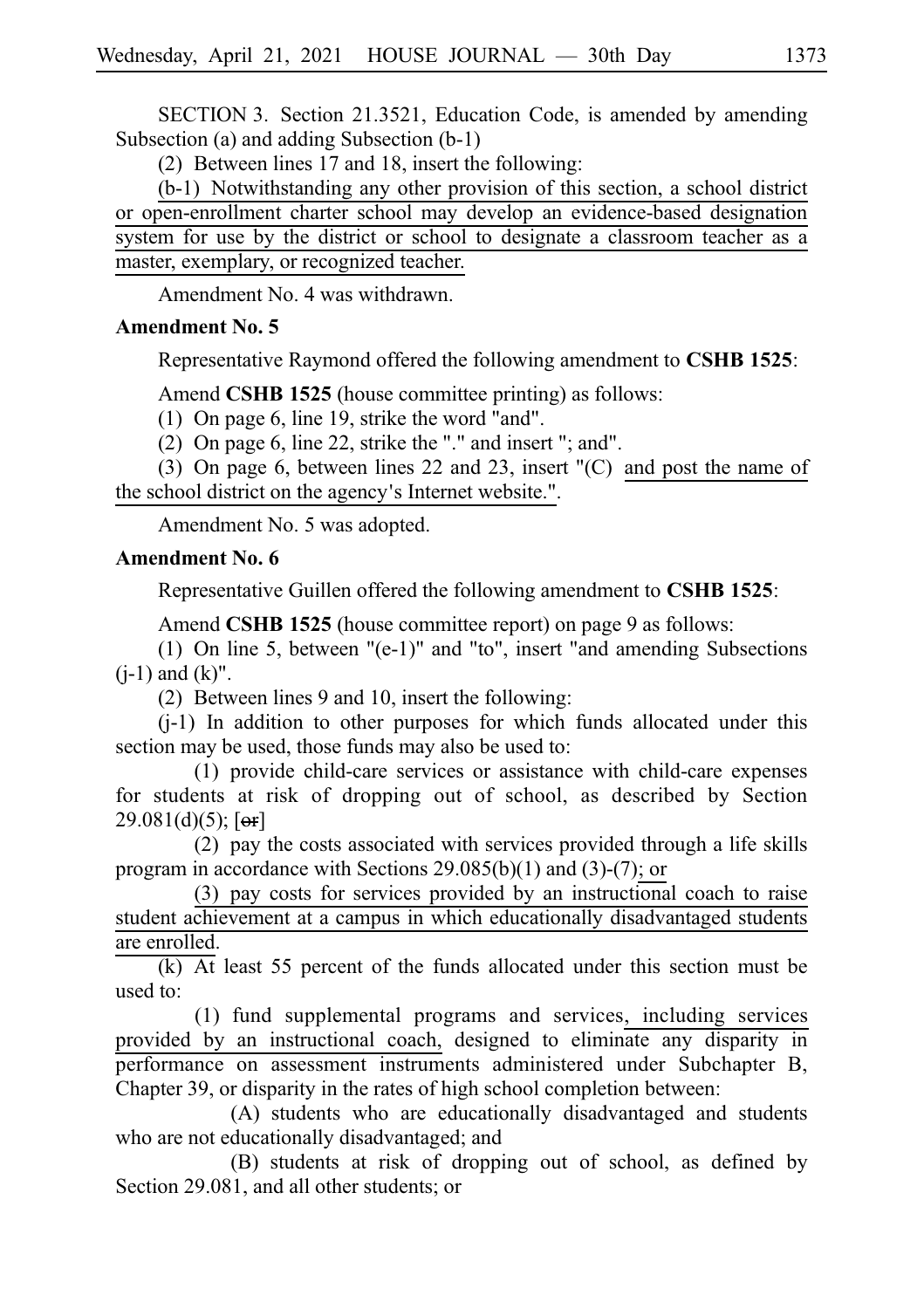$(2)$  support a program eligible under Title I of the Elementary and Secondary Education Act of 1965, as provided by Pub. L. No. 103-382 and its subsequent amendments, and by federal regulations implementing that Act.

Amendment No. 6 was adopted.

#### **Amendment No. 7**

Representatives VanDeaver and Rogers offered the following amendment to **CSHBi1525**:

Amend **CSHB 1525** (house committee report) on page 9 of the bill as follows:

(1) On line 20, strike "1.0" and substitute "1.1".

(2) On line 27, strike " $\overline{1.48}$ " and substitute " $\overline{1.47}$ ".

Amendment No. 7 was adopted.

### **Amendment No. 8**

Representative VanDeaver offered the following amendment to **CSHBi1525**:

Amend **CSHB 1525** (house committee report) as follows:

(1) On page 9, line 11, strike "Subsection  $(a-1)$ " and substitute "Subsections" (a-1) and (d)".

(2) On page 10, between lines 13 and 14, insert the following:

(d) The agency shall annually publish a list of career and technology courses that qualify for an allotment under Subsection (a), disaggregated by the weight for which the course qualifies.

Amendment No. 8 was adopted.

#### **Amendment No. 9**

Representative Raymond offered the following amendment to **CSHBi1525**:

Amend **CSHB 1525** (house committee printing) as follows:

(1) On page 11, line 17, after the word "degree" insert "from a postsecondary educational institution approved by the Texas Higher Education Coordinating Board"

Amendment No. 9 was adopted.

#### **Amendment No. 10**

Representative Bailes offered the following amendment to CSHB 1525:

Amend **CSHB 1525** (house committee printing) as follows:

- (1) On page 12, line 15, strike "0.86" and substitute "0.35".
- (2) On page 12, line 17, strike " $\overline{50"}$  and substitute "250".
- (3) On page 12, line 20, strike "three" and substitute "six".
- (4) On page 12, between lines  $\overline{22}$  and 23, insert the following appropriately

lettered subsection and reletter subsequent subsections and cross-references to those subsections accordingly: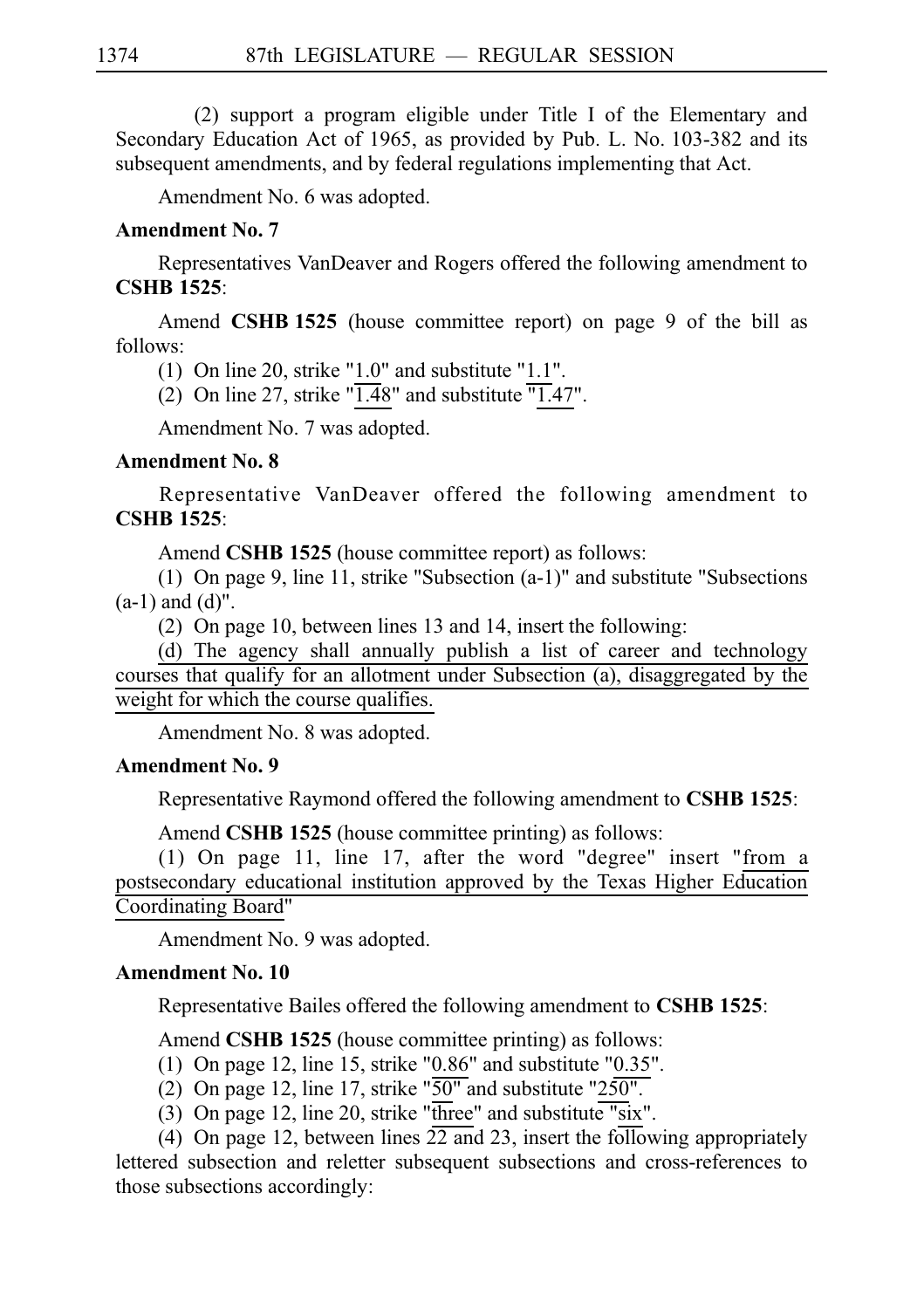$($ ) For purposes of Subsection (a), in determining the number of students enrolled in a school district, the commissioner shall exclude students enrolled in the district who receive full-time instruction through the state virtual school network under Chapter 30A.

- (5) On page 12, line 24, strike ""0.86"" and substitute ""0.35"".
- (6) On page 12, line 26, strike " $\overline{0.72}$ ";" and substitute  $\overline{0.30}$ "; and".
- (7) On page 12, line 27, strike " $\overline{0.84}$ "; and" and substitute "" $0.348$ ".".
- $(8)$  Strike page 13, line 1.
- (9) On page 13, line 3, strike "2025" and substitute "2024".

Amendment No. 10 was adopted.

#### **Amendment No. 11**

Representative Dean offered the following amendment to **CSHB 1525**:

Amend **CSHB 1525** (house committee printing) as follows:

(1) On page 23, line 18, strike the second "and".

(2) On page 23, between lines 18 and 19, insert the following appropriately numbered subdivision and renumber subsequent subdivisions accordingly:

 $(\ )$  Section 48.0051(a-1); and

Amendment No. 11 was adopted.

## **Amendment No. 12**

Representative Howard offered the following amendment to **CSHBi1525**:

Amend **CSHB 1525** (house committee printing) as follows:

(1) Add the following appropriately numbered SECTION to the bill and renumber the subsequent SECTIONS of the bill accordingly:

SECTION Section 29.153 (d-1), Education Code, is amended to read as follows:

 $(d-1)$  A district may not receive an exemption under Subsection  $(d)$  unless:

(1) the district has solicited  $[and$  considered at a public meeting]proposals for partnerships [with public or private entities regarding prekindergarten classes required under this section. In accordance with guidance regarding soliciting partnerships provided by the Agency,

 $(2)$  and considered submitted proposals at a public meeting with public or private entities regarding prekindergarten classes required under this section.

 $(3)$  A decision of the board of trustees regarding a partnership described by this subsection is final.

Amendment No. 12 was adopted.

#### **Amendment No. 13**

Representative Guillen offered the following amendment to **CSHBi1525**:

Amend **CSHB 1525** (house committee printing) as follows:

(1) Add the following appropriately numbered SECTION to the bill and renumber subsequent SECTIONS of the bill accordingly:

SECTION Section 31.0211(c), Education Code, is amended to read as follows: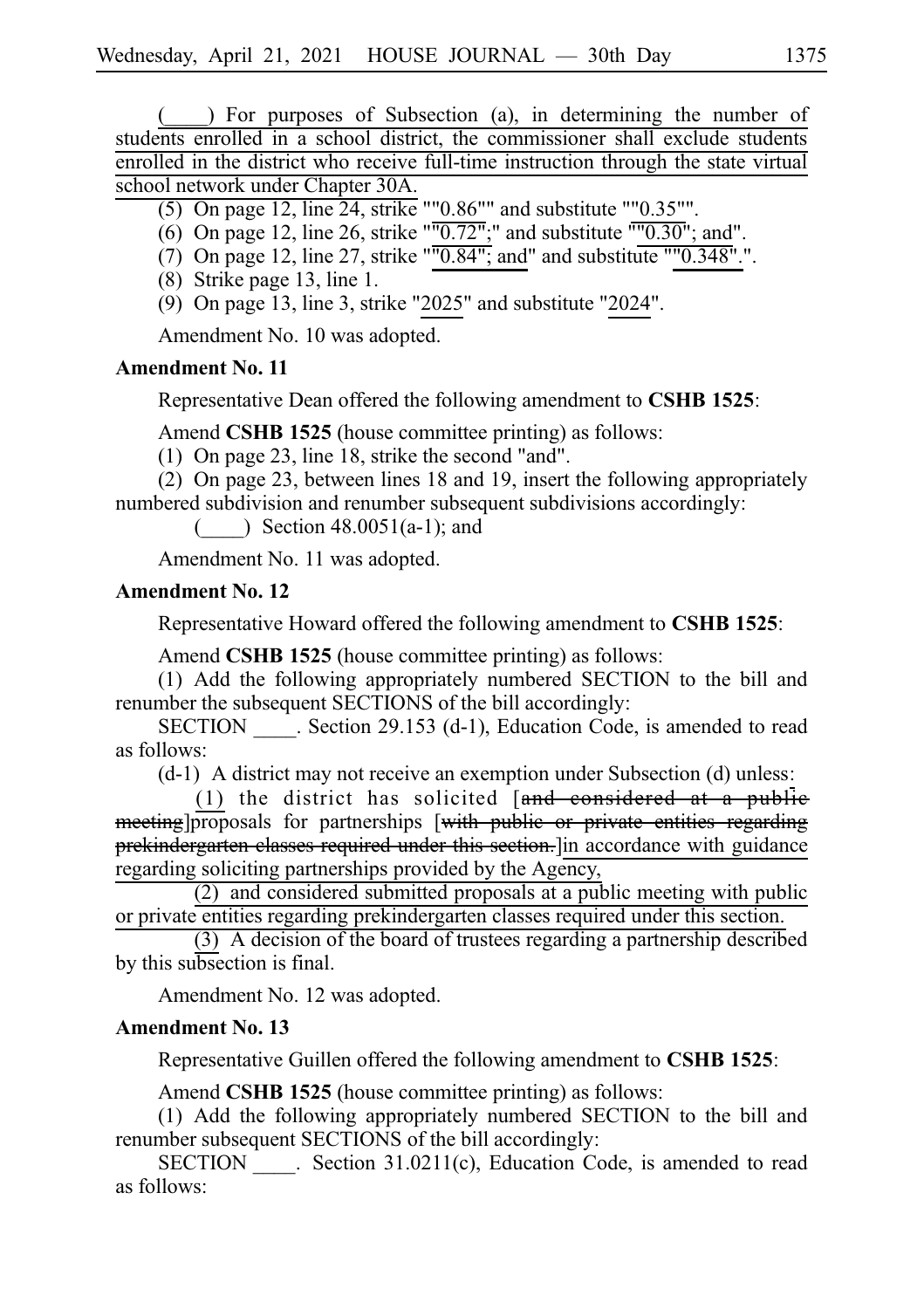(c) Subject to Subsection (d), funds allotted under this section may be used to:

 $(1)$  purchase:

(A) materials on the list adopted by the commissioner, as provided by Section 31.0231;

(B) instructional materials, regardless of whether the instructional materials are on the list adopted under Section 31.024;

(C) consumable instructional materials, including workbooks;

(D) instructional materials for use in bilingual education classes, as provided by Section 31.029;

(E) instructional materials for use in college preparatory courses under Section 28.014, as provided by Section 31.031;

(F) supplemental instructional materials, as provided by Section 31.035;

(G) state-developed open education resource instructional materials, as provided by Subchapter B-1;

(H) instructional materials and technological equipment under any continuing contracts of the district in effect on September 1, 2011;

(I) technological equipment necessary to support the use of materials included on the list adopted by the commissioner under Section 31.0231 or any instructional materials purchased with an allotment under this section; and

(J) inventory software or systems for storing, managing, and accessing instructional materials and analyzing the usage and effectiveness of the instructional materials; and

 $(2)$  pay:

(A) for training educational personnel directly involved in student learning in the appropriate use of instructional materials and for providing for access to technological equipment for instructional use; [and]

(B) the salary and other expenses of an employee who provides technical support for the use of technological equipment directly involved in student learning; and

 $(C)$  for costs associated with distance learning, including Wi-Fi, Internet access hotspots, wireless network service, broadband service, and other services and technological equipment necessary to facilitate Internet access.

(2) On page 24, line 3, strike "This" and substitute "(a) Except as otherwise provided by this section, this".

(3) On page 24, immediately after line 3, insert the following:

(b) Section  $31.0211(c)$ , Education Code, as amended by this Act, takes effect immediately if this Act receives a vote of two-thirds of all the members elected to each house, as provided by Section 39, Article III, Texas Constitution. If this Act does not receive the vote necessary for immediate effect, Section 31.0211(c), Education Code, as amended by this Act, takes effect September 1, 2021.

Amendment No. 13 was withdrawn.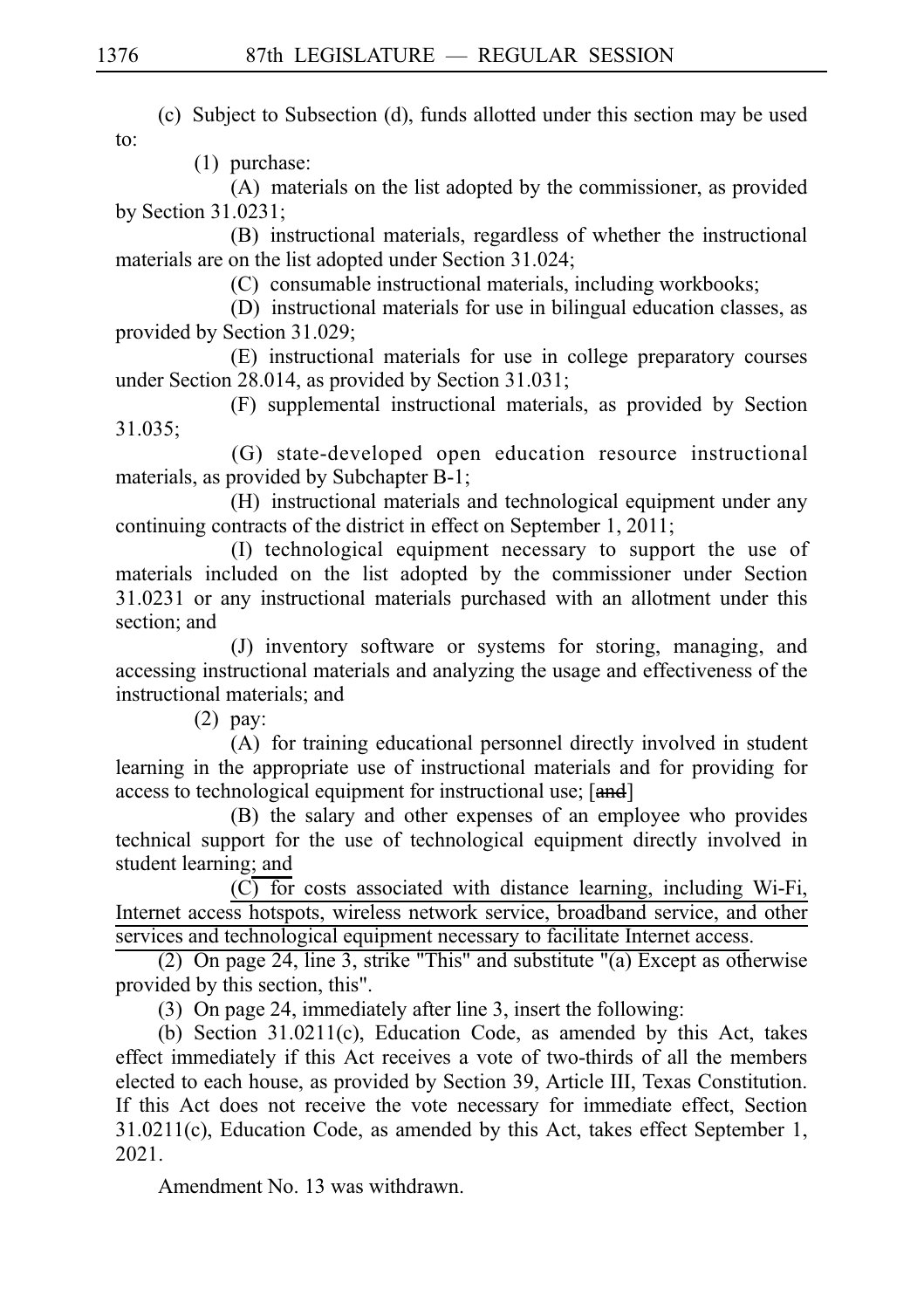#### **Amendment No. 14**

Representative C. Turner offered the following amendment to **CSHB 1525**:

Amend **CSHB 1525** (house committee printing) by adding the following appropriately numbered SECTION to the bill and renumbering subsequent SECTIONS of the bill accordingly:

SECTION Section 48.051, Education Code, is amended by adding Subsection (c-1) to read as follows:

 $(c-1)$  A school district employee who received a compensation increase under Subsection (c) from a school district for the 2019-2020 school year is, as long as the employee remains employed by the same district, entitled to compensation that is at least equal to the compensation the employee received for the 2019-2020 school year.

### **Amendment No. 15**

Representative C. Turner offered the following amendment to Amendment No. 14:

Amend Amendment No. 14 by C. Turner to **CSHB 1525** as follows:

(1) On page 1, line 7, strike "compensation" and substitute "salary".

(2) On page 1, line 9, strike "compensation" and substitute "salary".

(3) On page 1, line 10, strike "compensation" and substitute "salary".

(4) On page 1, line 11, immediately following the underlined period, insert the following:

This subsection does not apply if the board of trustees of the school district at which the employee is employed:

 $(1)$  complies with Sections 21.4021, 21.4022, and 21.4032 in reducing the employee's salary; and

 $\overline{(2)}$  has adopted a resolution declaring a financial exigency for the district under Section 44.011.

Amendment No. 15 was adopted.

A record vote was requested by Representative Schaefer.

Amendment No. 14, as amended, was adopted by (Record 387): 97 Yeas, 49 Nays, 1 Present, not voting.

Yeas — Allen; Allison; Anchia; Anderson; Bailes; Beckley; Bell, C.; Bell, K.; Bernal; Biedermann; Bowers; Buckley; Bucy; Burns; Campos; Canales; Clardy; Cole; Coleman; Collier; Cortez; Crockett; Davis; Deshotel; Dominguez; Dutton; Fierro; Frullo; Geren; Gervin-Hawkins; González, J.; González, M.; Goodwin; Guerra; Guillen; Hernandez; Herrero; Hinojosa; Howard; Huberty; Hunter; Israel; Jetton; Johnson, A.; Johnson, J.D.; Johnson, J.E.; Kacal; King, K.; King, T.; Kuempel; Lambert; Larson; Longoria; Lopez; Lozano; Lucio; Martinez; Martinez Fischer; Meyer; Meza; Moody; Morales, C.; Morales, E.; Morales Shaw; Morrison; Muñoz; Neave; Ordaz Perez; Ortega; Pacheco; Paddie; Perez; Ramos; Raney; Raymond; Reynolds; Rodriguez; Rogers; Romero; Rose;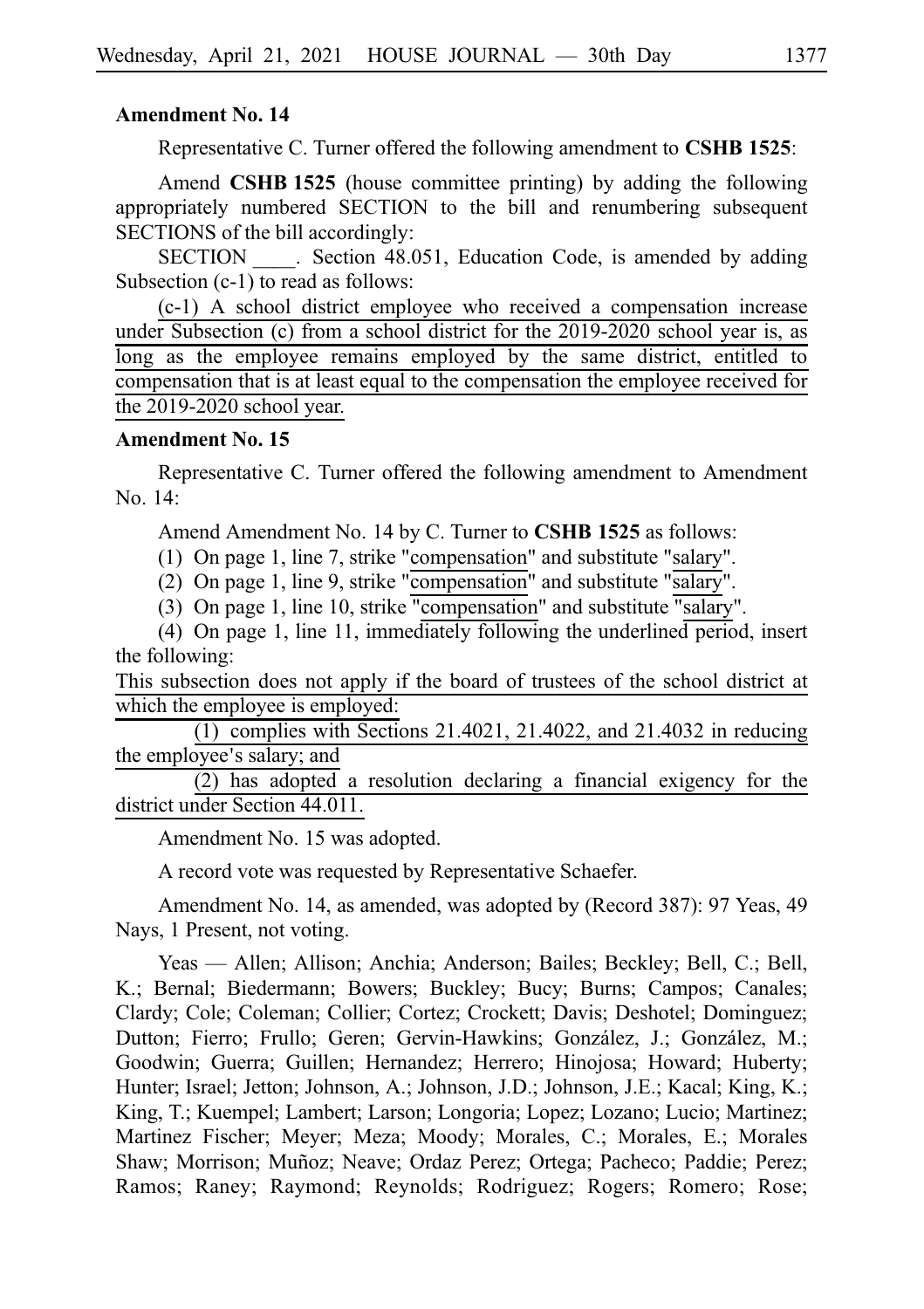Rosenthal; Sherman; Shine; Stephenson; Stucky; Talarico; Thierry; Thompson, E.; Thompson, S.; Turner, C.; Turner, J.; VanDeaver; Vo; White; Wilson; Wu; Zwiener.

Nays — Ashby; Bonnen; Burrows; Button; Cain; Capriglione; Cook; Craddick; Cyrier; Darby; Dean; Ellzey; Frank; Gates; Goldman; Harless; Harris; Hefner; Holland; Hull; King, P.; Klick; Krause; Landgraf; Leach; Leman; Metcalf; Middleton; Murphy; Murr; Noble; Oliverson; Parker; Patterson; Paul; Price; Sanford; Schaefer; Schofield; Shaheen; Slaton; Slawson; Smith; Smithee; Spiller; Swanson; Tinderholt; Toth; Vasut.

Present, not voting — Mr. Speaker(C).

Absent — Cason; Minjarez; Walle.

## **STATEMENTS OF VOTE**

When Record No. 387 was taken, I was shown voting yes. I intended to vote no.

Anderson

When Record No. 387 was taken, I was shown voting no. I intended to vote yes.

Darby

When Record No. 387 was taken, I was shown voting no. I intended to vote yes.

Goldman

When Record No. 387 was taken, I was shown voting no. I intended to vote yes.

Leach

When Record No. 387 was taken, I was shown voting no. I intended to vote yes.

Schofield

When Record No. 387 was taken, I was shown voting yes. I intended to vote no.

E. Thompson

When Record No. 387 was taken, I was shown voting yes. I intended to vote no.

Wilson

#### **Amendment No. 16**

Representative Guillen offered the following amendment to **CSHB 1525**:

Amend **CSHB 1525** (house committee report) by adding the following appropriately numbered SECTION to the bill and renumbering subsequent SECTIONS of the bill accordingly: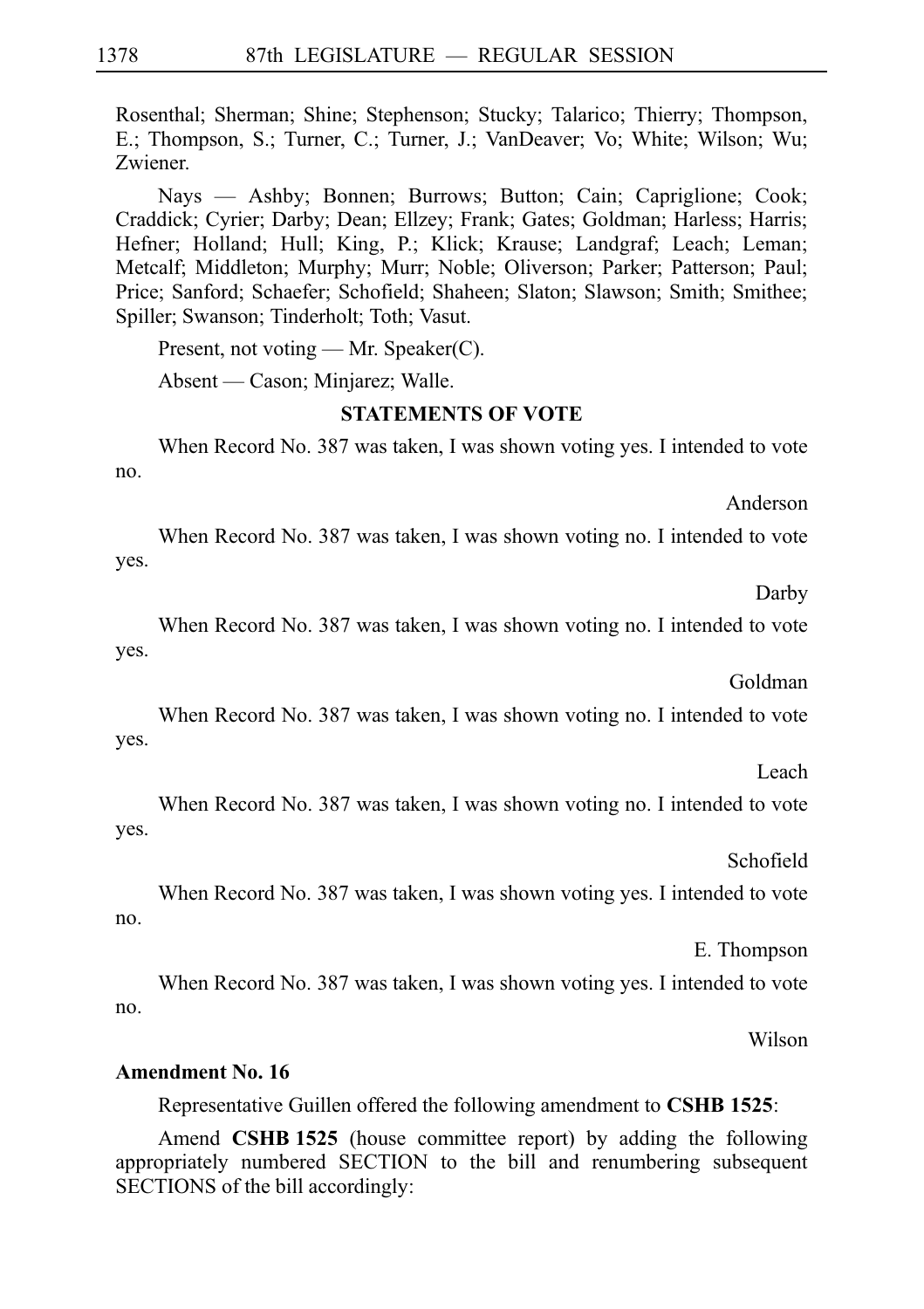SECTION Section 48.105(b), Education Code, is amended to read as follows:

(b) At least 55 percent of the funds allocated under this section must be used in providing bilingual education or special language programs under Subchapter B, Chapter 29. A district's bilingual education or special language allocation may be used only for program and student evaluation, instructional materials and equipment, staff development, supplemental staff expenses, salary or salary supplements for teachers, incremental costs associated with providing smaller class sizes, and other supplies required for quality instruction.

Amendment No. 16 was withdrawn.

#### **Amendment No. 17**

Representative Bailes offered the following amendment to **CSHB 1525**:

Amend **CSHB 1525** (house committee printing) by adding the following appropriately numbered SECTION to the bill and renumbering subsequent SECTIONS of the bill accordingly:

SECTION Section 48.277(b), Education Code, is amended to read as follows:

(b) For purposes of calculating maintenance and operations revenue under Subsection (a), the commissioner shall:

(1) for purposes of Subsections (a)(1) and (2), use the following applicable school year:

(A) in a school year ending in an even-numbered year, the  $2019-2020$  school year; and

(B) in a school year ending in an odd-numbered year, the  $2019-2020$  or  $2020-2021$  school year, whichever is greater;

 $(2)$  include all state and local funding, except for any funding resulting from:

(A) reimbursement for disaster remediation costs under former Sections 41.0931 and 42.2524;

(B) an adjustment for rapid decline in taxable value of property under former Section 42.2521; and

(C) an adjustment for property value affected by a state of disaster under former Section 42.2523;

(3) adjust the calculation to reflect a reduction in tax effort by a school district;

 $(4)$  adjust the calculation to include the portion of delinquent taxes owed by a taxpayer that were scheduled to be paid under an installment agreement during the  $2019-2020$  or  $2020-2021$  school year but that will be paid during a later school year than the school year in which they were originally due, if the taxpayer subject to the installment agreement owns properties in a school district that, in total, account for more than  $7.5$  percent of the district's total taxable property value; and

 $(5)$   $\overline{(4)}$  if a school district or open-enrollment charter school receives a waiver relating to eligibility requirements for the national free or reduced-price lunch program under 42 U.S.C. Section 1751 et seq., use the numbers of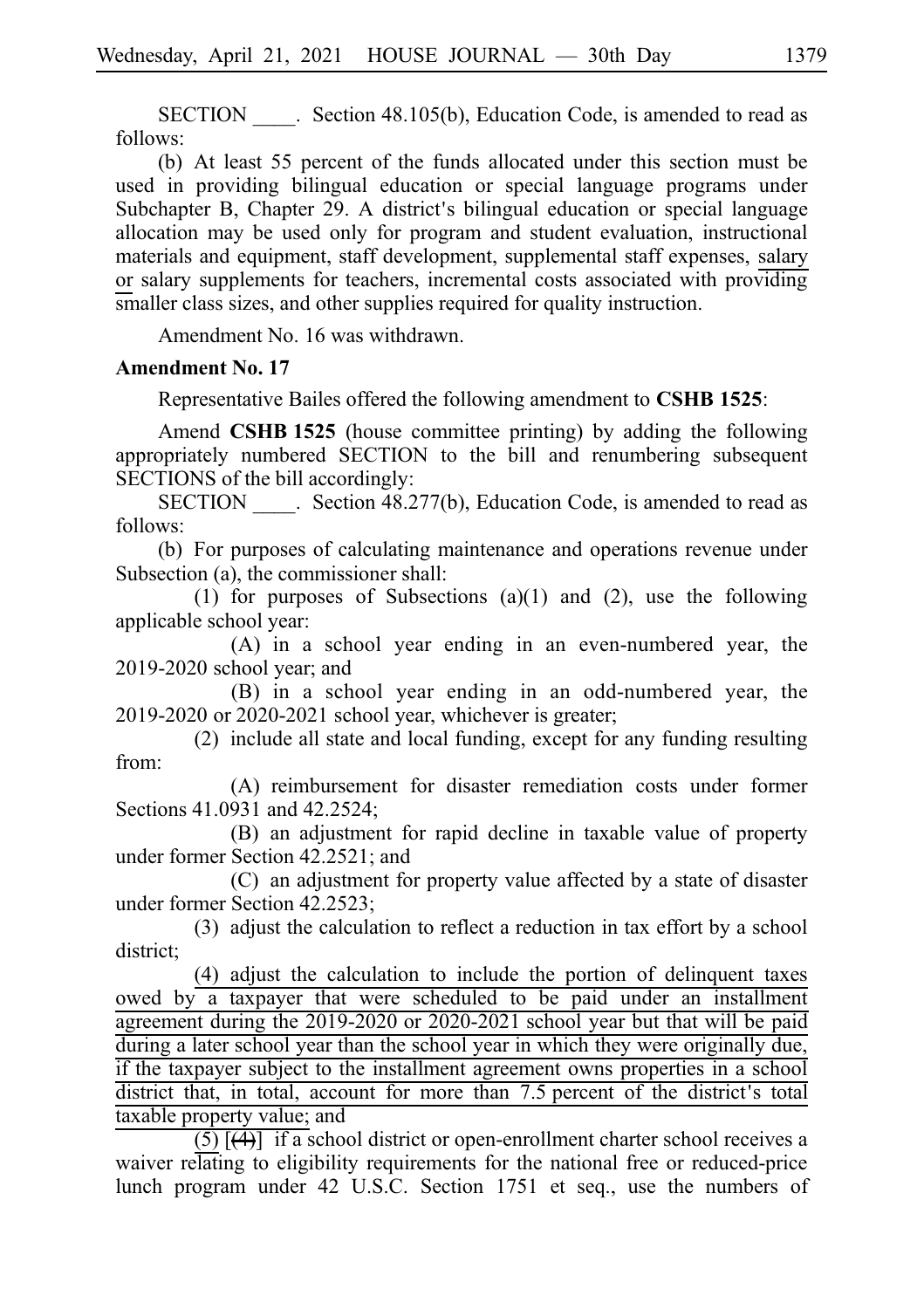educationally disadvantaged students on which the district's or school's entitlement to compensatory education funds was based for the school year before the school year in which the district or school received the waiver, adjusted for estimated enrollment growth.

#### **AMENDMENT NO. 17 - REMARKS**

REPRESENTATIVE BAILES: Due to the COVID-19 pandemic, many districts' largest taxpayers have suffered extreme volatility, leading to the establishment of delayed payment agreements and alternative solutions for payment. In June 2020, Boomerang Tube LLC entered into an installment agreement for the payment of delinquent taxes to the Liberty County Tax-Assessor Collector. According to the Liberty County Appraisal District, Boomerang Tube LLC owed around \$1.4 million of that outstanding liability to Liberty ISD. Liberty ISD ended its 2019-2020 fiscal year with M&O tax collections of \$9 million. The reduced level of collections significantly reduced the district's entitlement out of the formula transition grant created by **HB** 3. The commissioner has previously made a COVID-related ADA adjustment for purposes of the formula transition grant so that districts can avoid cutting staff and reducing resources for the students. Many districts across the state have likely suffered some impacts to the tax collections as a result of the pandemic. This amendment adjusts the maintenance and operations revenue calculations to consider any delinquent taxes owed by a taxpayer that were scheduled to be paid under an installment agreement during the 2019-2020 school year but not paid during the latter school year. Not accepting this amendment will have catastrophic effect and extend an extensive financial hardship on some school districts, including one in my very district. While I believe the author agrees that the policy has merit, the author cannot accept it at this time. Therefore, I withdraw the amendment.

Amendment No. 17 was withdrawn.

#### **REMARKS ORDERED PRINTED**

Representative Kacal moved to print remarks by Representative Bailes on Amendment No. 17 on **CSHB 1525**.

The motion prevailed.

#### **Amendment No. 18**

Representative Bernal offered the following amendment to **CSHB 1525**:

Amend **CSHB 1525** (house committee report) as follows:

(1) Strike SECTION 25 of the bill (page 21, lines 3 through 19).

 $(2)$  Add the following appropriately numbered SECTION to the bill:

SECTION Section 48.302(b), Education Code, is amended to read as follows:

(b) The agency shall enter into a memorandum of understanding with the commission for the agency to transfer funds to the commission [funds specifically appropriated to the agency] for the commission to provide to an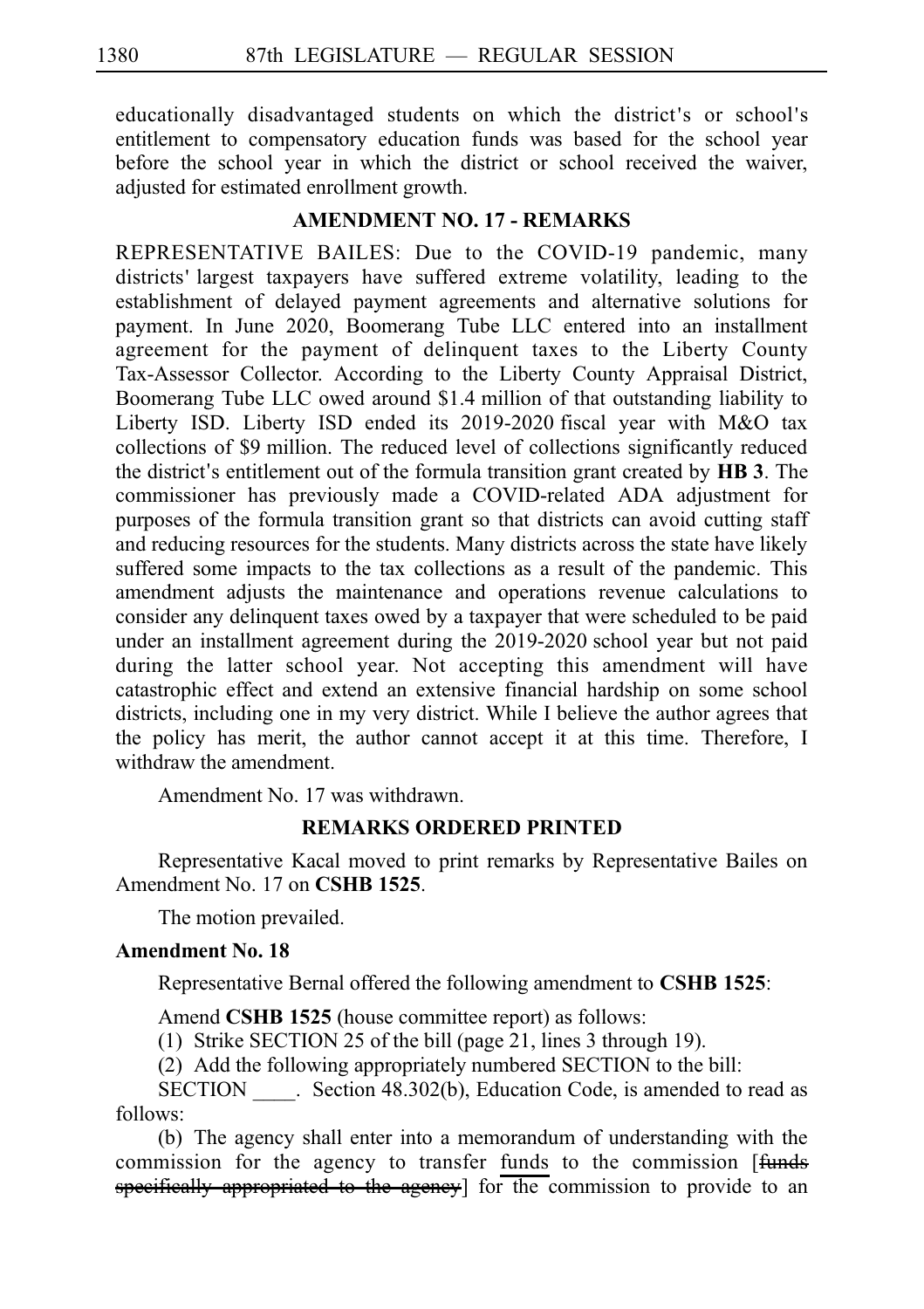individual who is 21 years of age or older a subsidy in an amount equal to the cost of taking one high school equivalency examination administered under Section 7.111.

(3) Renumber SECTIONS of the bill appropriately.

Amendment No. 18 was adopted.

#### **Amendment No. 19**

Representative Krause offered the following amendment to **CSHB 1525**:

Amend **CSHB 1525** (house committee printing) by adding the following appropriately numbered SECTIONS to the bill and renumbering subsequent SECTIONS of the bill accordingly:

SECTION . Section 403.302, Government Code, is amended by amending Subsections (b) and (c) and adding Subsection (b-1) to read as follows:

(b) In conducting the study, the comptroller shall determine the taxable value of property in each school district:

(1) using, if appropriate, samples selected through generally accepted sampling techniques;

(2) according to generally accepted standard valuation, statistical compilation, and analysis techniques; and

(3) [ensuring that different levels of appraisal on sold and unsold property do not adversely affect the accuracy of the study; and

[(4)] ensuring that different levels of appraisal resulting from protests determined under Section 41.43, Tax Code, are appropriately adjusted in the study.

 $(b-1)$  In conducting a study to determine the values for a tax year, the comptroller may consider a sale of property only if the sale occurred during the preceding tax year.

(c) If after conducting the study the comptroller determines that the local value for a school district is valid, the local value is presumed to represent taxable value for the school district. In the absence of that presumption, taxable value for a school district is the state value for the school district determined by the comptroller under Subsections (a) and (b) unless the local value exceeds the state value, in which case the taxable value for the school district is the district s local ' value. In determining whether the local value for a school district is valid, the comptroller shall use a margin of error that has a range, the upper limit of which is 105 percent of the state value and the lower limit of which is 90 percent of the state value, **[does not exceed five percent]** unless the comptroller determines that the size of the sample of properties necessary to make the determination makes the use of such a margin of error not feasible, in which case the comptroller may use a larger margin of error.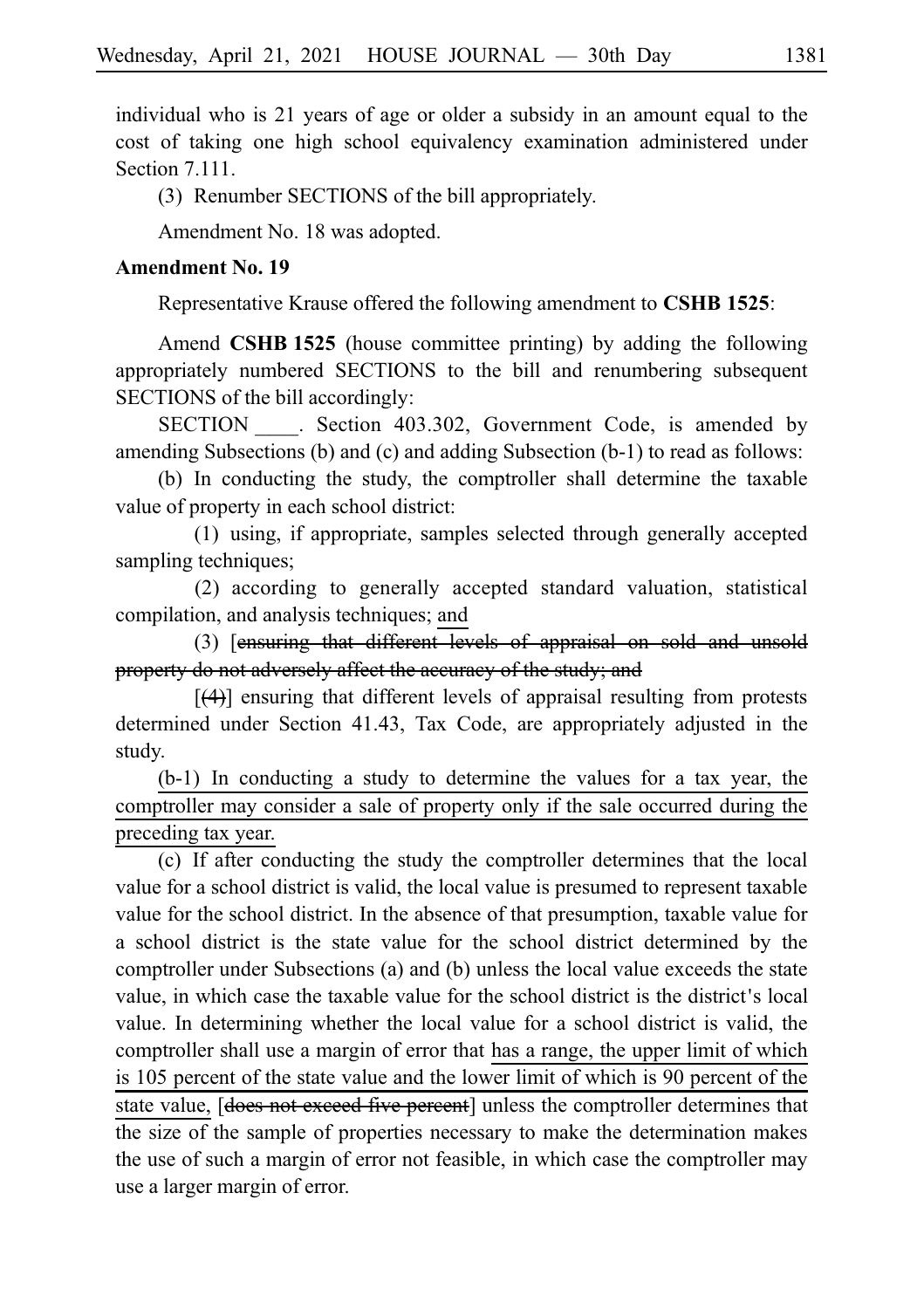SECTION Section 403.302, Government Code, as amended by this Act, applies only to the study conducted under that section for a tax year that begins on or after January 1, 2022. The study for a tax year that begins before that date is covered by the law in effect immediately before the effective date of this Act, and the prior law is continued in effect for that purpose.

Amendment No. 19 was withdrawn.

#### **Amendment No. 20**

Representative Howard offered the following amendment to **CSHB 1525**:

Amend **CSHB 1525** (house committee printing) as follows:

(1) On page 23, between lines 15 and 16, insert the following appropriately numbered SECTION:

SECTION . Section 11.26, Tax Code, is amended by adding Subsections (a-4), (a-5), (a-6), (a-7), (a-8), and (a-9) to read as follows:

 $(a-4)$  In this section, "maximum compressed rate" means the maximum compressed rate of a school district as calculated under Section 48.2551, Education Code.

 $(a-5)$  Notwithstanding the other provisions of this section, if in the 2022 tax year an individual qualifies for a limitation on tax increases provided by this section on the individual's residence homestead and the first tax year the individual or the individual's spouse qualified for an exemption under Section  $11.13(c)$  for the same homestead was a tax year before the 2019 tax year, the amount of the limitation provided by this section on the homestead in the  $2022$  tax year is equal to the amount computed by:

 $(1)$  multiplying the taxable value of the homestead in the 2018 tax year by a tax rate equal to the difference between the school district's tier one maintenance and operations rate for the 2018 tax year and the district's maximum compressed rate for the 2019 tax year;

 $(2)$  subtracting the greater of zero or the amount computed under Subdivision (1) from the amount of tax the district imposed on the homestead in the  $2018$  tax year;

 $(3)$  adding any tax imposed in the 2019 tax year attributable to improvements made in the 2018 tax year as provided by Subsection (b) to the amount computed under Subdivision (2);

(4) multiplying the taxable value of the homestead in the 2019 tax year by a tax rate equal to the difference between the district's maximum compressed rate for the 2019 tax year and the district's maximum compressed rate for the 2020 tax year;

 $(5)$  subtracting the amount computed under Subdivision  $(4)$  from the amount computed under Subdivision (3);

 $(6)$  adding any tax imposed in the 2020 tax year attributable to improvements made in the 2019 tax year as provided by Subsection (b) to the amount computed under Subdivision (5);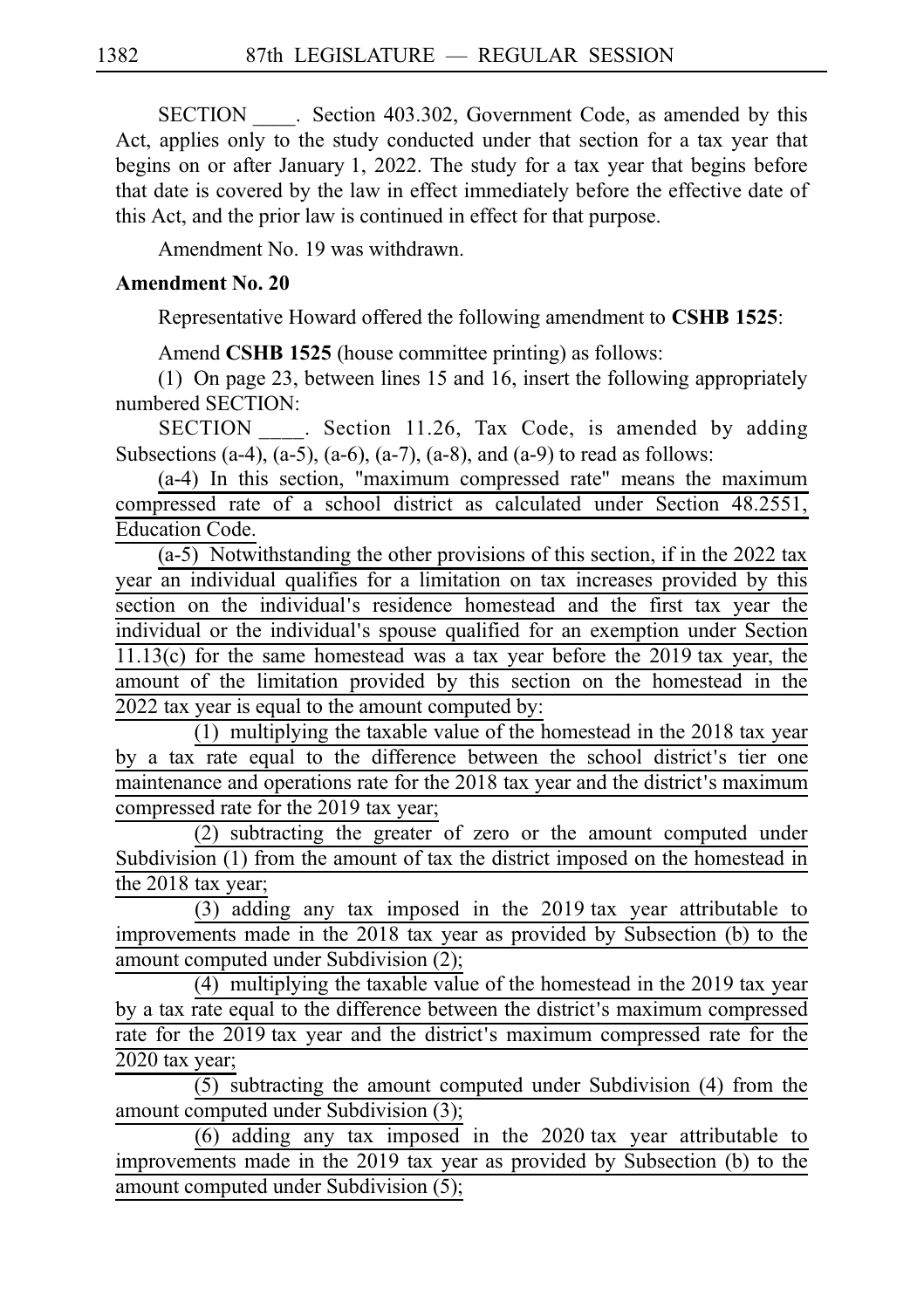(7) multiplying the taxable value of the homestead in the 2020 tax year by a tax rate equal to the difference between the district's maximum compressed rate for the 2020 tax year and the district's maximum compressed rate for the 2021 tax year;

 $\overline{(8)}$  subtracting the amount computed under Subdivision (7) from the amount computed under Subdivision (6);

 $(9)$  adding any tax imposed in the 2021 tax year attributable to improvements made in the 2020 tax year as provided by Subsection (b) to the amount computed under Subdivision (8);

 $(10)$  multiplying the taxable value of the homestead in the 2021 tax year by a tax rate equal to the difference between the district's maximum compressed rate for the 2021 tax year and the district's maximum compressed rate for the 2022 tax year;

 $(11)$  subtracting the amount computed under Subdivision (10) from the amount computed under Subdivision (9); and

 $(12)$  adding any tax imposed in the 2022 tax year attributable to improvements made in the 2021 tax year as provided by Subsection (b) to the amount computed under Subdivision (11).

 $(a-6)$  Notwithstanding the other provisions of this section, if in the 2022 tax year an individual qualifies for a limitation on tax increases provided by this section on the individual's residence homestead and the first tax year the individual or the individual's spouse qualified for an exemption under Section  $11.13(c)$  for the same homestead was the 2019 tax year, the amount of the limitation provided by this section on the homestead in the 2022 tax year is equal to the amount computed by:

 $(1)$  multiplying the taxable value of the homestead in the 2019 tax year by a tax rate equal to the difference between the school district's maximum compressed rate for the 2019 tax year and the district's maximum compressed rate for the 2020 tax year;

(2) subtracting the amount computed under Subdivision  $(1)$  from the amount of tax the district imposed on the homestead in the 2019 tax year;

 $(3)$  adding any tax imposed in the 2020 tax year attributable to improvements made in the 2019 tax year as provided by Subsection (b) to the amount computed under Subdivision (2);

 $(4)$  multiplying the taxable value of the homestead in the 2020 tax year by a tax rate equal to the difference between the district's maximum compressed rate for the 2020 tax year and the district's maximum compressed rate for the  $2021$  tax year;

 $(5)$  subtracting the amount computed under Subdivision (4) from the amount computed under Subdivision (3);

 $(6)$  adding any tax imposed in the 2021 tax year attributable to improvements made in the 2020 tax year as provided by Subsection (b) to the amount computed under Subdivision (5);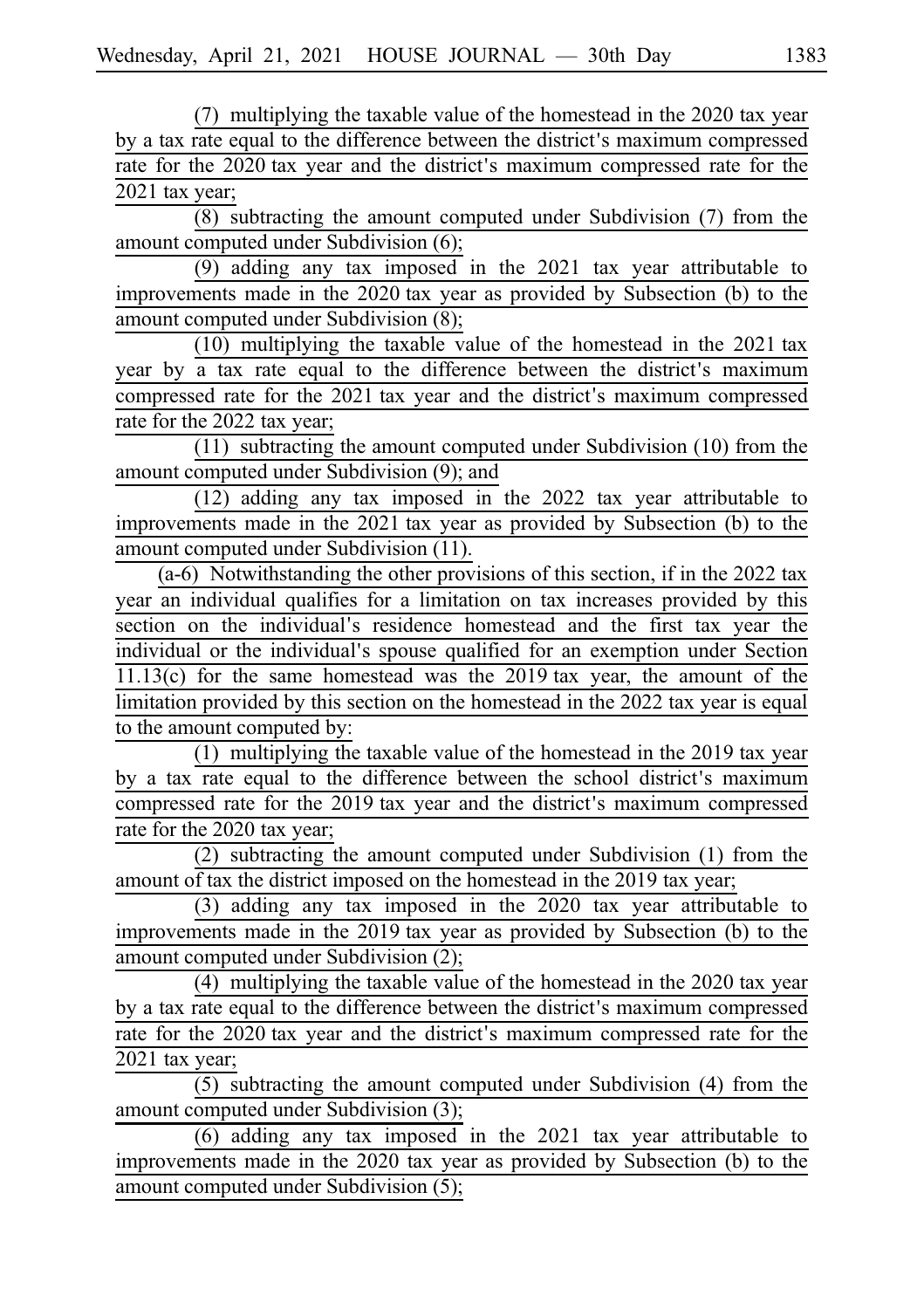$(7)$  multiplying the taxable value of the homestead in the 2021 tax year by a tax rate equal to the difference between the district's maximum compressed rate for the  $2021$  tax year and the district's maximum compressed rate for the  $2022$  tax year;

 $\overline{(8)}$  subtracting the amount computed under Subdivision (7) from the amount computed under Subdivision (6); and

(9) adding any tax imposed in the 2022 tax year attributable to improvements made in the 2021 tax year as provided by Subsection (b) to the amount computed under Subdivision (8).

 $\overline{(a-7)}$  Notwithstanding the other provisions of this section, if in the 2022 tax year an individual qualifies for a limitation on tax increases provided by this section on the individual's residence homestead and the first tax year the individual or the individual's spouse qualified for an exemption under Section  $11.13(c)$  for the same homestead was the 2020 tax year, the amount of the limitation provided by this section on the homestead in the  $2022$  tax year is equal to the amount computed by:

 $(1)$  multiplying the taxable value of the homestead in the 2020 tax year by a tax rate equal to the difference between the school district's maximum compressed rate for the 2020 tax year and the district's maximum compressed rate for the 2021 tax year;

 $(2)$  subtracting the amount computed under Subdivision (1) from the amount of tax the district imposed on the homestead in the 2020 tax year;

(3) adding any tax imposed in the 2021 tax year attributable to improvements made in the 2020 tax year as provided by Subsection (b) to the amount computed under Subdivision (2);

 $(4)$  multiplying the taxable value of the homestead in the 2021 tax year by a tax rate equal to the difference between the district's maximum compressed rate for the 2021 tax year and the district's maximum compressed rate for the  $2022$  tax year;

 $(5)$  subtracting the amount computed under Subdivision (4) from the amount computed under Subdivision (3); and

 $(6)$  adding any tax imposed in the 2022 tax year attributable to improvements made in the 2021 tax year as provided by Subsection (b) to the amount computed under Subdivision (5).

 $(a-8)$  Notwithstanding the other provisions of this section, if in the 2022 tax year an individual qualifies for a limitation on tax increases provided by this section on the individual's residence homestead and the first tax year the individual or the individual's spouse qualified for an exemption under Section  $11.13(c)$  for the same homestead was the 2021 tax year, the amount of the limitation provided by this section on the homestead in the 2022 tax year is equal to the amount computed by:

 $(1)$  multiplying the taxable value of the homestead in the 2021 tax year by a tax rate equal to the difference between the school district's maximum compressed rate for the 2021 tax year and the district's maximum compressed rate for the 2022 tax year;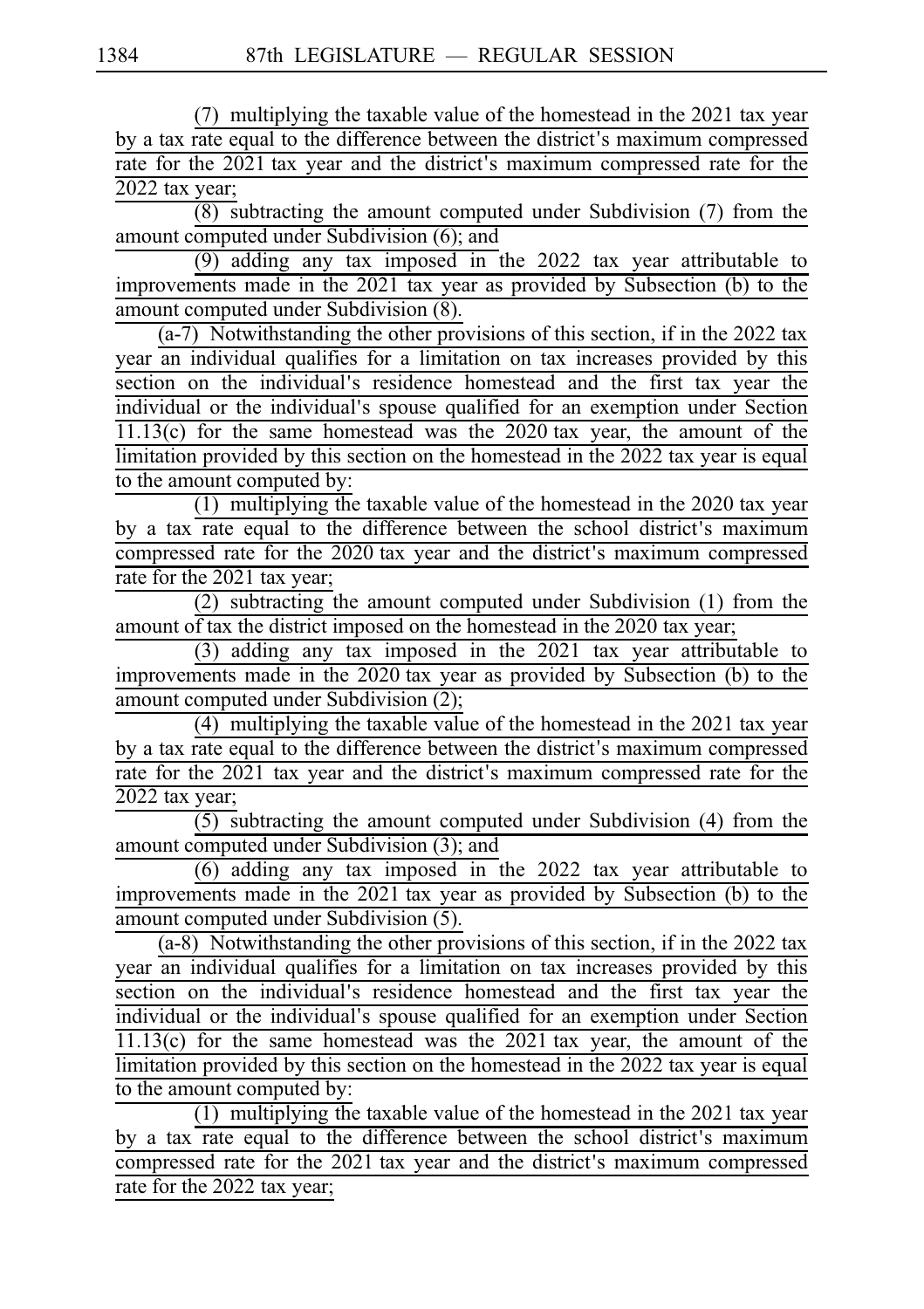$(2)$  subtracting the amount computed under Subdivision  $(1)$  from the amount of tax the district imposed on the homestead in the 2021 tax year; and

 $(3)$  adding any tax imposed in the 2022 tax year attributable to improvements made in the 2021 tax year as provided by Subsection (b) to the amount computed under Subdivision (2).

 $(a-9)$  Notwithstanding the other provisions of this section, if in the 2023 or a subsequent tax year an individual qualifies for a limitation on tax increases provided by this section on the individual's residence homestead, the amount of the limitation provided by this section on the homestead is equal to the amount computed by:

 $(1)$  multiplying the taxable value of the homestead in the preceding tax year by a tax rate equal to the difference between the school district's maximum compressed rate for the preceding tax year and the district ' s maximum compressed rate for the current tax year;

 $(2)$  subtracting the amount computed under Subdivision  $(1)$  from the amount of tax the district imposed on the homestead in the preceding tax year; and

(3) adding any tax imposed in the current tax year attributable to improvements made in the preceding tax year as provided by Subsection (b) to the amount computed under Subdivision (2).

(2) Strike SECTION 29 of the bill (page 24, line 3), and substitute the following appropriately numbered SECTIONS:

SECTION Section 11.26, Tax Code, as amended by this Act, applies only to ad valorem taxes imposed for a tax year beginning on or after January 1, 2022.

SECTION (a) Except as provided by Subsection (b) of this section, this Act takes effect September 1, 2021.

(b) Section 11.26, Tax Code, as amended by this Act, takes effect January 1, 2022, but only if the constitutional amendment proposed by the 87th Legislature, Regular Session, 2021, authorizing the legislature to provide for the reduction of the amount of a limitation on the total amount of ad valorem taxes that may be imposed for general elementary and secondary public school purposes on the residence homestead of a person who is elderly or disabled to reflect any statutory reduction from the preceding tax year in the maximum compressed rate of the maintenance and operations taxes imposed for those purposes on the homestead is approved by the voters. If that amendment is not approved by the voters, Section 11.26, Tax Code, as amended by this Act, has no effect.

(3) Renumber the SECTIONS of the bill accordingly.

Amendment No. 20 was adopted.

#### **CSHB 1525 - REMARKS**

REPRESENTATIVE ASHBY: I want to thank you for all the work that you ve' done here on this cleanup bill in **CSHB 1525** and the work we did last session on HB 3. In particular, as you highlighted in your opening comments, when we left here last session, we worked really hard in conference to help all of our school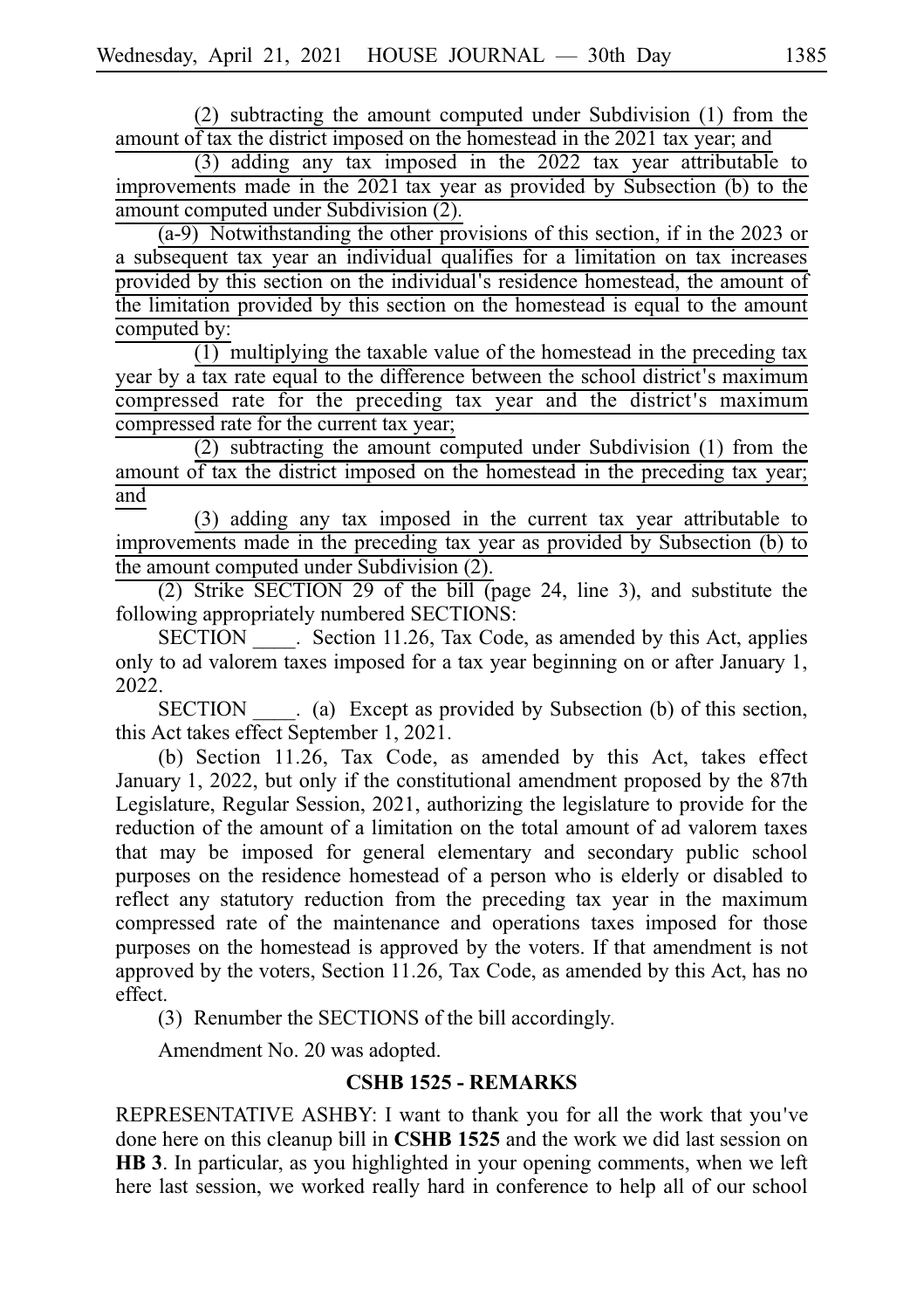districts––rural, urban, suburban––from the smallest to the largest, and we did that. But there were some unintended consequences, specifically as it pertains to our career and technical education courses that are offered in our schools, and I want to thank you for your work on that. But as you've laid out here, we have in the bill a fix for that, and that's due in large part to those three gentlemen standing behind you, as well as Representative K. King, for their work on this specific issue. And I guess, really, my question is, is it your intent as the bill author to keep the language regarding our CTE fix in throughout the process as we head over to the senate with this bill?

REPRESENTATIVE HUBERTY: Yes, sir, it is.

### **REMARKS ORDERED PRINTED**

Representative Ashby moved to print remarks between Representative Huberty and Representative Ashby on **CSHBi1525**.

The motion prevailed.

**CSHB 1525**, as amended, was passed to engrossment.

## **HB 275 ON SECOND READING (by Moody, S. Thompson, Collier, Leach, and Murr)**

**HB 275**, A bill to be entitled An Act relating to an application for a writ of habeas corpus based on certain relevant scientific evidence that was not available at the applicant's trial.

**HB** 275 was passed to engrossment.

## **HB 3376 ON SECOND READING (by Meyer, Burrows, Bonnen, and Thierry)**

**HB 3376**, A bill to be entitled An Act relating to the effect of a disaster on the calculation of certain tax rates and the procedure for adoption of a tax rate by a taxing unit.

Representative Meyer moved to postpone consideration of HB 3376 until 10 a.m. Wednesday, April 28.

The motion prevailed.

#### **HB 1002 ON SECOND READING (by Lucio, J.D. Johnson, and Canales)**

**HB 1002**, A bill to be entitled An Act relating to the use of hypnotically induced testimony in a criminal trial.

Representative Lucio moved to postpone consideration of **HB 1002** until 10 a.m. Thursday, April 29.

The motion prevailed.

#### **HB 1293 ON SECOND READING (by Smithee and Collier)**

**HB 1293**, A bill to be entitled An Act relating to the authority of a court to grant a motion for a new trial in certain criminal cases.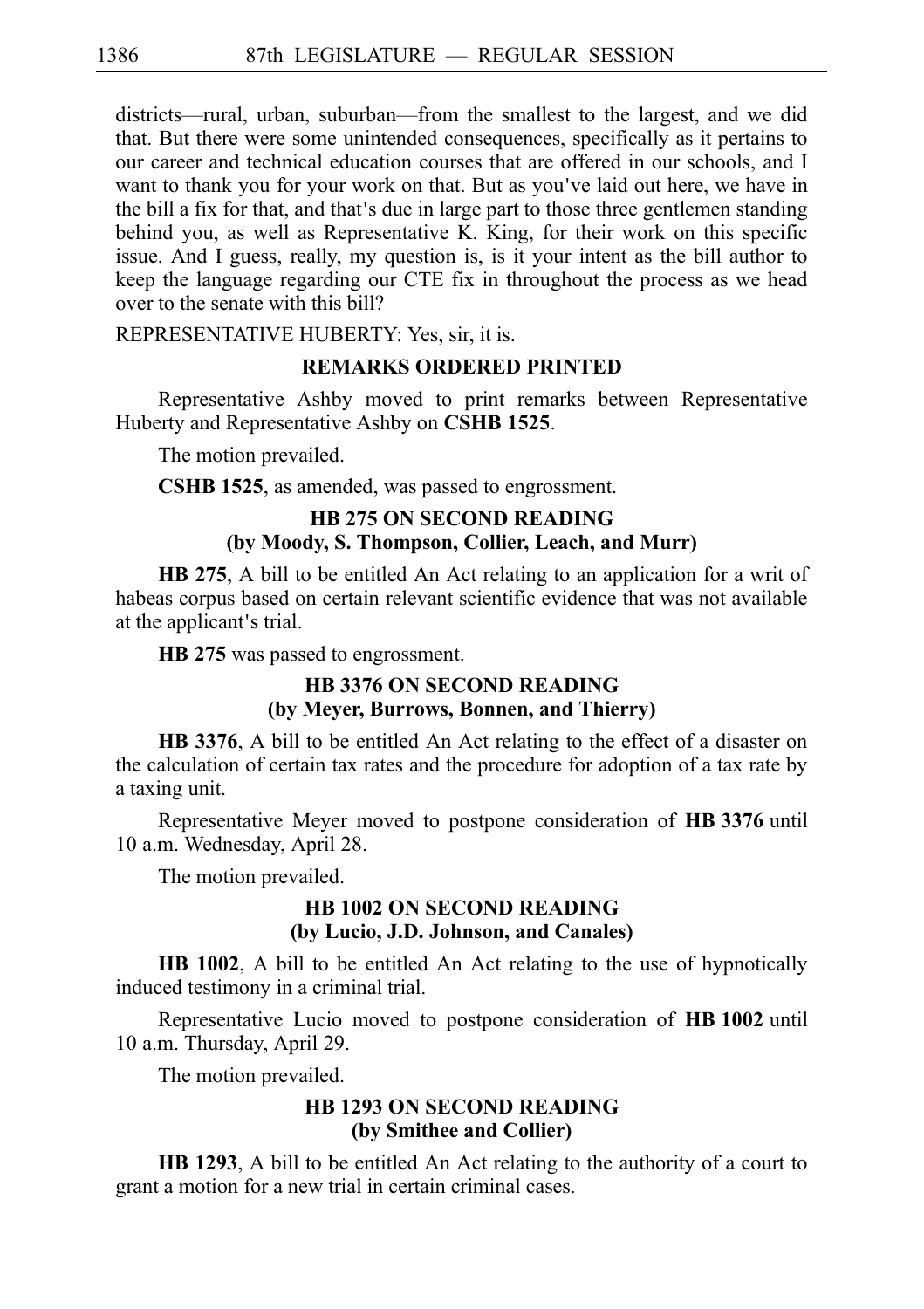#### **Amendment No. 1**

Representative Smithee offered the following amendment to **HB** 1293:

Amend **HB 1293** (house committee report) on page 1 as follows:

 $(1)$  On line 10, strike "district attorney or criminal district attorney" and substitute "district attorney, criminal district attorney, or county attorney with criminal jurisdiction".

 $(2)$  Strike lines 13-16 and substitute the following:

(b) The court may, after a hearing, grant the defendant a new trial in the interest of justice for any of the following reasons:

 $(1)$  the discovery of exculpatory, mitigating, or impeachment evidence that establishes that the defendant's conviction or sentence is against the weight of the evidence;

 $(2)$  a change in law that provides a new legal basis for a defense to criminal prosecution for the offense of which the defendant was convicted or a ruling of the United States Supreme Court or the Texas Court of Criminal Appeals that the law under which the defendant was convicted or sentenced is unconstitutional;

 $(3)$  that material evidence was improperly admitted or withheld from the jury; or

 $\overline{4}$ ) that the agreed statement of facts establishes a ground for which a new trial must be granted under the Texas Rules of Appellate Procedure.

 $(b-1)$  The court may rely on the agreed statement in granting a new trial, and the agreed statement may constitute the entire record in the cause.

Amendment No. 1 was adopted.

**HB 1293**, as amended, was passed to engrossment.

#### **CSHB 252 ON SECOND READING (by Moody, Collier, Leach, White, and A. Johnson)**

**CSHB 252**, A bill to be entitled An Act relating to certain sentencing procedures in a capital case.

**CSHB 252** was passed to engrossment.

#### **CSHB 1276 ON SECOND READING (by Parker, Geren, Cain, Allison, et al.)**

**CSHB 1276**, A bill to be entitled An Act relating to the sale of certain food by food service establishments.

A record vote was requested by Representative Slaton.

CSHB 1276 was passed to engrossment by (Record 388): 143 Yeas, 0 Nays, 1 Present, not voting.

Yeas — Allen; Allison; Anchia; Anderson; Ashby; Bailes; Beckley; Bell, C.; Bell, K.; Bernal; Biedermann; Bonnen; Bowers; Buckley; Bucy; Burns; Burrows; Button; Cain; Campos; Canales; Capriglione; Cason; Clardy; Cole; Coleman; Collier; Cook; Cortez; Craddick; Crockett; Cyrier; Darby; Davis; Dean; Dominguez; Dutton; Ellzey; Frank; Frullo; Gates; Geren; Gervin-Hawkins;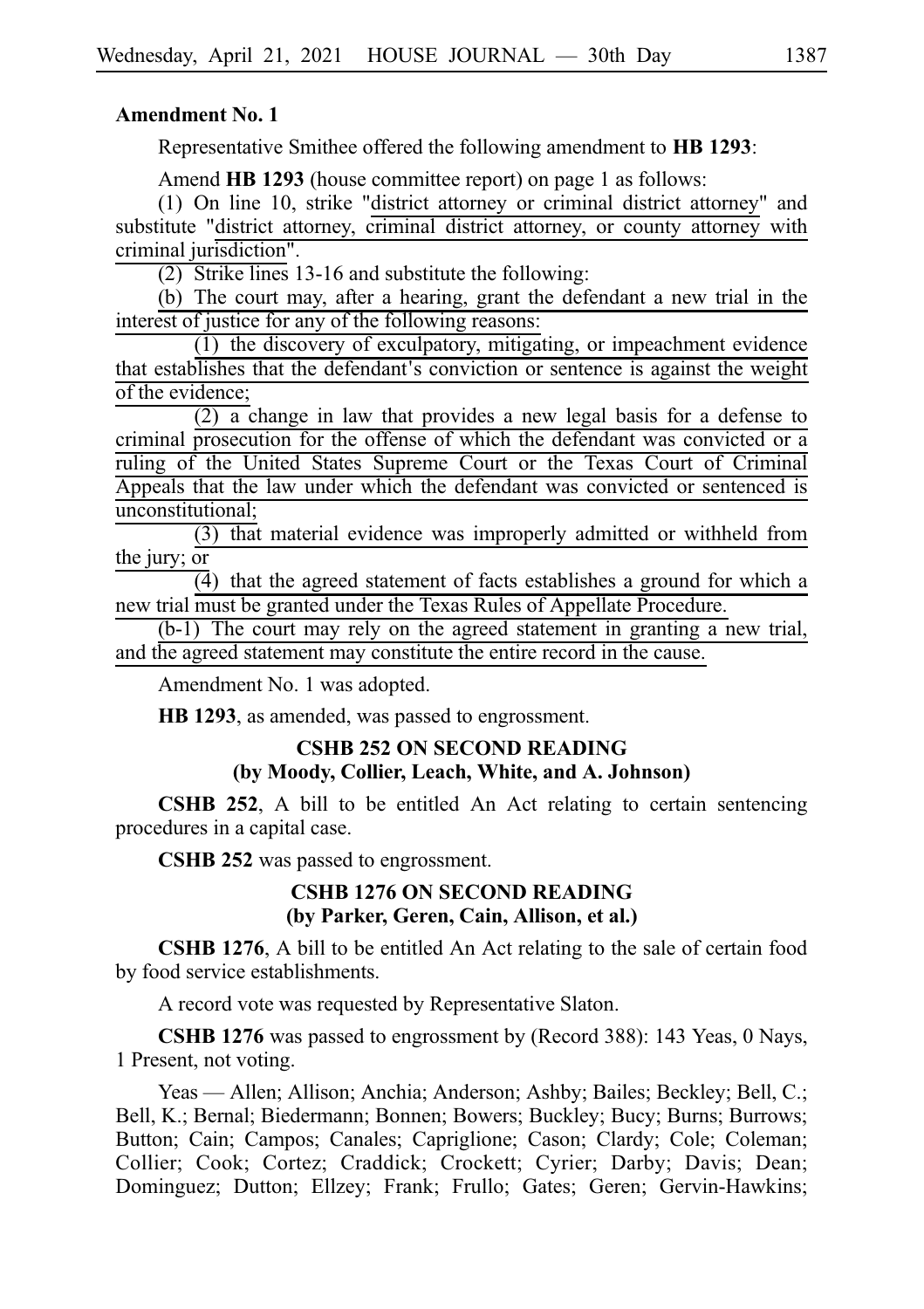Goldman; González, J.; González, M.; Goodwin; Guerra; Guillen; Harless; Harris; Hefner; Hernandez; Herrero; Hinojosa; Holland; Howard; Huberty; Hull; Hunter; Israel; Jetton; Johnson, J.D.; Johnson, J.E.; Kacal; King, K.; King, P.; King, T.; Krause; Kuempel; Lambert; Landgraf; Larson; Leach; Leman; Longoria; Lopez; Lozano; Lucio; Martinez; Martinez Fischer; Metcalf; Meyer; Meza; Middleton; Minjarez; Moody; Morales, E.; Morrison; Muñoz; Murphy; Murr; Neave; Noble; Oliverson; Ordaz Perez; Ortega; Pacheco; Paddie; Parker; Patterson; Paul; Perez; Price; Ramos; Raney; Raymond; Reynolds; Rodriguez; Rogers; Romero; Rose; Rosenthal; Sanford; Schaefer; Schofield; Shaheen; Sherman; Shine; Slaton; Slawson; Smith; Smithee; Spiller; Stephenson; Stucky; Swanson; Talarico; Thierry; Thompson, E.; Thompson, S.; Tinderholt; Toth; Turner, C.; Turner, J.; VanDeaver; Vasut; Vo; Walle; White; Wilson; Wu; Zwiener.

Present, not voting — Mr. Speaker(C).

Absent — Deshotel; Fierro; Johnson, A.; Klick; Morales, C.; Morales Shaw.

#### **STATEMENTS OF VOTE**

When Record No. 388 was taken, my vote failed to register. I would have voted yes.

Deshotel

When Record No. 388 was taken, I was in the house but away from my desk. I would have voted yes.

C. Morales

When Record No. 388 was taken, my vote failed to register. I would have voted no.

Morales Shaw

## **HB 295 ON SECOND READING (by Murr, Collier, Smith, Moody, and A. Johnson)**

**HB 295**, A bill to be entitled An Act relating to the provision of funding for indigent defense services.

#### **Amendment No. 1**

Representatives Rose and Rodriguez offered the following amendment to **HBi295**:

Amend **HB 295** (house committee report) by adding the following appropriately numbered SECTIONS to the bill and renumbering subsequent SECTIONS of the bill accordingly:

SECTION Section 26.0442(a), Tax Code, is amended to read as follows:

(a) In this section, "indigent defense compensation expenditures" for a tax year means the difference between: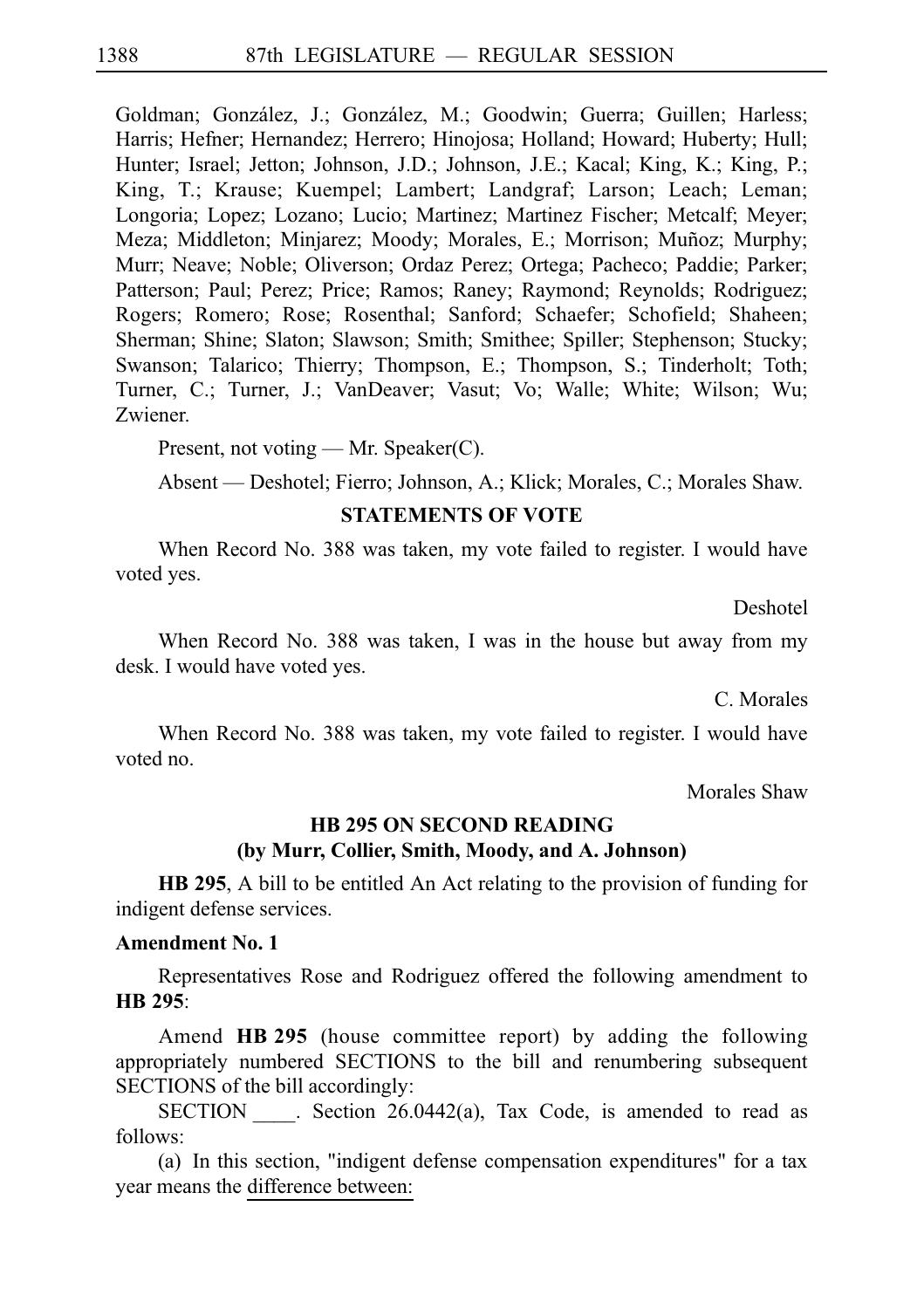(1) the amount paid by a county in the period beginning on July 1 of the tax year preceding the tax year for which the tax is adopted and ending on June 30 of the tax year for which the tax is adopted to:

(A) provide appointed counsel for indigent individuals in criminal or civil proceedings in accordance with the schedule of fees adopted under Article 26.05, Code of Criminal Procedure; or

(B) fund the operations of a public defender's office under Article 26.044, Code of Criminal Procedure; and

(2)  $\left[$ , in the period beginning on July 1 of the tax year preceding the tax year for which the tax is adopted and ending on June 30 of the tax year for which the tax is adopted, less) the amount of any state grants received by the county during that period for those purposes [the same purpose].

SECTION . Section 26.0442, Tax Code, as amended by this Act, applies to the calculation of the no-new-revenue maintenance and operations rate for a county only for a tax year beginning on or after January 1, 2022.

Amendment No. 1 was adopted.

**HB 295**, as amended, was passed to engrossment.

## **HB 1341 ON SECOND READING (by Leach and Pacheco)**

**HB 1341**, A bill to be entitled An Act relating to waivers for entrance fees to state parks for resident first responders, military service members, and veterans.

#### **Amendment No. 1**

Representative Cyrier offered the following amendment to **HBi1341**:

Amend **HB 1341** (house committee printing) as follows:

(1) On page 1 of the bill, on line 21, between " $(a-3)$ " and "The department", insert the following:

The department shall waive the park entrance fee for an active duty member or veteran of the armed services of the United States, the Texas Army National Guard, the Texas Air National Guard, or the Texas State Guard.

(a-4)

(2) On page 2 of the bill, on line 11, after the semicolon, insert "and".

(3) On page 2 of the bill, strike lines  $12-19$  and insert the following:

(2)  $\int a \cdot v \cdot \cdot \cdot \cdot$  of the armed services of the United States who, as a result of military service, has a service-connected disability, as defined by the Veterans ' Administration, consisting of the loss of the use of a lower extremity or of a 60 percent disability rating and who is receiving compensation from the United States because of the disability; and]

(4) On page 2 of the bill, on line 20, strike "(3)" and substitute " $[\frac{(3)}{]}$ ".

Amendment No. 1 was adopted.

**HB 1341**, as amended, was passed to engrossment.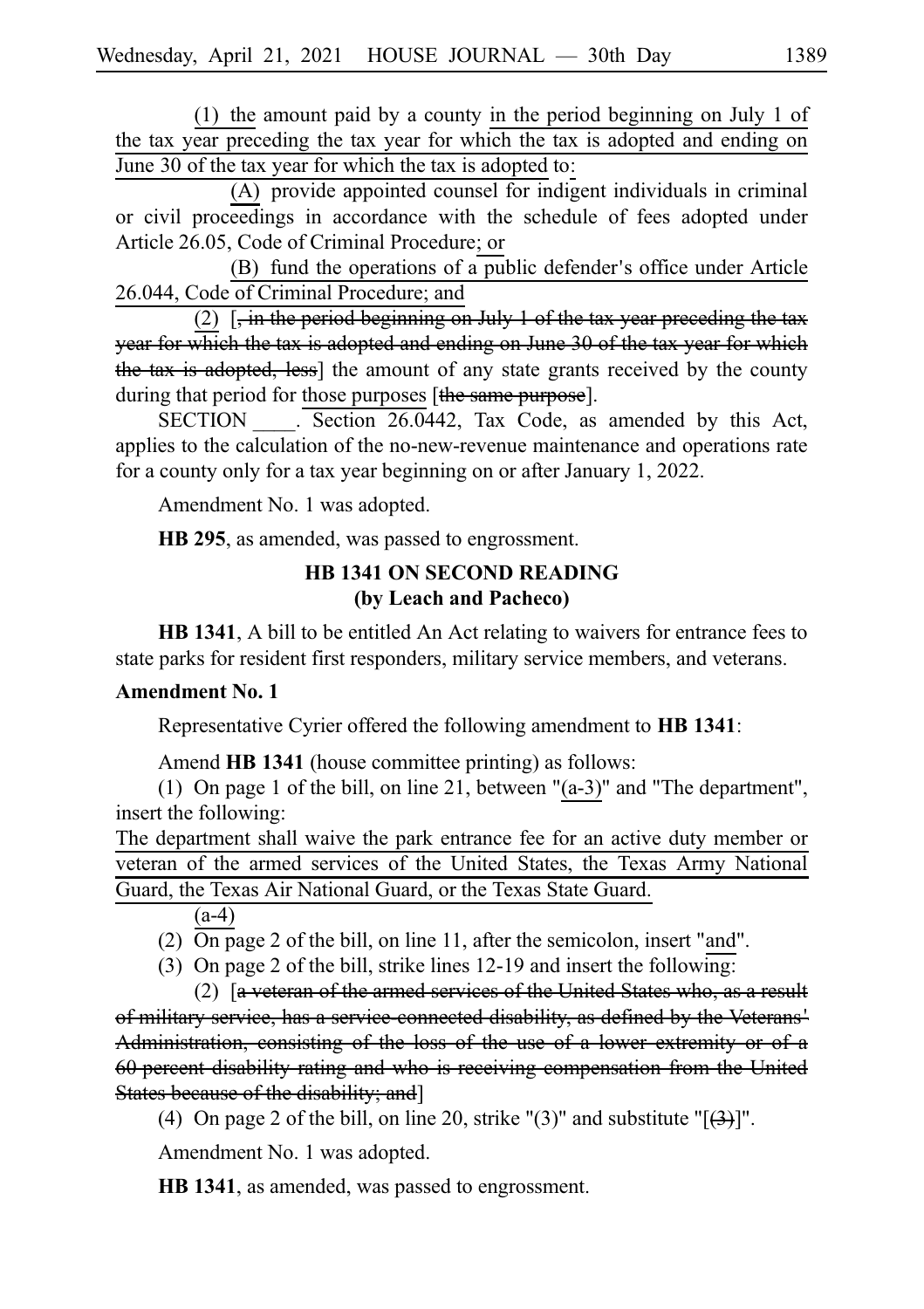## **CSHB 978 ON SECOND READING (by Metcalf)**

**CSHB 978**, A bill to be entitled An Act relating to authorizing the comptroller to release a reported owner's unclaimed property to the owner's crime victim in certain circumstances and payment by the Texas Department of Criminal Justice of certain amounts owed by an inmate.

**CSHB 978** was passed to engrossment.

## **CSHB 1441 ON SECOND READING (by Schaefer, S. Thompson, Vasut, Cain, Sherman, et al.)**

**CSHB 1441**, A bill to be entitled An Act relating to the state's burden of proof in certain asset forfeiture proceedings under the Code of Criminal Procedure.

A record vote was requested by Representative Slaton.

**CSHB 1441** was passed to engrossment by (Record 389): 139 Yeas, 5 Nays, 1 Present, not voting.

Yeas — Allen; Allison; Anderson; Ashby; Bailes; Bell, C.; Bell, K.; Bernal; Biedermann; Bonnen; Bowers; Buckley; Bucy; Burns; Burrows; Button; Cain; Campos; Canales; Capriglione; Cason; Clardy; Cole; Collier; Cook; Cortez; Craddick; Crockett; Cyrier; Darby; Davis; Dean; Deshotel; Dominguez; Dutton; Ellzey; Fierro; Frank; Frullo; Gates; Geren; Gervin-Hawkins; Goldman; González, J.; González, M.; Goodwin; Guerra; Guillen; Harless; Harris; Hefner; Hernandez; Herrero; Holland; Howard; Huberty; Hull; Hunter; Israel; Johnson, J.D.; Kacal; King, K.; King, P.; King, T.; Klick; Krause; Kuempel; Lambert; Landgraf; Larson; Leach; Leman; Longoria; Lucio; Martinez; Martinez Fischer; Metcalf; Meyer; Meza; Middleton; Minjarez; Moody; Morales, C.; Morales, E.; Morales Shaw; Morrison; Muñoz; Murphy; Murr; Neave; Noble; Oliverson; Ordaz Perez; Ortega; Pacheco; Paddie; Parker; Patterson; Paul; Perez; Price; Ramos; Raney; Raymond; Reynolds; Rodriguez; Rogers; Romero; Rose; Sanford; Schaefer; Schofield; Shaheen; Sherman; Shine; Slaton; Slawson; Smith; Smithee; Spiller; Stephenson; Stucky; Swanson; Talarico; Thierry; Thompson, E.; Thompson, S.; Tinderholt; Toth; Turner, C.; Turner, J.; VanDeaver; Vasut; Vo; Walle; White; Wilson; Wu; Zwiener.

Nays — Anchia; Beckley; Johnson, A.; Lopez; Lozano.

Present, not voting — Mr. Speaker(C).

Absent — Coleman; Hinojosa; Jetton; Johnson, J.E.; Rosenthal.

## **STATEMENTS OF VOTE**

When Record No. 389 was taken, I was shown voting no. I intended to vote yes.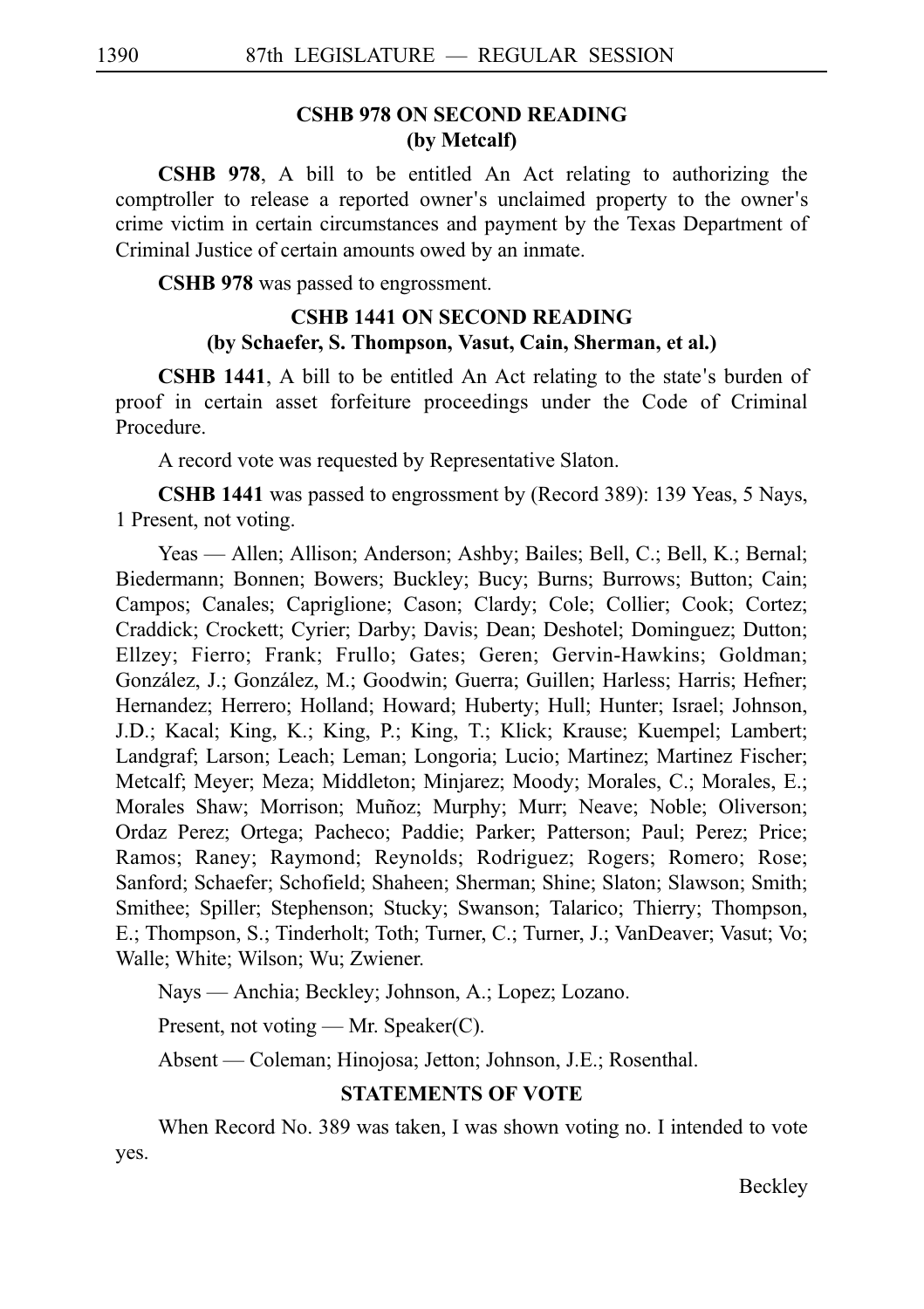When Record No. 389 was taken, I was in the house but away from my desk. I would have voted yes.

Hinojosa

When Record No. 389 was taken, I was in the house but away from my desk. I would have voted yes.

**Jetton** 

## **CSHB 1635 ON SECOND READING (by Patterson)**

**CSHB 1635**, A bill to be entitled An Act relating to a study on first responders' workers' compensation claims by the workers' compensation research and evaluation group.

**CSHB 1635** was passed to engrossment.

## **HB 4136 ON SECOND READING (by Collier)**

**HB 4136**, A bill to be entitled An Act relating to automatic orders of nondisclosure of criminal history record information for certain misdemeanor defendants following successful completion of a period of deferred adjudication community supervision.

**HB** 4136 was passed to engrossment.

#### **RESOLUTIONS CALENDAR**

The chair laid before the house the following resolutions on committee report:

#### **HCR 51**

#### **(by C. Morales, Neave, Romero, Perez, et al.)**

**HCR 51**, Urging the United States Congress to pass the I am Vanessa Guillén Act.

#### **HCR 51 - REMARKS**

REPRESENTATIVE C. MORALES: First of all, I want to recognize all of the members who served in the military and thank them for their sacrifice and service to our country. Members, think about your children and grandchildren. Imagine your child at a very young age wanting to serve our country. You worry, but you proudly stand behind her decision. You cry as she leaves for boot camp. Fourteen months into her service, you realize she is not happy. She expresses concerns about what is happening on her base. Your worst nightmare starts to unfold. Your heart sinks when you realize she is missing.

Members, Vanessa Guillén was my constituent. She was a daughter and a sister. Sadly, Vanessa Guillén's family lived this nightmare. Vanessa went missing from the largest military base in the world––a military base that you would assume is the safest place to which you could entrust your child. For two months,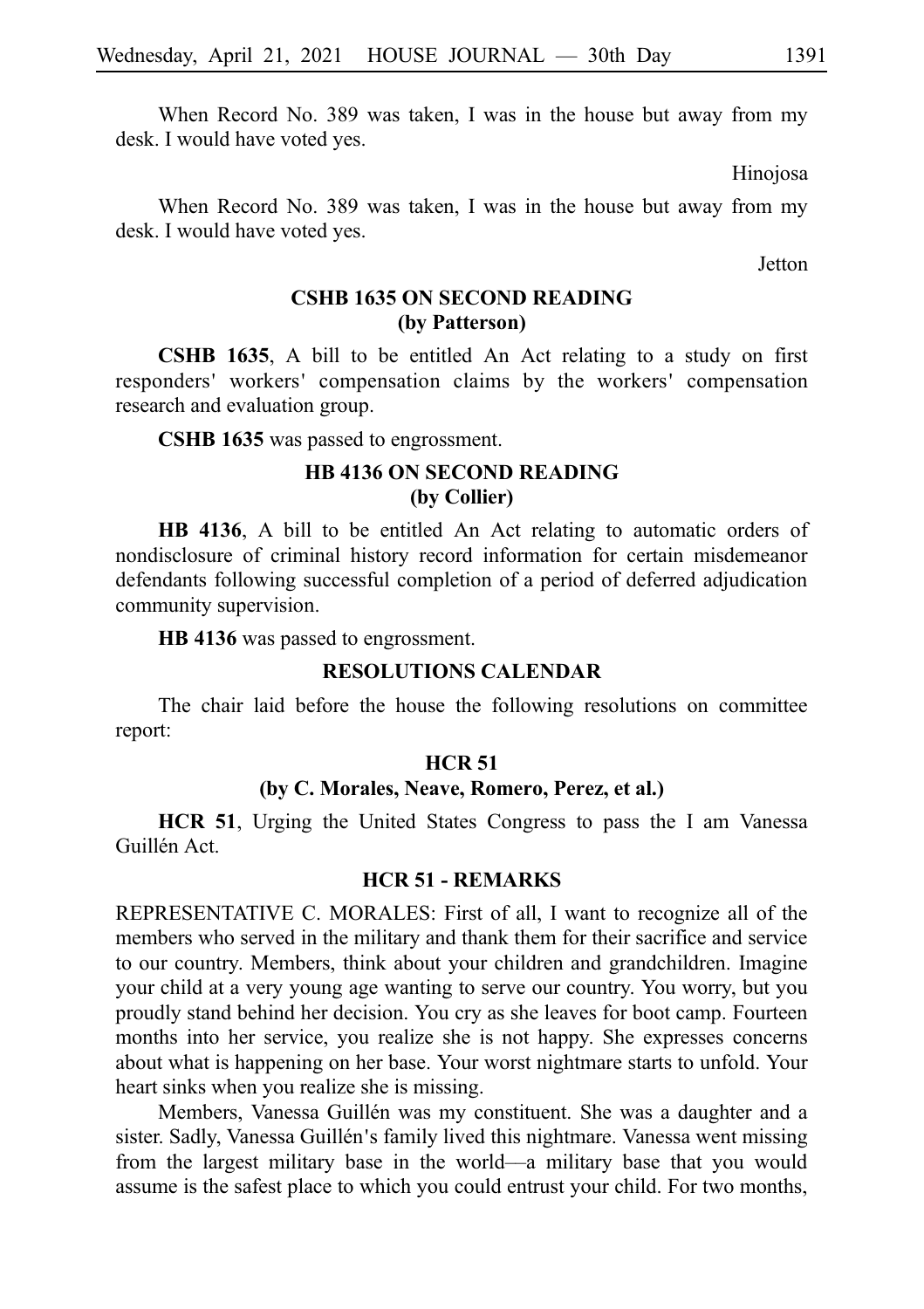her family waited in agony, hoping that their precious Vanessa would be found alive. Vanessa was found. Now we know that she was sexually harassed, brutally murdered, dismembered, burned, and buried under concrete.

Members, Vanessa Guillén was a Texan, one of our own. Her story and #IAmVanessaGuillen sparked a national wave of support for her family and brought to light more stories of sexual harassment and fear of retaliation in the military. This resolution is our sympathy card to the family. This resolution urges Congress to take action through the I am Vanessa Guillén Act. This resolution will not bring back Vanessa Guillén, but it will recognize the loss of this precious Texan and bring the family some comfort knowing that we support them and acknowledge this horrific loss.

#### **Amendment No. 1**

Representative C. Morales offered the following amendment to **HCR 51**:

Amend **HCR 51** (house committee printing) as follows:

(1) On page 1, lines 14 through 16, strike "when commanding officers make charging decisions, investigations being made by untrained service members,".

(2) Strike page 1, line 21 through page 2, line 6 and substitute "Act has been introduced in the U.S. House of Representatives; and".

(3) On page 2, line 13, between "Act" and the semicolon, insert the following:

, legislation ensuring that necessary changes are made, such as preventing conflicts of interest, requiring independent investigations that are conducted by trained investigators, establishing a confidential reporting option for sexual harassment that can convert to a formal complaint, and directing the Government Accountability Office to evaluate response procedures related to missing service members

C. MORALES: This amendment addresses concerns that were brought to me, and I want to thank those members that contributed to the conversation about this resolution.

Amendment No. 1 was adopted.

C. MORALES: Members, **HCR 51** urges the United States Congress to pass the I am Vanessa Guillén Act. Please join me in taking this step to always remember Vanessa and to help the Guillén family begin to heal.

**HCR 51**, as amended, was adopted by (Record 390): 146 Yeas, 0 Nays, 1 Present, not voting.

Yeas — Allen; Allison; Anchia; Anderson; Ashby; Bailes; Beckley; Bell, C.; Bell, K.; Bernal; Biedermann; Bonnen; Bowers; Buckley; Bucy; Burns; Burrows; Button; Cain; Campos; Canales; Capriglione; Cason; Clardy; Cole; Coleman; Collier; Cook; Cortez; Craddick; Crockett; Cyrier; Darby; Davis; Dean; Deshotel; Dominguez; Dutton; Ellzey; Fierro; Frank; Frullo; Gates; Geren; Gervin-Hawkins; Goldman; González, J.; González, M.; Goodwin; Guerra; Guillen; Harless; Harris; Hefner; Hernandez; Herrero; Hinojosa; Holland;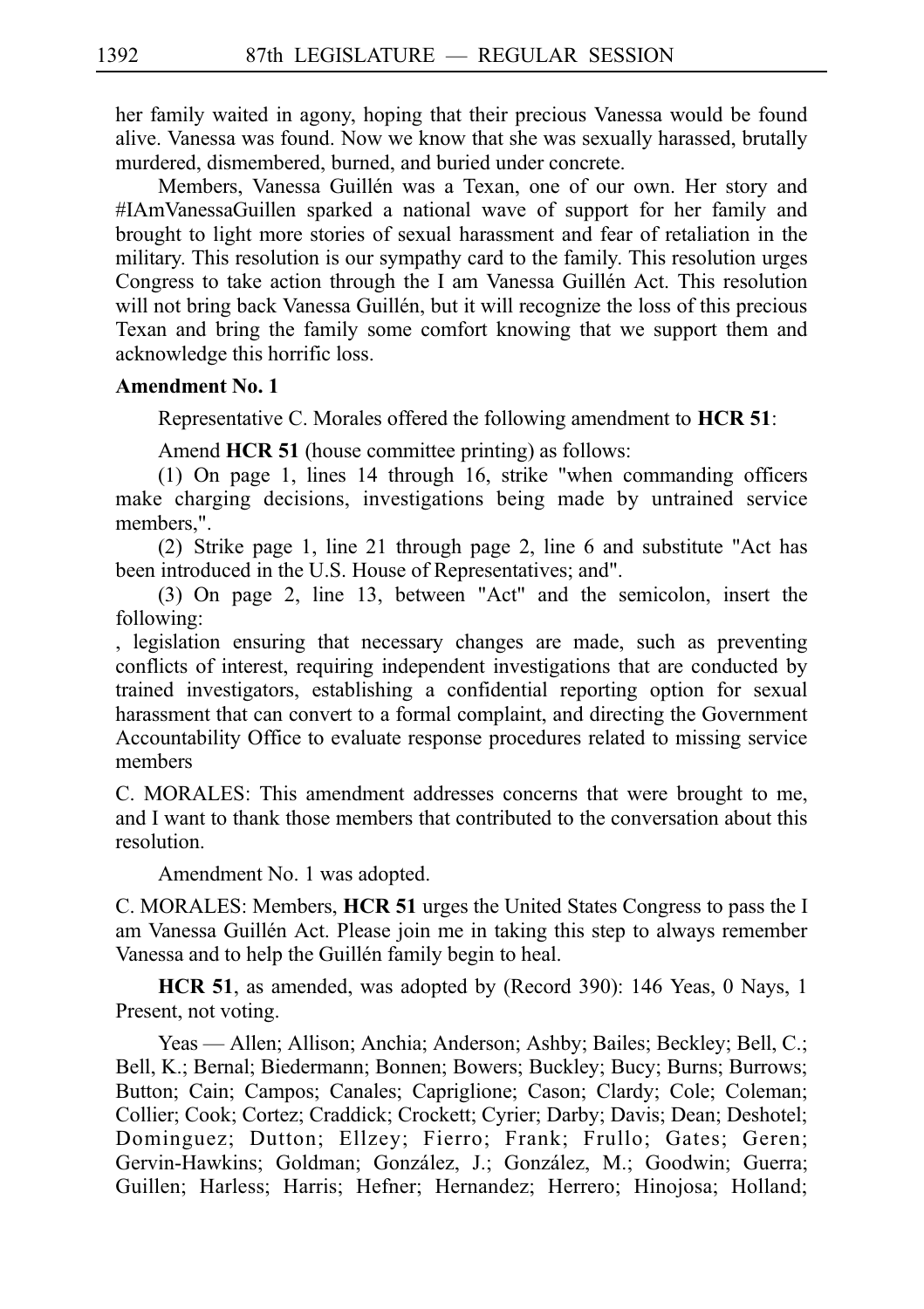Howard; Huberty; Hull; Hunter; Israel; Jetton; Johnson, A.; Johnson, J.D.; Johnson, J.E.; Kacal; King, K.; King, P.; King, T.; Klick; Krause; Kuempel; Lambert; Landgraf; Larson; Leach; Leman; Longoria; Lopez; Lozano; Lucio; Martinez; Martinez Fischer; Metcalf; Meyer; Middleton; Minjarez; Moody; Morales, C.; Morales, E.; Morales Shaw; Morrison; Muñoz; Murphy; Murr; Neave; Noble; Oliverson; Ordaz Perez; Ortega; Pacheco; Paddie; Parker; Patterson; Paul; Perez; Price; Ramos; Raney; Raymond; Reynolds; Rodriguez; Rogers; Romero; Rose; Rosenthal; Sanford; Schaefer; Shaheen; Sherman; Slaton; Slawson; Smith; Smithee; Spiller; Stephenson; Stucky; Swanson; Talarico; Thierry; Thompson, E.; Thompson, S.; Tinderholt; Toth; Turner, C.; Turner, J.; VanDeaver; Vasut; Vo; Walle; White; Wilson; Wu; Zwiener.

Present, not voting — Mr. Speaker(C).

Absent — Meza; Schofield; Shine.

#### **STATEMENT OF VOTE**

When Record No. 390 was taken, I was in the house but away from my desk. I would have voted yes.

Meza

#### **CO-AUTHORS ADDED**

Representative Martinez Fischer moved to add all those voting yea on Record No. 390 as co-authors to **HCR 51**.

The motion prevailed.

#### **REMARKS ORDERED PRINTED**

Representative Moody moved to print remarks by Representative C. Morales on **HCR 51**.

The motion prevailed.

## **BILLS AND JOINT RESOLUTIONS ON FIRST READING AND REFERRAL TO COMMITTEES RESOLUTIONS REFERRED TO COMMITTEES**

Bills and joint resolutions were at this time laid before the house, read first time, and referred to committees. Resolutions were at this time laid before the house and referred to committees. (See the addendum to the daily journal, Referred to Committees, List No. 2.)

#### **ADJOURNMENT**

Representative Guillen moved that the house adjourn until 10 a.m. tomorrow.

The motion prevailed.

The house accordingly, at 12:40 p.m., adjourned until 10 a.m. tomorrow.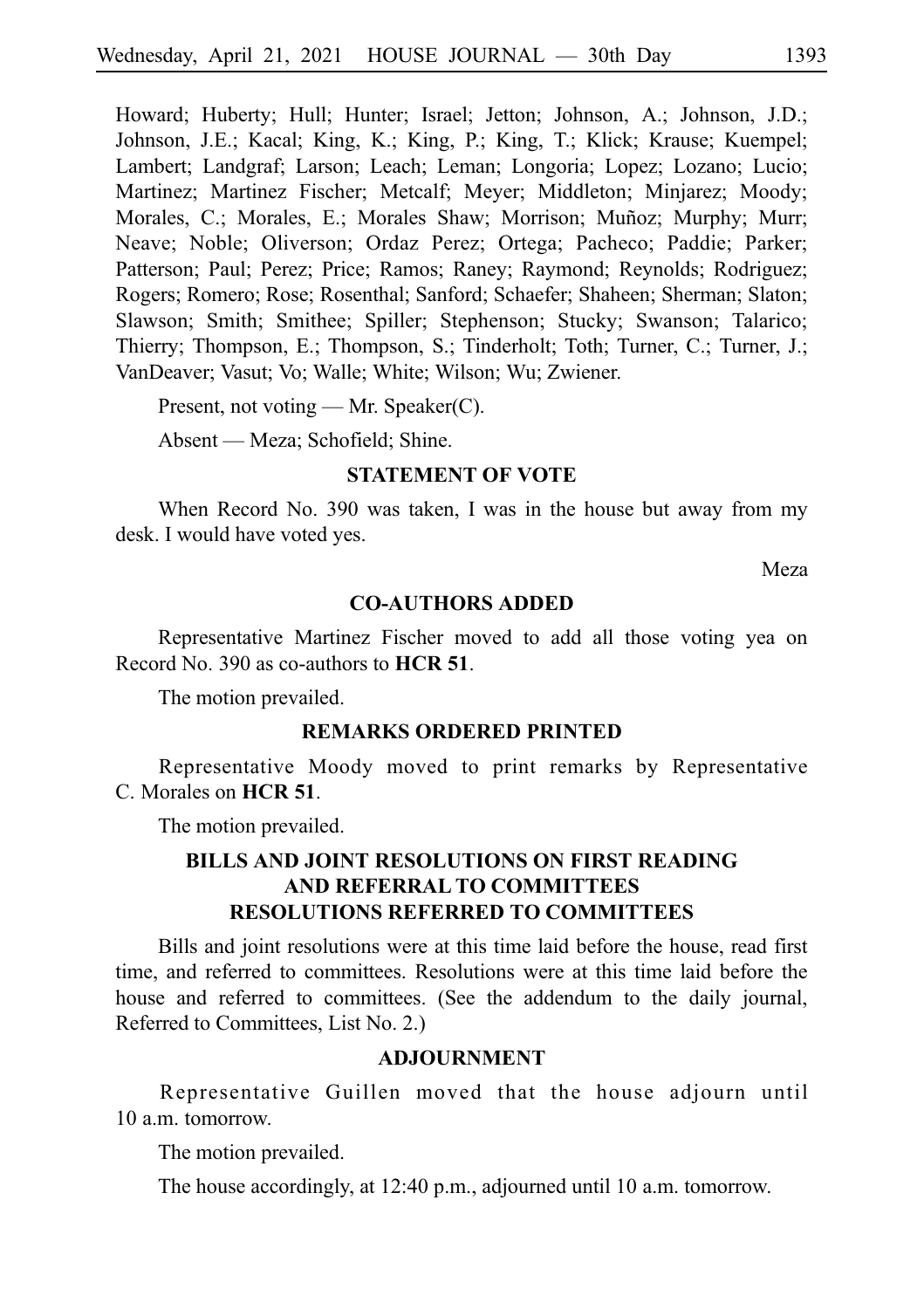#### ADDENDUM

#### **REFERRED TO COMMITTEES**

The following bills and joint resolutions were today laid before the house, read first time, and referred to committees, and the following resolutions were today laid before the house and referred to committees. If indicated, the chair today corrected the referral of the following measures:

#### **List No. 1**

**HB 4650** (By Rodriguez), Relating to the creation of the East Central Travis County Conservation and Reclamation District No. 1; granting a limited power of eminent domain; providing authority to issue bonds; providing authority to impose assessments, fees, and taxes.

To Land and Resource Management.

**HB 4651** (By Toth), Relating to the creation of the Montgomery County Municipal Utility District No. 203; granting a limited power of eminent domain; providing authority to issue bonds; providing authority to impose assessments, fees, and taxes.

To Land and Resource Management.

**HB 4652** (By Metcalf), Relating to the creation of the Montgomery County Municipal Utility District No. 208; granting a limited power of eminent domain; providing authority to issue bonds; providing authority to impose assessments, fees, and taxes.

To Land and Resource Management.

**SB 538** to State Affairs.

**SB 1064** to Transportation.

**SB 1367** to Insurance.

**SB 1438** to Ways and Means.

**List No. 2**

**SB 111** to Criminal Jurisprudence.

**SB 153** to Ways and Means.

**SB 185** to Juvenile Justice and Family Issues.

**SB 232** to Judiciary and Civil Jurisprudence.

**SB 237** to Criminal Jurisprudence.

**SB 288** to Pensions, Investments, and Financial Services.

**SB 295** to Judiciary and Civil Jurisprudence.

**SB 312** to Criminal Jurisprudence.

**SB 313** to Ways and Means.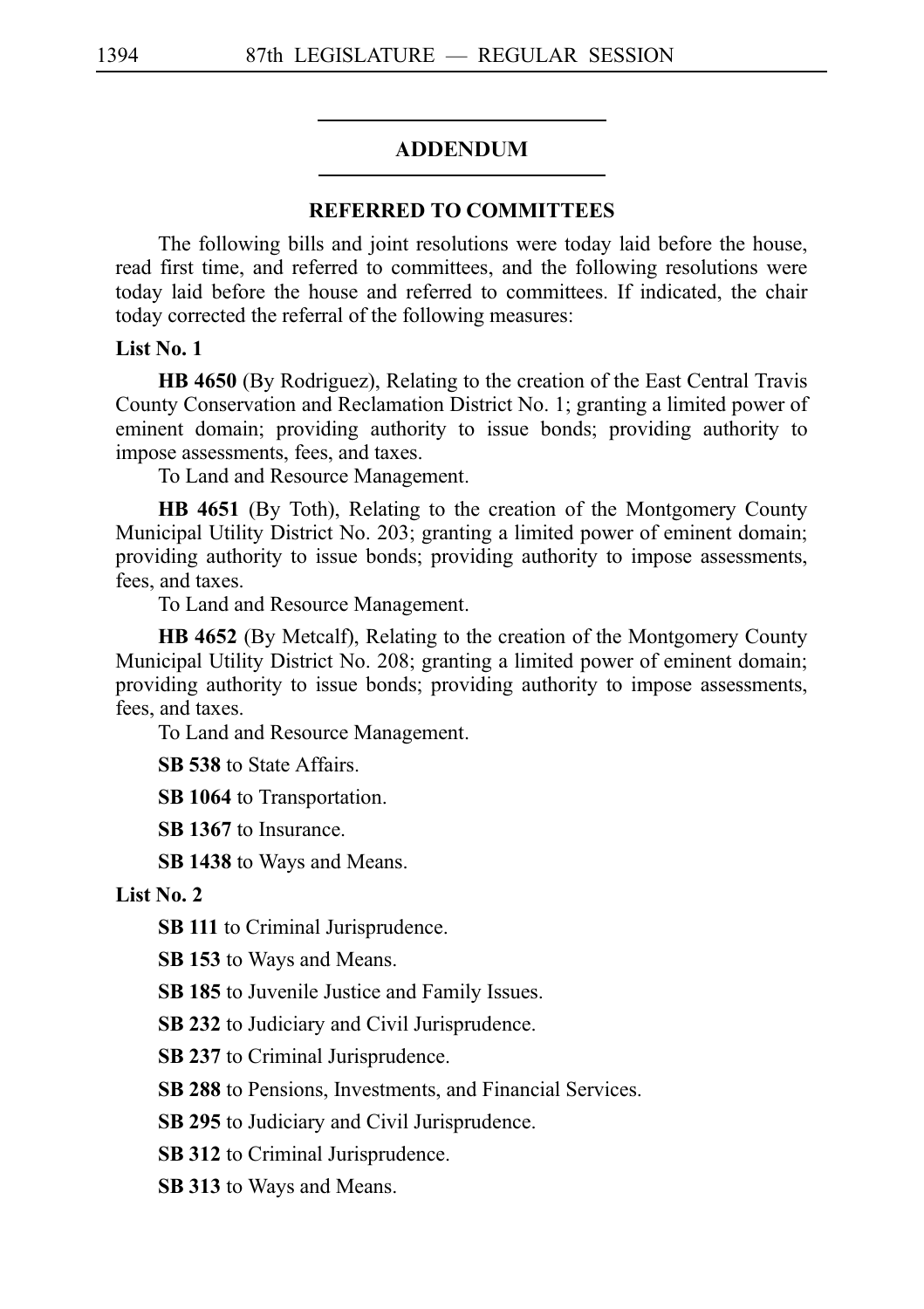- **SB 335** to Criminal Jurisprudence.
- **SB 355** to Transportation.
- **SB 442** to Public Health.
- **SB 480** to Higher Education.
- **SB 526** to Natural Resources.
- **SB 567** to Juvenile Justice and Family Issues.
- **SB 568** to Criminal Jurisprudence.
- **SB 572** to Public Health.
- **SB 591** to Urban Affairs.
- **SB 633** to Transportation.
- **SB 635** to Transportation.
- **SB 697** to Defense and Veterans' Affairs.
- **SB 700** to Culture, Recreation, and Tourism.
- **SB 703** to Agriculture and Livestock.
- **SB 707** to Pensions, Investments, and Financial Services.
- **SB 713** to State Affairs.
- **SB 785** to Homeland Security and Public Safety.
- **SB 797** to Public Education.
- **SB 808** to Judiciary and Civil Jurisprudence.
- **SB 833** to Ways and Means.
- **SB 841** to Homeland Security and Public Safety.
- **SB 855** to Business and Industry.
- **SB 858** to Transportation.
- **SB 865** to Homeland Security and Public Safety.
- **SB 877** to Urban Affairs.
- **SB 903** to Ways and Means.
- **SB 904** to Juvenile Justice and Family Issues.
- **SB 916** to Ways and Means.
- **SB 935** to Transportation.
- **SB 952** to Environmental Regulation.
- **SB 983** to Culture, Recreation, and Tourism.
- **SB 1029** to Ways and Means.
- **SB 1047** to Criminal Jurisprudence.
- **SB 1055** to Transportation.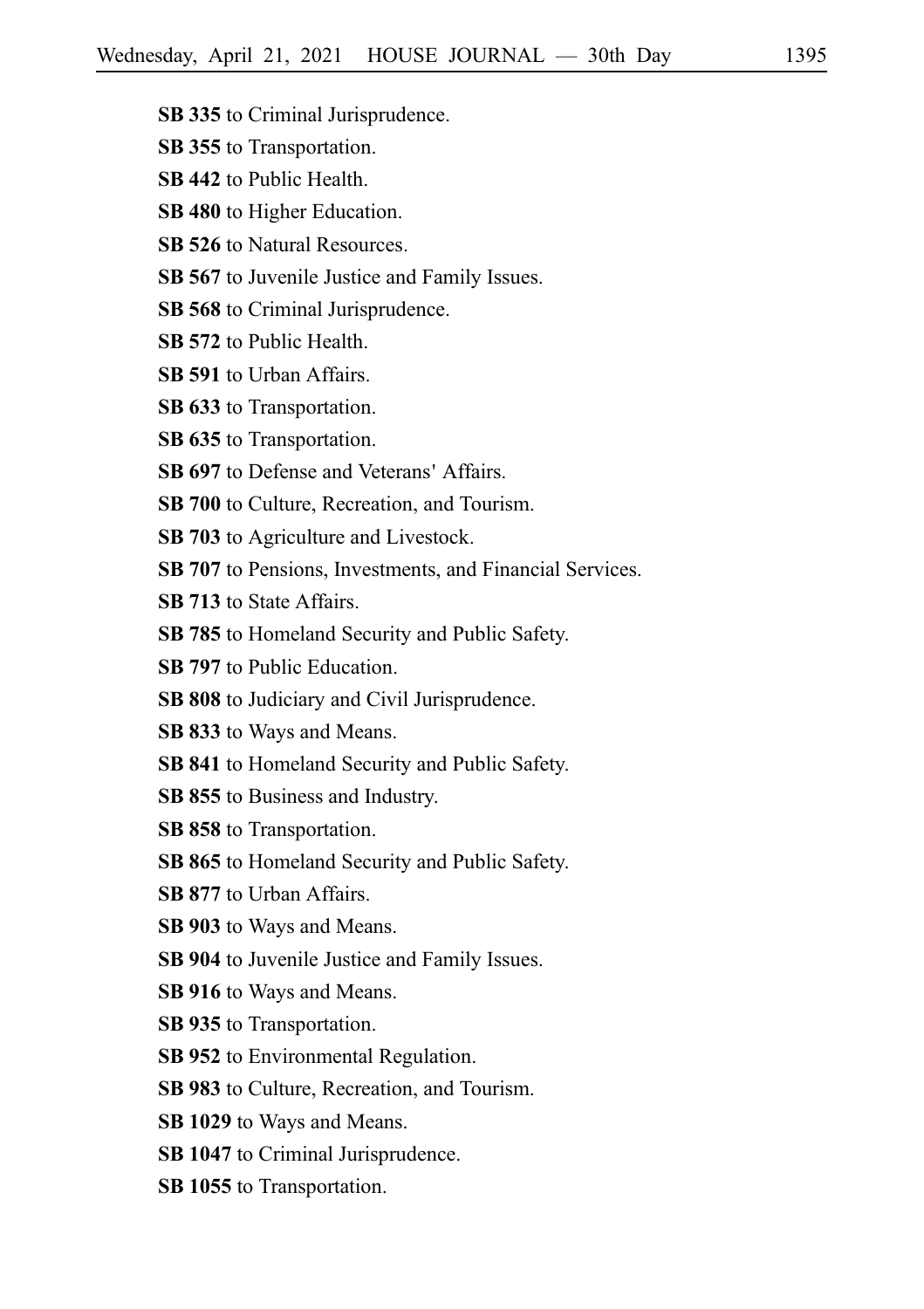- **SB 1056** to Homeland Security and Public Safety.
- **SB 1117** to Natural Resources.
- **SB 1118** to Agriculture and Livestock.
- **SB 1122** to State Affairs.
- **SB 1123** to Transportation.
- **SB 1124** to Transportation.
- **SB 1126** to Higher Education.
- **SB 1129** to Judiciary and Civil Jurisprudence.
- **SB 1130** to Licensing and Administrative Procedures.
- **SB 1134** to Judiciary and Civil Jurisprudence.
- **SB 1208** to Defense and Veterans' Affairs.
- **SB 1212** to County Affairs.
- **SB 1226** to Licensing and Administrative Procedures.
- **SB 1233** to Defense and Veterans' Affairs.
- **SB 1274** to Transportation.
- **SB 1282** to State Affairs.
- **SB 1338** to Land and Resource Management.
- **SB 1355** to Land and Resource Management.
- **SB 1397** to Public Health.
- **SB 1414** to Public Health.
- **SB 1441** to Natural Resources.
- **SB 1605** to Appropriations.
- **SB 1642** to Transportation.
- **SB 1643** to Transportation.
- **SB 1774** to Transportation.
- **SB 1821** to State Affairs.
- **SB 1890** to Natural Resources.
- **SB 1900** to Pensions, Investments, and Financial Services.
- **SB 1954** to Insurance.
- **SB 1986** to Transportation.
- **SB 2175** to Transportation.
- **SCR 9** to Culture, Recreation, and Tourism.
- **SCR 11** to Culture, Recreation, and Tourism.
- **SCR 17** to Pensions, Investments, and Financial Services.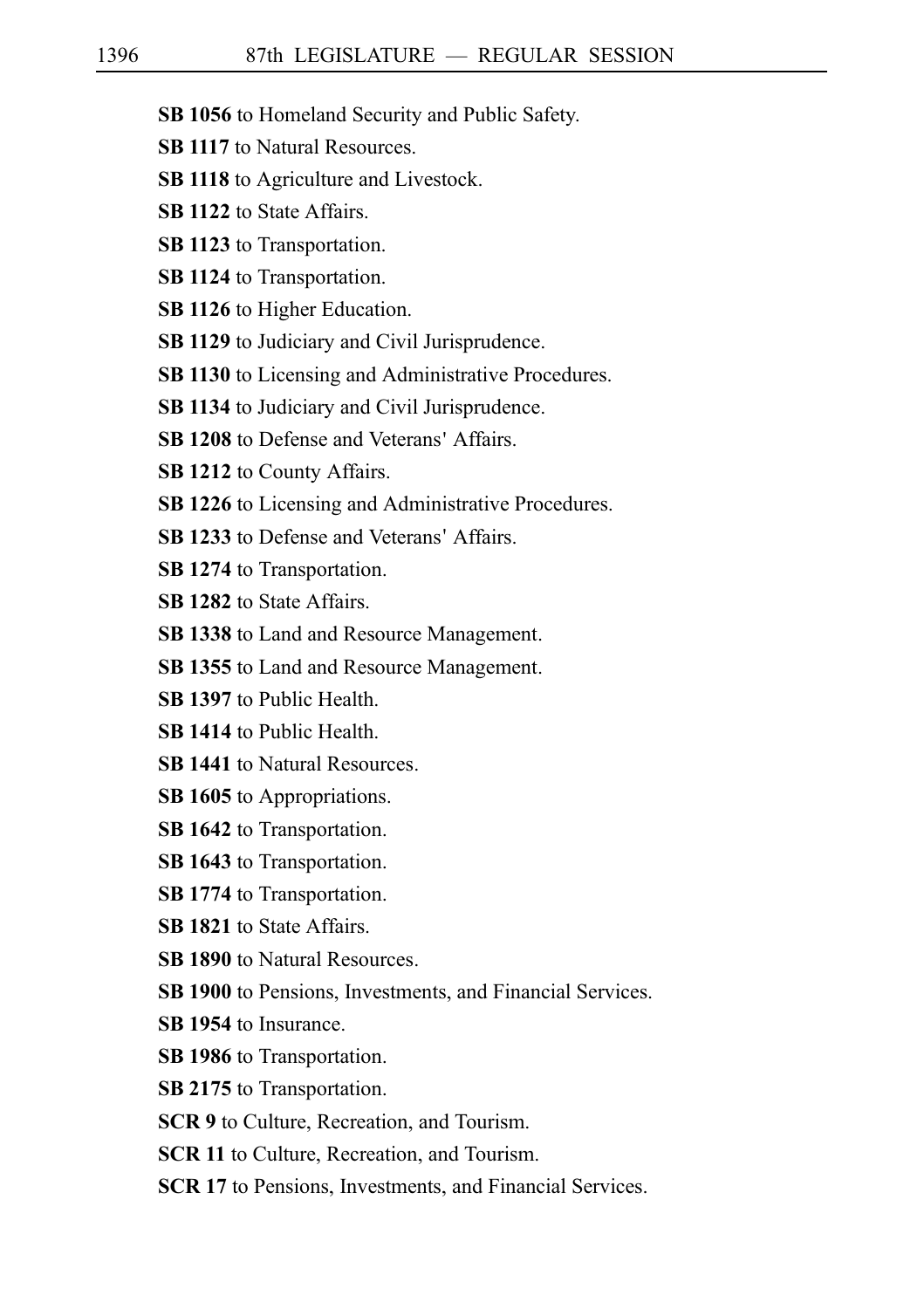**SCR 21** to Public Health.

**SCR 23** to State Affairs.

**SCR 40** to Resolutions Calendars.

## **SIGNED BY THE SPEAKER**

The following bills and resolutions were today signed in the presence of the house by the speaker:

**House List No. 9**

**HB**i**1445**

## **MESSAGES FROM THE SENATE**

The following messages from the senate were today received by the house:

**Message No. 1**

## MESSAGE FROM THE SENATE SENATE CHAMBER Austin, Texas Wednesday, April 21, 2021

The Honorable Speaker of the House House Chamber Austin, Texas

Mr. Speaker:

I am directed by the senate to inform the house that the senate has taken the following action:

THE SENATE HAS PASSED THE FOLLOWING MEASURES:

**HCR 78** Geren SPONSOR: Hancock Commemorating the 85th anniversary of the Texas Alcoholic Beverage Commission.

**SB 109** West

Relating to the criminal offense of fraudulent securing of document execution.

**SB 207** Schwertner

Relating to recovery of medical or health care expenses in civil actions.

## **SB 281** Hinojosa

Relating to the use of hypnotically induced statements in a criminal trial.

**SB 334** Johnson

Relating to disclosure under the public information law of certain records of an appraisal district.

**SB 586** Springer

Relating to the filing of certain reports by distributors of certain off-highway vehicles purchased outside this state; providing civil penalties.

**SB 721** Schwertner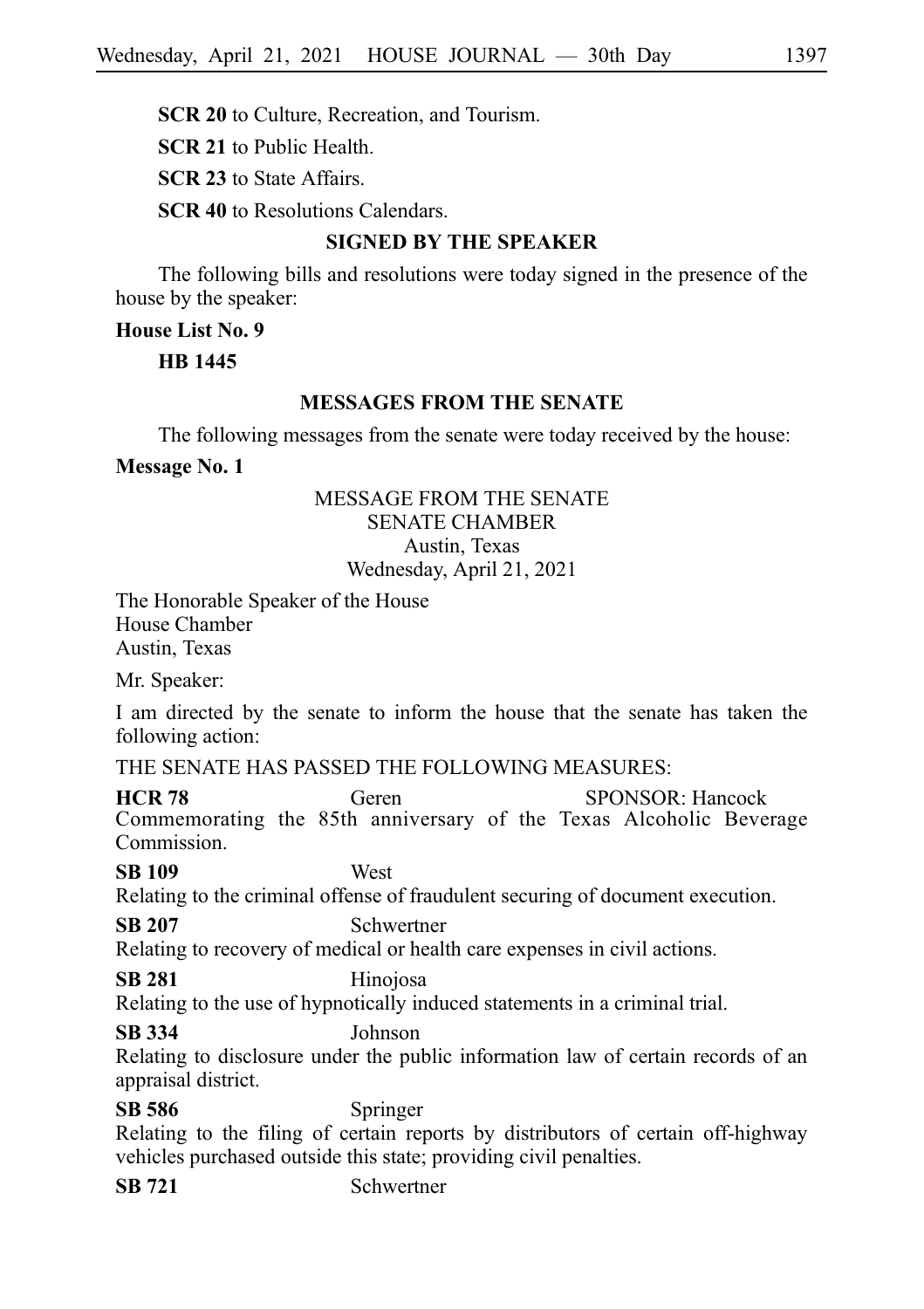Relating to the disclosure of appraisal reports in connection with the use of eminent domain authority.

**SB 723** Schwertner

Relating to certain requirements in connection with the acquisition of real property for public use by an entity with eminent domain authority.

## **SB 726** Schwertner

Relating to establishing actual progress for the purposes of determining the right to repurchase real property from a condemning entity.

## **SB 763** Powell

Relating to the creation of the urban air mobility advisory committee.

## **SB 766** Huffman

Relating to sexually oriented businesses, including a requirement to participate in the federal electronic verification of employment authorization program, or E-verify, and restricting the age of persons employed by or allowed on the premises; creating criminal offenses.

## **SB 1019** Zaffirini

Relating to a requirement for the Texas Higher Education Coordinating Board to report certain student loan data.

## **SB 1245** Perry

Relating to the farm and ranch survey conducted by the comptroller for purposes of estimating the productivity value of qualified open-space land as part of the study of school district taxable values.

## **SB 1490** Creighton

Relating to the authority of the Texas Higher Education Coordinating Board to authorize certain degree programs offered by private postsecondary educational institutions.

## **SB 1696** Paxton

Relating to establishing a system for the sharing of information regarding cyber attacks or other cybersecurity incidents occurring in schools in this state.

**SB 1764** Bettencourt

Relating to the payment of delinquent ad valorem taxes on property subject to a tax sale.

## **SB 1809** Hancock

Relating to the enforcement of insurance laws, including laws governing the unauthorized business of insurance; authorizing administrative penalties.

## **SB 1817** Seliger

Relating to motor vehicle titles.

**SB 2188** Seliger

Relating to the municipal or county regulation of residential detention facilities for immigrant or refugee children.

**SCR 12** Creighton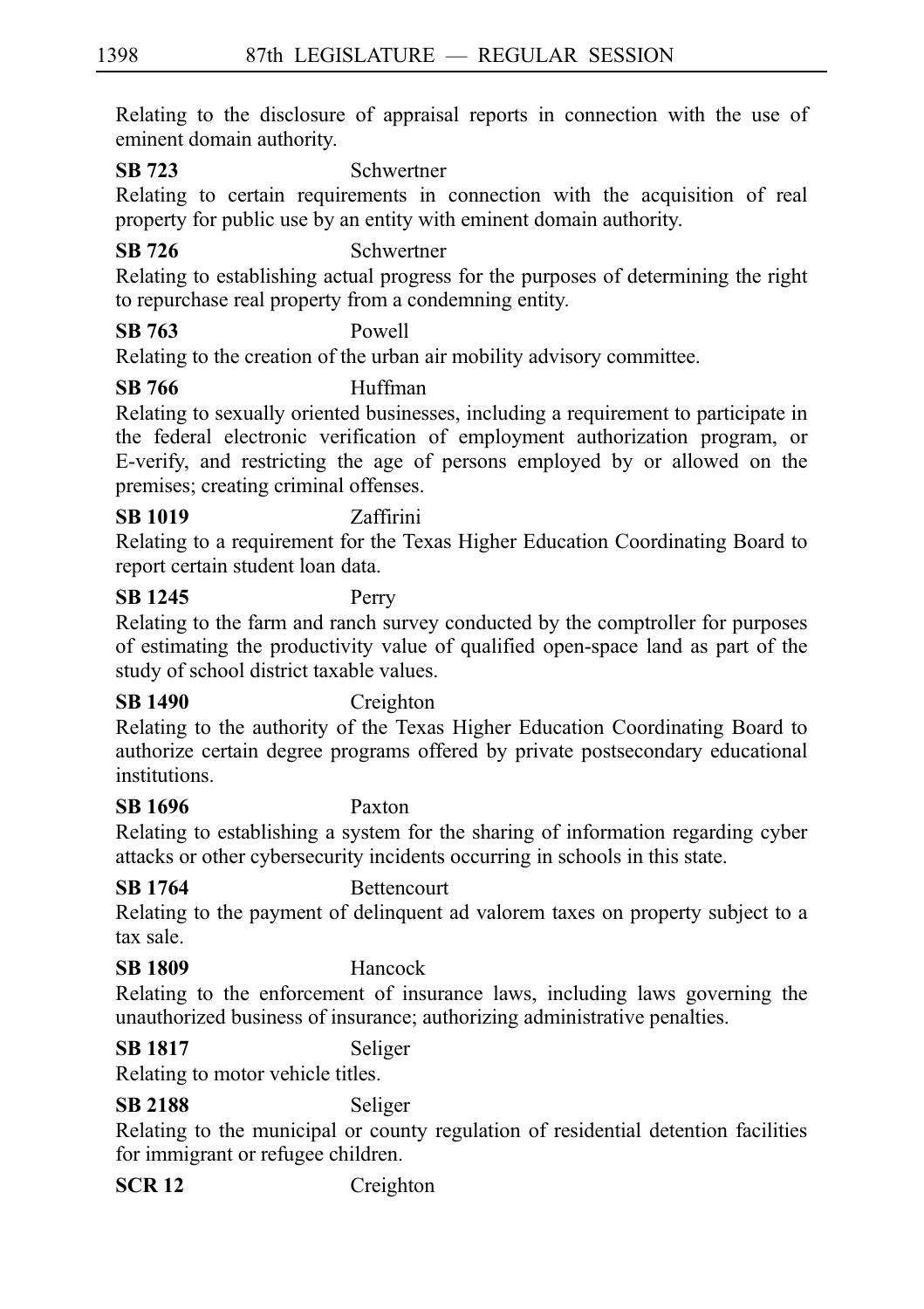Claiming sovereignty under the Tenth Amendment to the U.S. Constitution over all powers not otherwise enumerated and granted to the federal government by the U.S. Constitution, serving notice to the federal government to halt and reverse certain mandates, and providing that certain federal legislation be prohibited or repealed.

Respectfully, Patsy Spaw Secretary of the Senate

#### **APPENDIX**

#### **STANDING COMMITTEE REPORTS**

Favorable reports have been filed by committees as follows:

#### **April 20**

Agriculture and Livestock - **HB**i**1686**, **HB**i**3289**

Business and Industry - **HB**i**1981**

Culture, Recreation, and Tourism - **HB**i**1632**, **HB**i**2238**, **HB**i**2417**, **HB**i**2978**, **HB**i**3481**, **HB**i**3522**, **HB**i**4202**, **HB**i**4436**, **HB**i**4499**, **HB**i**4554**, **HCR**i**15**, **HCR**i**23**, **HCR**i**24**, **HCR**i**32**, **HCR**i**33**, **HCR**i**46**, **HCR**i**50**, **HCR**i**61**, **HCR**i**62**, **HCR**i**67**

Elections - **HB**i**478**, **HB**i**782**

Environmental Regulation - **HB**i**286**, **HB**i**355**, **HB**i**416**, **HB**i**2361**, **HB**i**2468**, **HB**i**2577**, **HB**i**2708**, **HB**i**3032**, **SB**i**872**

Higher Education - **HB**i**2030**, **HB**i**2766**, **HB**i**3175**, **HB**i**3186**

Judiciary and Civil Jurisprudence - **HB**i**1930**, **HB**i**2485**, **HB**i**3908**

Juvenile Justice and Family Issues - **HB**i**2821**, **HB**i**4055**

Licensing and Administrative Procedures - **HB**i**1560**, **HB**i**4184**

Natural Resources - **SB**i**669**

Pensions, Investments, and Financial Services - **HB**i**1977**, **HB**i**2022**, **HB**i**2109**, **HB**i**2629**, **HB**i**3207**, **HB**i**3397**, **HB**i**3443**, **HB**i**3510**, **HB**i**3617**

Public Education - **HB**i**1942**, **HB**i**3557**

Urban Affairs - **HB**i**2726**

Ways and Means - **HB**i**2857**, **HB**i**3610**